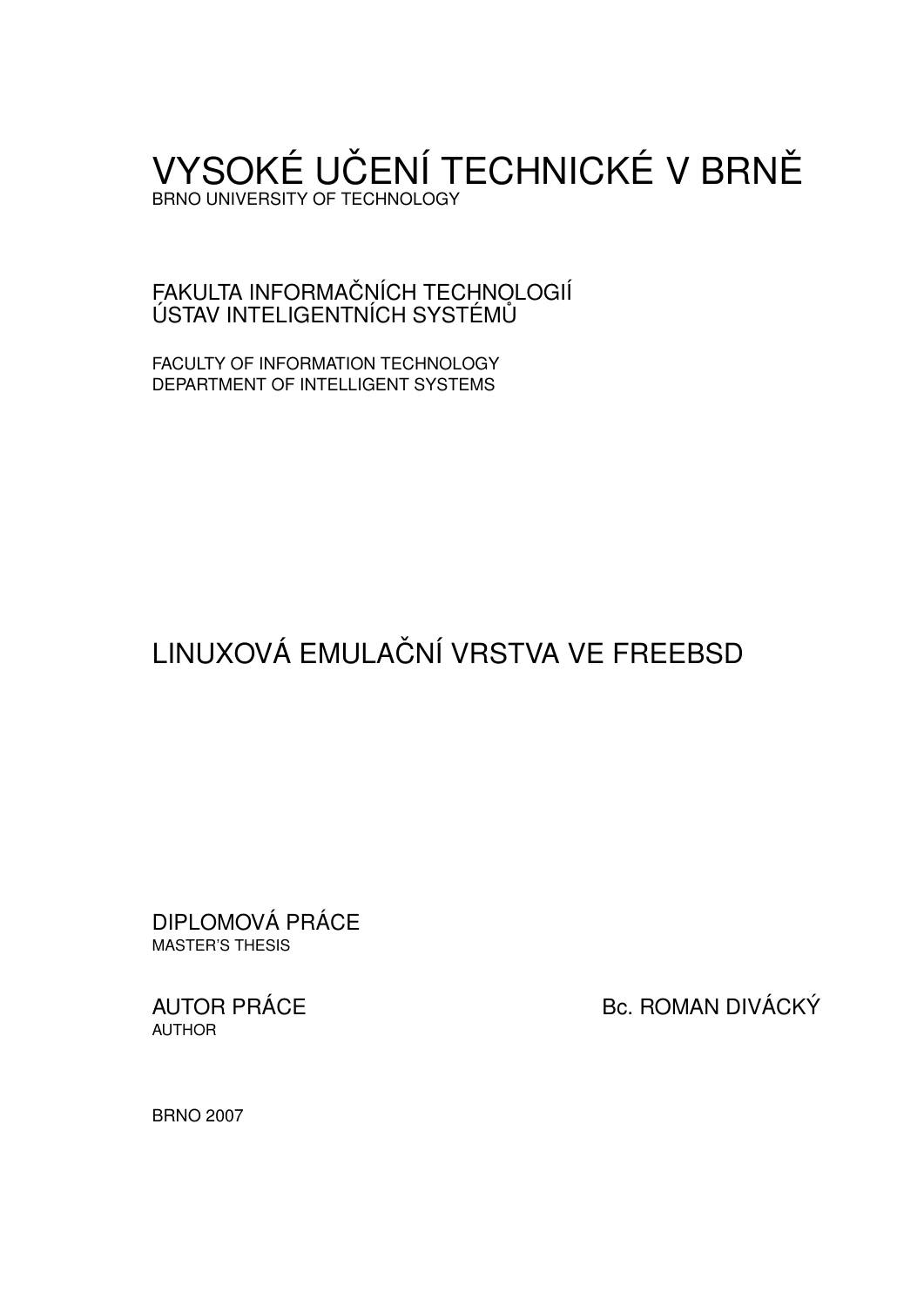

# VYSOKÉ UČENÍ TECHNICKÉ V BRNĚ BRNO UNIVERSITY OF TECHNOLOGY



# FAKULTA INFORMAČŅÍCH TECHNOLOGIÍ ÚSTAV INTELIGENTNÍCH SYSTÉMŮ

FACULTY OF INFORMATION TECHNOLOGY DEPARTMENT OF INTELLIGENT SYSTEMS

# LINUXOVÁ EMULAČNÍ VRSTVA VE FREEBSD LINUX EMULATION LAYER IN FREEBSD

DIPLOMOVÁ PRÁCE MASTER'S THESIS

AUTHOR

**SUPERVISOR** 

AUTOR PRÁCE BC. ROMAN DIVÁCKÝ

VEDOUCÍ PRÁCE INGLESITÉ Ing. RUDOLF ČEJKA

BRNO 2007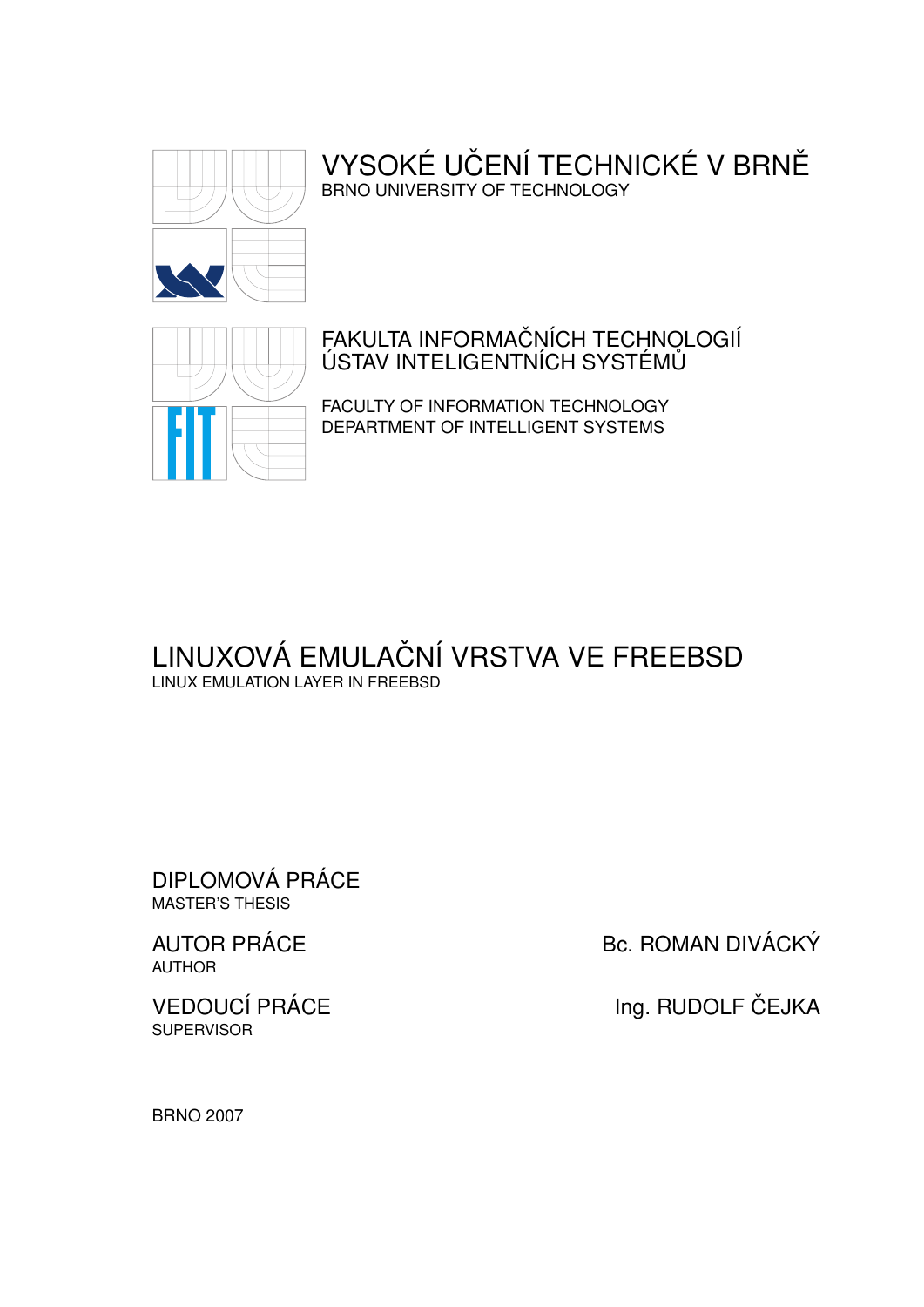# Abstrakt

Tato diplomová práce se zabývá aktualizací Linuxové emulační vrstvy (takzvaného Linuxulatoru). Uloha spočívala v aktualizaci emulační vrstvy tak, aby odpovídala funkcionalitě Linuxu verze 2.6. Jako referenční implementace byl zvolen Linux verze 2.6.16. Koncept je volně založen na implementaci v NetBSD. Většina práce byla dokončena v létě 2006 v rámci studentského programu Google Summer of Code. Zaměřil jsem se na implementaci podpory NTPL (nová posixová vláknová knihovna) do emulační vrstvy, včetně TLS (lokální uložiště vlákna), futexů (rychlé mutexy v user space), měnění PIDu a některé další věci. Mnoho menších problémů bylo nalezeno a opraveno během této práce. Moje práce byla integrována do vývojového stromu FreeBSD a bude distribuována v nadcházející verzi 7.0. Emulační tým, včetně mě, pracuje na tom, aby emulace Linuxu 2.6 byla implicitní emulací ve FreeBSD.

Klíčová slova FreeBSD, Linuxová emulace, Linuxulator

# Abstract

This masters thesis deals with updating the Linux emulation layer (so called Linuxulator). The task was to update the layer to match the functionality of Linux 2.6. As a reference implementation, the Linux 2.6.16 kernel was chosen. The concept is loosely based on the NetBSD implementation. Most of the work was done in the summer of 2006 as a part of the Google Summer of Code students program. The focus was on bringing the NPTL (new posix thread library) support into the emulation layer, including TLS (thread local storage), futexes (fast user space mutexes), PID mangling, and some other minor things. Many small problems were identified and fixed in the process. My work was integrated into the main FreeBSD source repository and will be shipped in the upcoming 7.0R release. We, the emulation development team, are working toward making the Linux 2.6 emulation the default emulation layer in FreeBSD.

Keywords FreeBSD, Linux emulation, Linuxulator

Citace

Roman Divácký: Linuxová emulační vrstva ve FreeBSD, diplomová práce, Brno, FIT VUT v Brně, 2007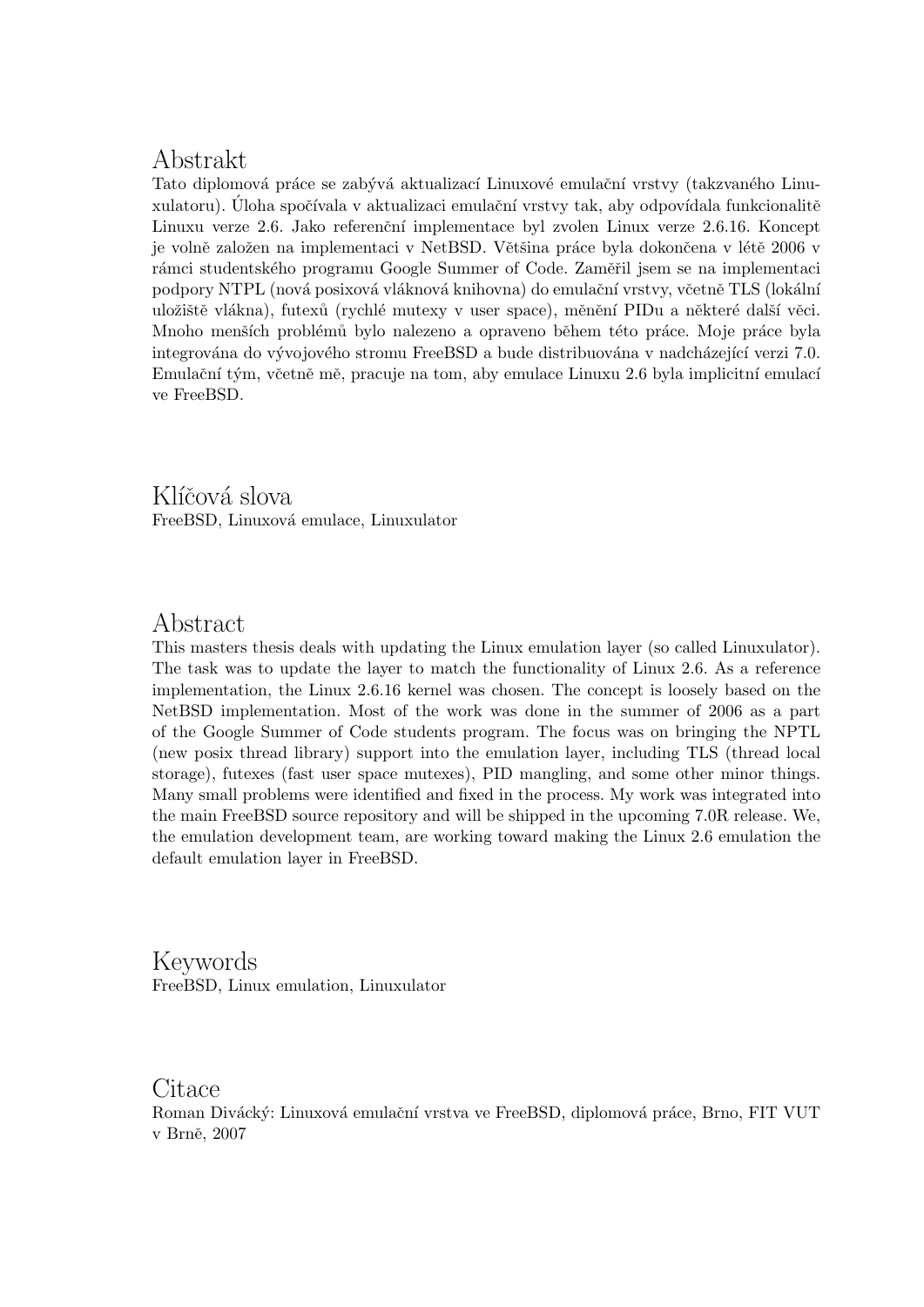# Linuxová emulační vrstva ve FreeBSD

# Prohlášení

Prohlašuji, že jsem tuto diplomovou práci vypracoval samostatně pod vedením pana Ing. Rudolfa Čejky

. . . . . . . . . . . . . . . . . . . . . . .

Roman Divácký 17. května 2007

# Poděkování

Thanks goes to Alexander Leidinger, Rudolf Cejka, Konstantin Belousov, David Yeske, Robert Watson, David Xu, Google etc.

 $\odot$  Roman Divácký, 2007.

Tato práce vznikla jako školní dílo na Vysokém učení technickém v Brně, Fakultě informačních technologií. Práce je chráněna autorským zákonem a její užití bez udělení oprávnění autorem je nezákonné, s výjimkou zákonem definovaných případů.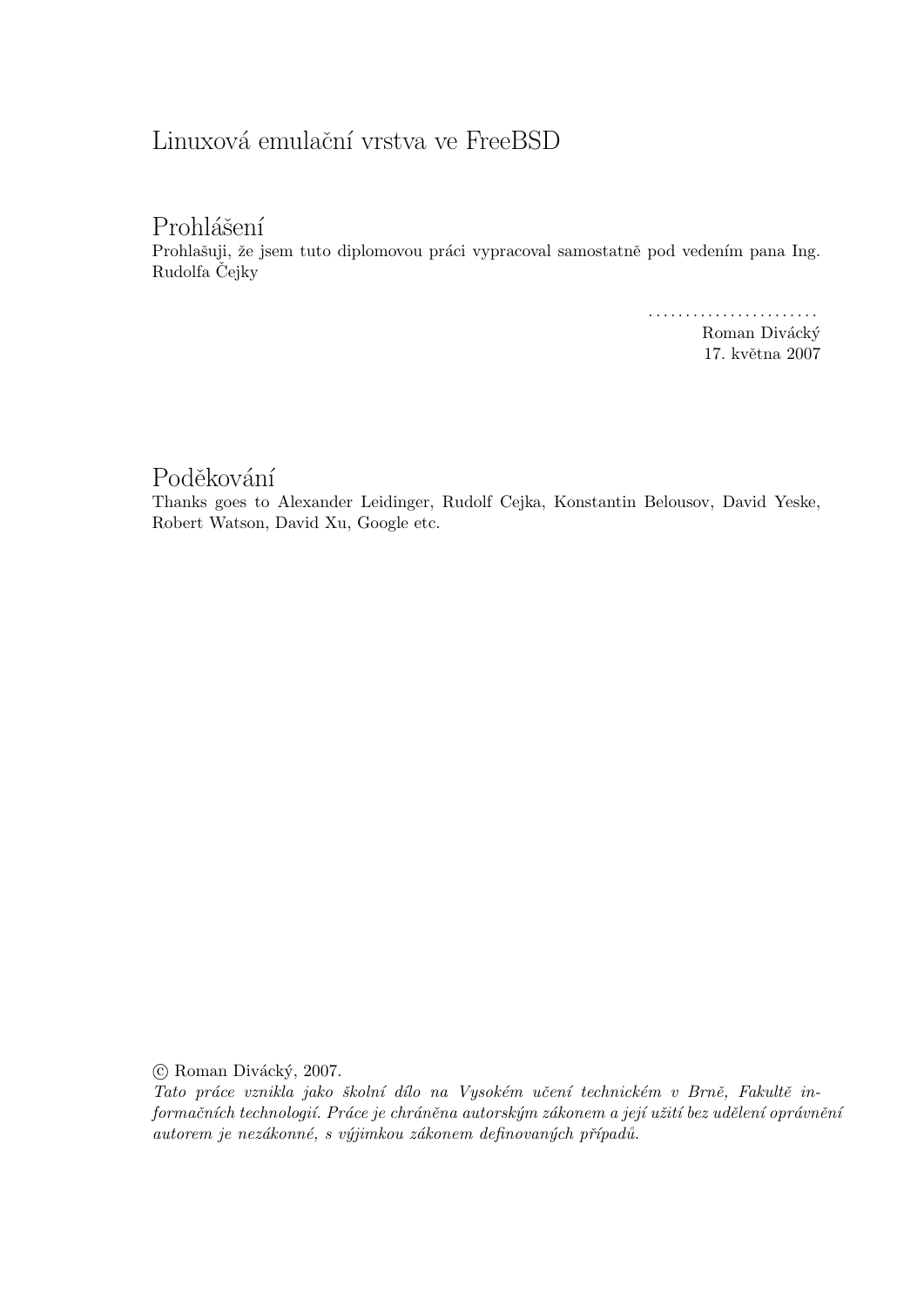# Obsah

| 1                       |     | Introduction                                                                                                                                                                                                                   | 3              |  |  |  |  |  |  |  |  |  |
|-------------------------|-----|--------------------------------------------------------------------------------------------------------------------------------------------------------------------------------------------------------------------------------|----------------|--|--|--|--|--|--|--|--|--|
| $\overline{2}$          |     | A look inside<br>$\overline{4}$                                                                                                                                                                                                |                |  |  |  |  |  |  |  |  |  |
|                         | 2.1 |                                                                                                                                                                                                                                | $\overline{4}$ |  |  |  |  |  |  |  |  |  |
|                         |     | 2.1.1                                                                                                                                                                                                                          | $\overline{4}$ |  |  |  |  |  |  |  |  |  |
|                         | 2.2 |                                                                                                                                                                                                                                | 6              |  |  |  |  |  |  |  |  |  |
|                         |     | 2.2.1                                                                                                                                                                                                                          | $\overline{7}$ |  |  |  |  |  |  |  |  |  |
|                         | 2.3 |                                                                                                                                                                                                                                | 8              |  |  |  |  |  |  |  |  |  |
|                         |     | 2.3.1                                                                                                                                                                                                                          | 9              |  |  |  |  |  |  |  |  |  |
|                         | 2.4 | What is emulation entering to the set of the set of the set of the set of the set of the set of the set of the set of the set of the set of the set of the set of the set of the set of the set of the set of the set of the s | 11             |  |  |  |  |  |  |  |  |  |
| 3                       |     | 13<br><b>Emulation</b>                                                                                                                                                                                                         |                |  |  |  |  |  |  |  |  |  |
|                         | 3.1 |                                                                                                                                                                                                                                | 13             |  |  |  |  |  |  |  |  |  |
|                         | 3.2 | Common primitives in the FreeBSD kernel                                                                                                                                                                                        | 13             |  |  |  |  |  |  |  |  |  |
|                         |     | 3.2.1                                                                                                                                                                                                                          | 13             |  |  |  |  |  |  |  |  |  |
|                         |     | 3.2.2<br>Proc structure $\ldots \ldots \ldots \ldots \ldots \ldots \ldots \ldots \ldots \ldots$                                                                                                                                | 17             |  |  |  |  |  |  |  |  |  |
|                         |     | 3.2.3                                                                                                                                                                                                                          | 17             |  |  |  |  |  |  |  |  |  |
| $\overline{\mathbf{4}}$ |     | Linux emulation layer - MD part                                                                                                                                                                                                | 19             |  |  |  |  |  |  |  |  |  |
|                         | 4.1 |                                                                                                                                                                                                                                | 19             |  |  |  |  |  |  |  |  |  |
|                         |     | 4.1.1                                                                                                                                                                                                                          | 19             |  |  |  |  |  |  |  |  |  |
|                         |     | 4.1.2                                                                                                                                                                                                                          | 19             |  |  |  |  |  |  |  |  |  |
|                         |     | 4.1.3                                                                                                                                                                                                                          | 20             |  |  |  |  |  |  |  |  |  |
|                         | 4.2 | Signal handling $\ldots \ldots \ldots \ldots \ldots \ldots \ldots \ldots \ldots \ldots \ldots \ldots$                                                                                                                          | 20             |  |  |  |  |  |  |  |  |  |
|                         |     | 4.2.1                                                                                                                                                                                                                          | 21             |  |  |  |  |  |  |  |  |  |
|                         |     | 4.2.2                                                                                                                                                                                                                          | 21             |  |  |  |  |  |  |  |  |  |
|                         |     | 4.2.3                                                                                                                                                                                                                          | 21             |  |  |  |  |  |  |  |  |  |
|                         | 4.3 |                                                                                                                                                                                                                                | 21             |  |  |  |  |  |  |  |  |  |
|                         | 4.4 | <b>Traps</b>                                                                                                                                                                                                                   | 21             |  |  |  |  |  |  |  |  |  |
|                         | 4.5 |                                                                                                                                                                                                                                | 22             |  |  |  |  |  |  |  |  |  |
|                         | 4.6 |                                                                                                                                                                                                                                | 22             |  |  |  |  |  |  |  |  |  |
| $\overline{5}$          |     | Linux emulation layer - MI part                                                                                                                                                                                                | 23             |  |  |  |  |  |  |  |  |  |
|                         | 5.1 |                                                                                                                                                                                                                                | 23             |  |  |  |  |  |  |  |  |  |
|                         | 5.2 |                                                                                                                                                                                                                                | 23             |  |  |  |  |  |  |  |  |  |
|                         |     | Runtime determining of 2.6 emulation $\ldots \ldots \ldots \ldots \ldots$<br>5.2.1                                                                                                                                             | 23             |  |  |  |  |  |  |  |  |  |
|                         |     | 5.2.2                                                                                                                                                                                                                          | 24             |  |  |  |  |  |  |  |  |  |
|                         |     | 5.2.3                                                                                                                                                                                                                          | 25             |  |  |  |  |  |  |  |  |  |
|                         |     |                                                                                                                                                                                                                                |                |  |  |  |  |  |  |  |  |  |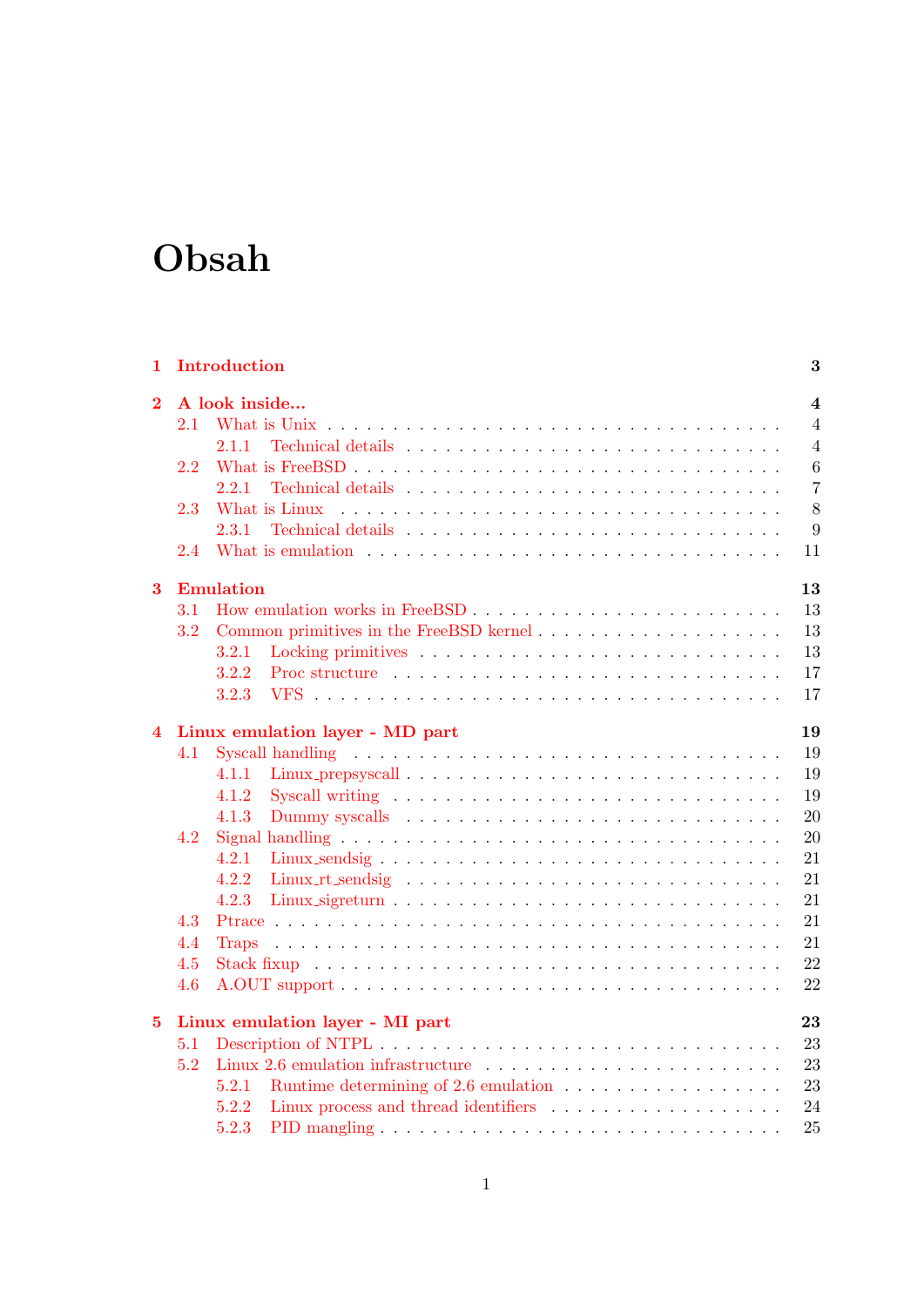|                |                     | 5.2.4             |                         |  |  | 25 |
|----------------|---------------------|-------------------|-------------------------|--|--|----|
|                |                     | 5.2.5             |                         |  |  | 26 |
|                | 5.3                 | <b>TLS</b>        |                         |  |  | 26 |
|                |                     | 5.3.1             |                         |  |  | 26 |
|                |                     | 5.3.2             |                         |  |  | 27 |
|                |                     | 5.3.3             |                         |  |  | 27 |
|                |                     | 5.3.4             |                         |  |  | 27 |
|                | 5.4                 | Futexes           |                         |  |  | 28 |
|                |                     | 5.4.1             |                         |  |  | 28 |
|                |                     | 5.4.2             |                         |  |  | 28 |
|                |                     | 5.4.3             |                         |  |  | 29 |
|                |                     | 5.4.4             |                         |  |  | 30 |
|                | 5.5                 |                   |                         |  |  | 32 |
|                |                     | 5.5.1             |                         |  |  | 32 |
|                |                     | 5.5.2             |                         |  |  | 33 |
|                |                     | 5.5.3             |                         |  |  | 33 |
| $6\phantom{a}$ |                     | <b>Conclusion</b> |                         |  |  | 34 |
|                | 6.1                 |                   |                         |  |  | 34 |
|                | 6.2                 |                   |                         |  |  | 34 |
|                | 6.3                 |                   |                         |  |  | 35 |
|                |                     |                   | A Google Summer of Code |  |  | 36 |
| B              | <b>Code metrics</b> |                   |                         |  |  |    |
|                |                     |                   |                         |  |  |    |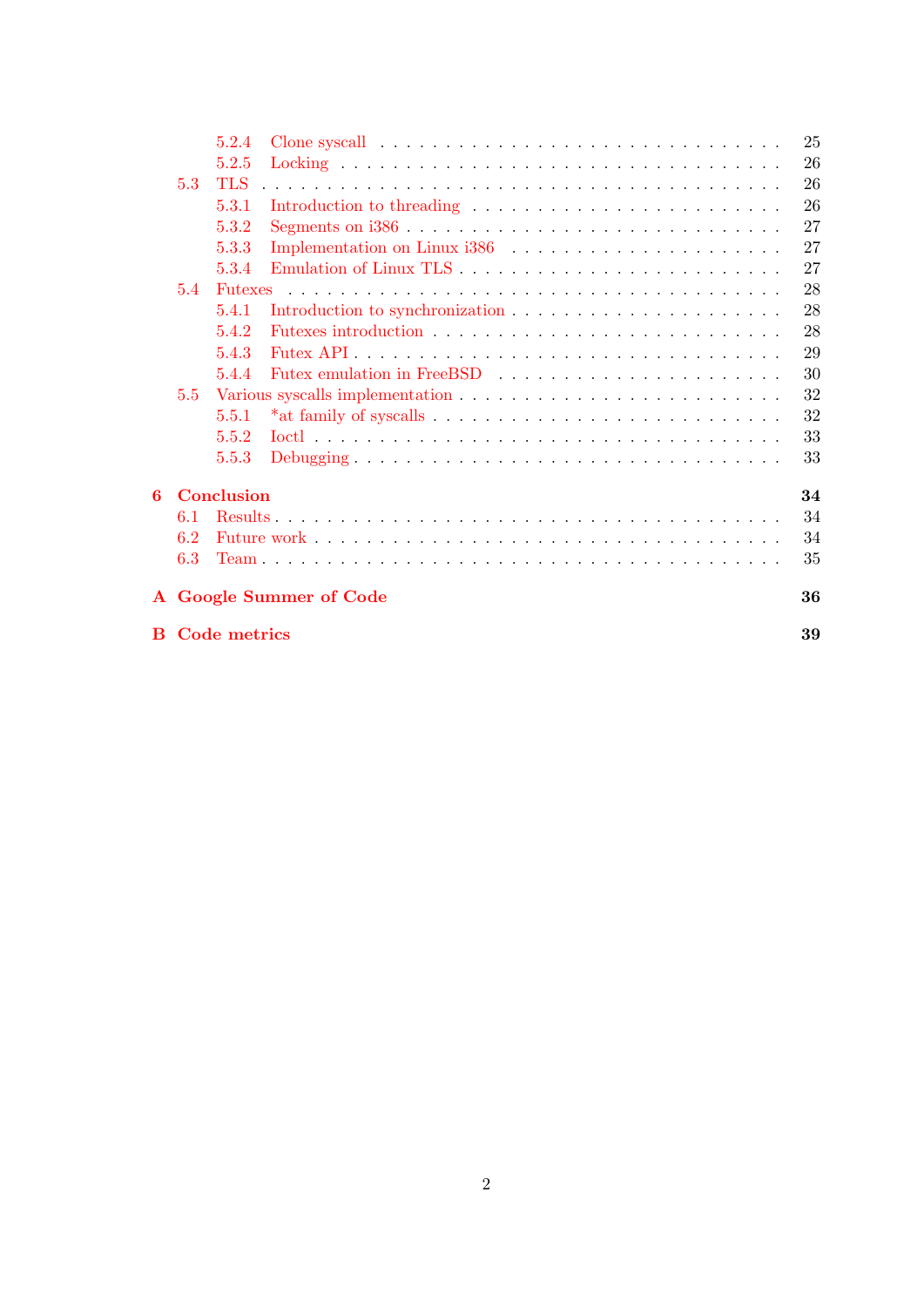# <span id="page-6-0"></span>Kapitola 1

# Introduction

In the last few years open source Unix based operating systems started to be widely deployed on server and client machines. Among these operating systems I'd like to point out two: FreeBSD, for its BSD heritage, time proven code base and many interesting features and Linux for its wide user base, enthusiastic open developer community and support from large companies. FreeBSD tends to be used on server class machines serving heavy duty networking tasks with less usage on desktop class machines for ordinary users. While Linux has the same usage on servers, but it is used much more by home based users. This leads to a situation where there are many binary only programs available for Linux that lack support in FreeBSD.

Naturally a need for the ability to run Linux binaries on a FreeBSD system arises and this is what this thesis deals with, the emulation of the Linux kernel in the FreeBSD operating system.

During the Summer of 2006 Google Inc. sponsored a project which focused on extending the Linux emulation layer (so called Linuxulator) in FreeBSD to include Linux 2.6 facilities. This thesis is written about part of this project.

The First chapter introduces the thesis, and explains why it was written and what it deals with.

The Second chapter describes the operating systems in questions and how emulation of Unix on Unix works.

The Third chapter provides a detailed description of how Linux emulation in FreeBSD works. It explains everything from low level methods like trapframes and syscalls convention, to overall architecture design focusing mainly on the way we do emulation of Linux 2.6.

Appendix A gives us some background about the inner processes of the Google Summer of Code.

Appendix B provides code metrics and the actual code delivered in the thesis project.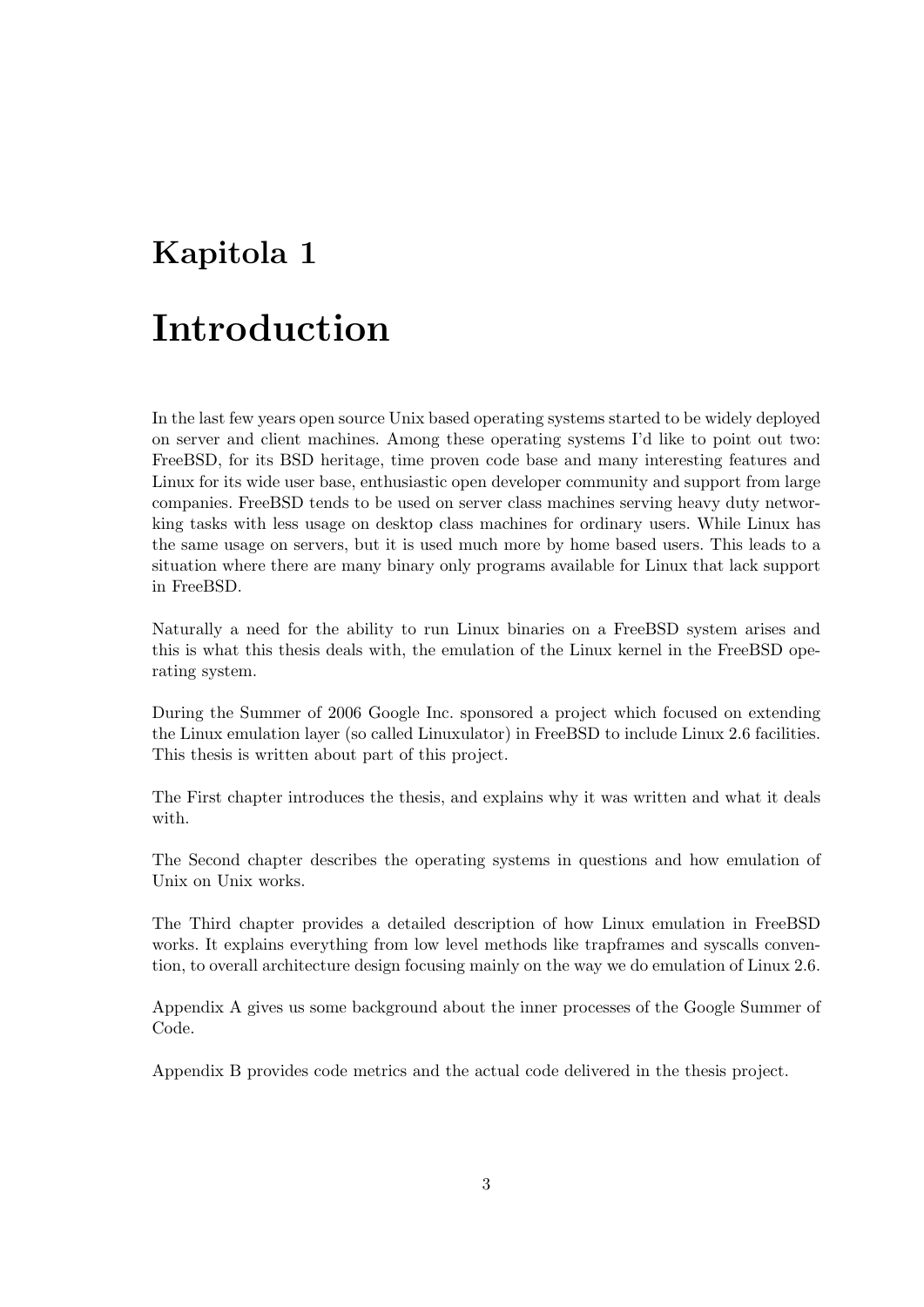# <span id="page-7-0"></span>Kapitola 2

# A look inside...

In this chapter we are going to describe every operating system in question. How they deal with syscalls, trapframes etc. all the lowlevel stuff. We also describe the way they understand common Unix primitives like what a PID is, what a thread is, etc. In the third subsection we talk about how Unix on Unix emulation could be done in general.

# <span id="page-7-1"></span>2.1 What is Unix

Unix is an operating system with a long history that has influenced almost every other operating system currently in use. Starting in the 1960s, its development continues to this day (although in different projects). Unix development soon forked into two main ways the BSDs and System III/V families. They mutually influenced themselves by growing a common Unix standard. Among the contributions originated in BSD we can name virtual memory, TCP/IP networking, FFS, and many others. The System V branch contributed to SysV inter process communication primitives, copy-on-write, etc. Unix itself doesn't exist anymore but its ideas have been used by many other operating systems world wide thus forming so called Unix-like operating systems. These days the most influential ones are Linux, Solaris, and possibly (to some extent) FreeBSD. There are in-company Unix derivatives (AIX, HP-UX etc.), but these have been more and more migrated to the aforementioned systems. Lets summarize typical Unix characteristics...

## <span id="page-7-2"></span>2.1.1 Technical details

Every running program constitutes a process that represents a state of the computation. Running process is divided between kernel-space and user-space. Some operations can be done only from kernel space (dealing with hardware etc.), but the process should spend most of its lifetime in user space. The kernel is where the management of the processes, hardware, and lowlevel details takes place. The kernel provides a standard unified Unix API to user space. The most important are:

#### Communication between kernel and user space process

Common Unix API defines a syscall as a way to issue commands from a user space process to the kernel. The most common implementation is either by using an interrupt or specialized instruction (think of SYSENTER/SYSCALL instructions for ia32). Syscalls are defined by a number. For example in FreeBSD, syscall number 85 is the swapon syscall and syscall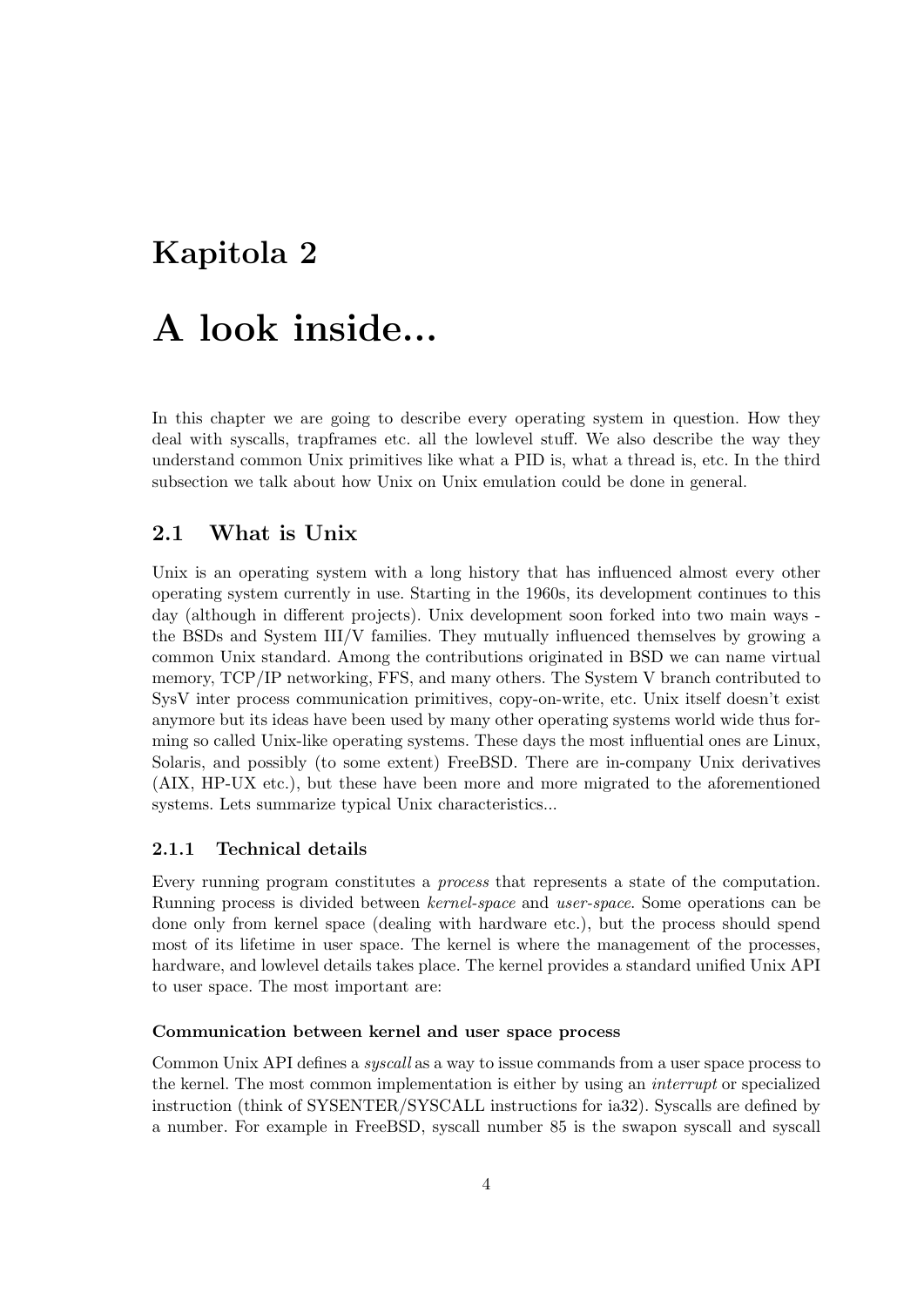number 132 is mkfifo. Some syscalls need parameters which are passed from user-space to kernel-space in various ways (implementation dependant). Syscalls are synchronous.

Another possible way to communicate is by using a trap. Traps occur asynchronously after some event occurs (division by zero, page fault etc.). A trap can be transparent for a process (page fault) or can result in a reaction like signal sent (division by zero).

#### Communication between processes

There are other APIs (System V ipc, shared memory etc.) but the single most important API is *signal*. Signals are sent by a process or by the kernel. Signals are received by process. Some signals can be ignored or handled by a user supplied routine, some result in predefined action that cannot be altered/ignored.

#### Process management

Kernel instances first process in the system (so called init). Every running process can create its identical copy using fork syscall. Some slightly modified versions of this syscall were introduced but the basic semantic is the same. Every running process can morph into some other process using exec syscall. Some modifications of this syscall were introduced but all serve the same basic purpose. Process ends its life by calling exit syscall. Every process is identified by a unique number called PID. Every process has a defined parent (identified by its PID).

#### Thread management

Traditional Unix doesn't define any API nor implementation for threading. Posix defines its threading API but the implementation is undefined. Traditionally there were two ways of implementing threads. Handling them as separate processes (1:1 threading) or envelope the whole thread group in one process and managing the threading in userspace  $(1:N \text{ threading})$ . Comparing main features of each approach:

1:1 threading

- heavyweight threads
- user cannot alter scheduling (slightly mitigated by Posix API)
- + no syscalls wrapping necessary
- + can utilize multiple CPUs
- 1:N threading
	- + lightweight threads
	- + user can easily alter scheduling
	- syscalls must be wrapped
	- cannot utilize more than one CPU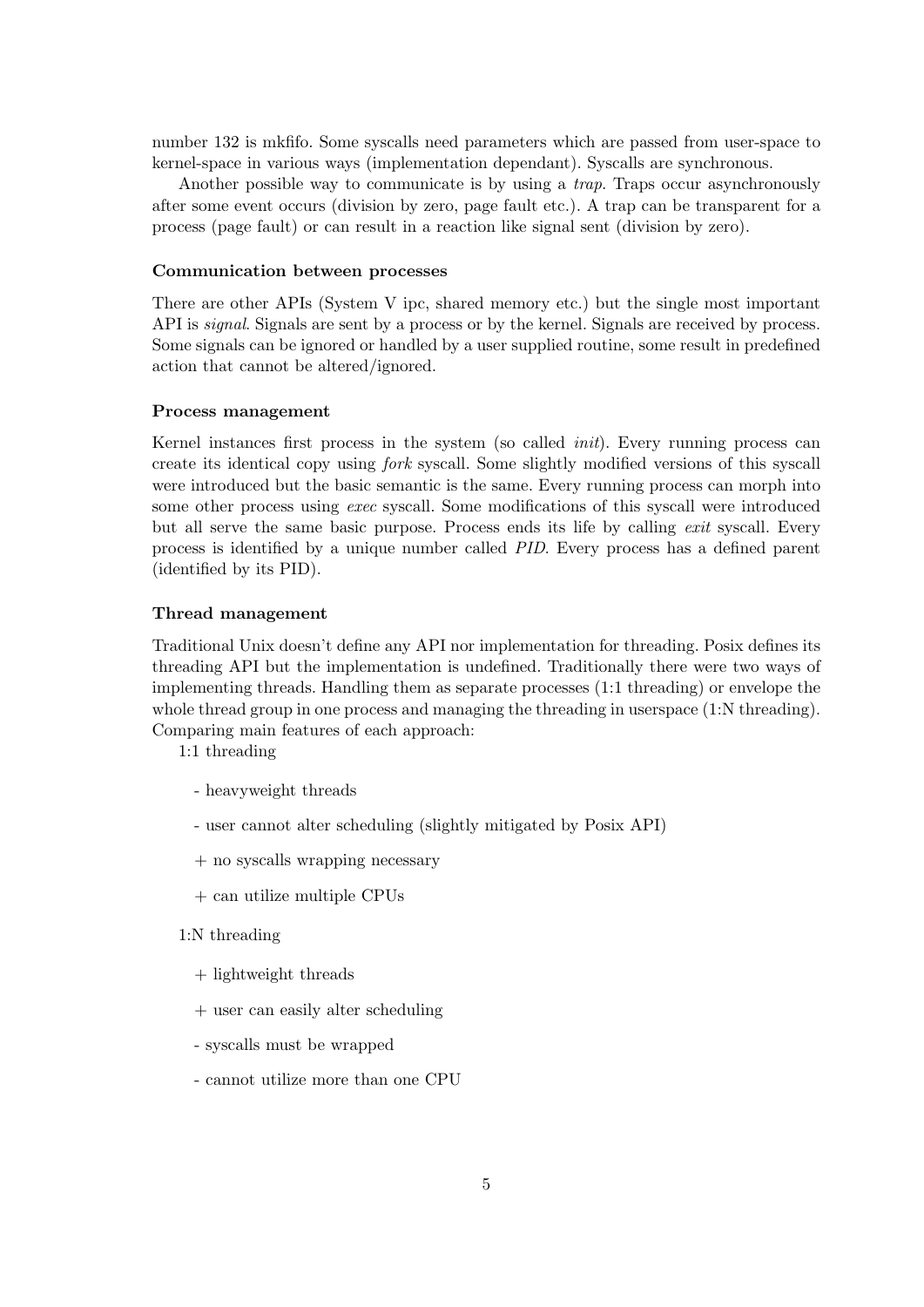# <span id="page-9-0"></span>2.2 What is FreeBSD

The FreeBSD project is one of the oldest open source operating systems currently available for daily use. Its a direct descendant of the genuine Unix so it could be claimed that it's a true Unix although licensing issues doesn't permit so. The start of the project dates back to the early 1990's when a crew of fellow BSD users patched the 386BSD operating system. Based on this patchkit a new operating system arose named FreeBSD for its liberal license. Another group created the NetBSD operating system with different goals in mind. We'll focus on FreeBSD.

FreeBSD is a modern Unix based operating system with all its features. Preemptive multitasking, multiuser facilities, TCP/IP networking, memory protection, symmetric multiprocessing support, virtual memory with merged VM and buffer cache, you name it its all there. One of interesting and extremely useful features is ability to emulate other Unix operating systems. As of December 2006 and 7-CURRENT development, there is support for:

- 1. FreeBSD32 emulation of 32bit FreeBSD on 64bit FreeBSD. Useful for amd64 FreeBSD.
- 2. IA32 emulation of i386 FreeBSD on Itanium FreeBSD.
- 3. Linux emulation of Linux operating system on FreeBSD.
- 4. NDIS emulation of Windows networking drivers interface.
- 5. NetBSD emulation of NetBSD operating system.
- 6. PECoff support for PECoff FreeBSD executables.
- 7. svr4 emulation of System V revision 4 Unix.

Actively developed emulations are the Linux layer and various FreeBSD-on-FreeBSD layers. Others are not known to work nor usable these days.

FreeBSD development happens in a central CVS repository where only a selected team of so-called commiters can write. This repository posses several branches and most interesting is HEAD branch, in FreeBSD nomenclature called -CURRENT, and RELENG X branches, where X stands for a number indicating version of FreeBSD. As of December 2006, there are development branches for the RELENG<sub>-6</sub> branch (for 6.x development) and RELENG<sub>-5</sub> branch (for 5.x development). Other branches are closed and not actively maintained.

Historically the active development was done in the HEAD branch so it was considered extremely unstable and  $\alpha$ , can break at any time" branch. This is not true anymore as the Perforce (commercial version control system) repository was introduced and active development happens there. There are many branches in Perforce where development of certain parts of the system happen and these branches are from time to time merged back to the main CVS repository thus effectively putting the given feature to FreeBSD operating system. As it was with rdivacky linuxolator branch where development of this thesis code was going on.

More info about the FreeBSD operating system can be found at [\[2\]](#page-43-0).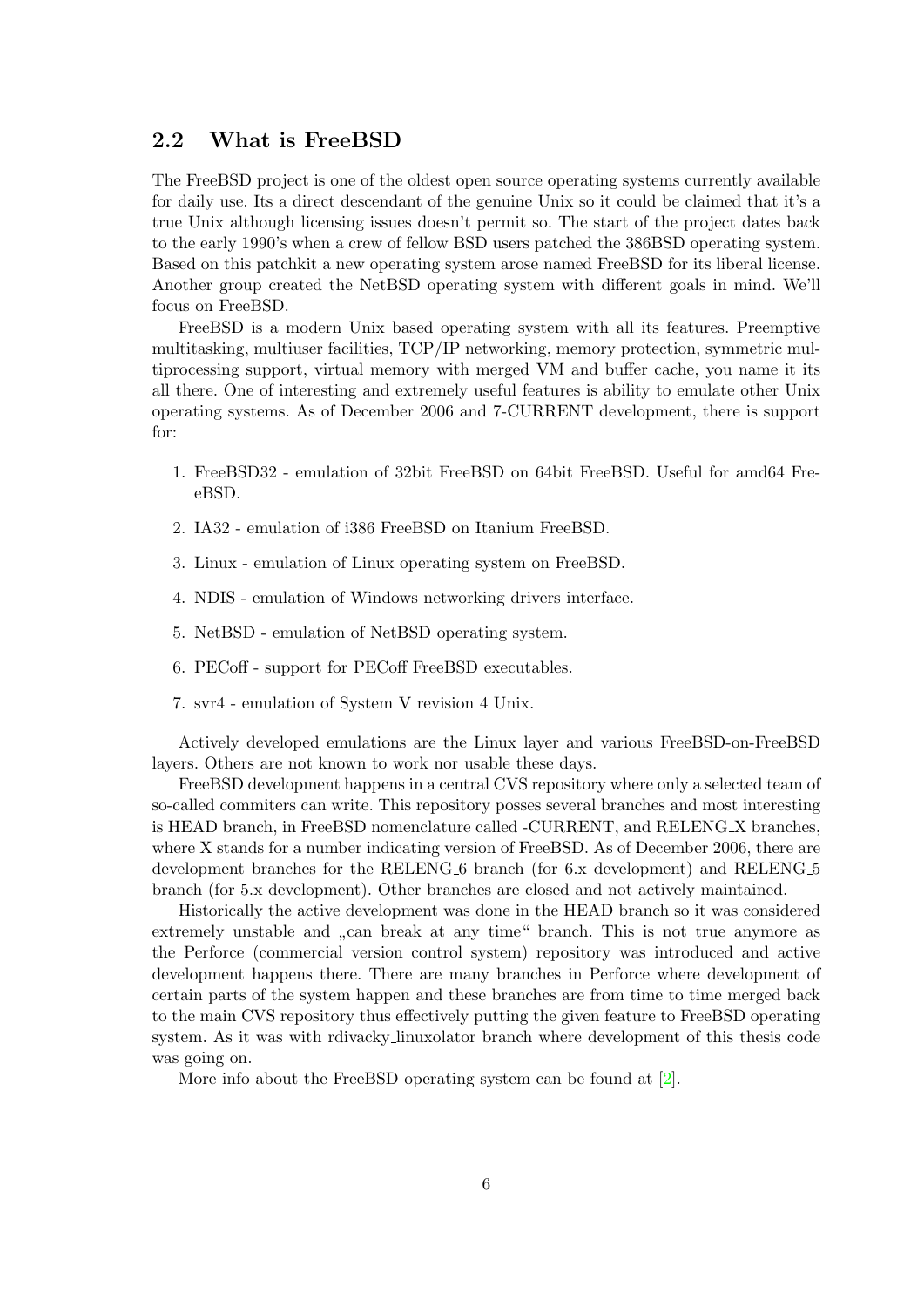### <span id="page-10-0"></span>2.2.1 Technical details

FreeBSD is traditional Unix in the sense of dividing the run of a process into two halves. Kernel space and user space run. There are two types of process entry to the kernel: a syscall and a trap. There's only one way to return. In the subsequent sections we will describe the 3 gates to/from the kernel. All the description applies to i386 architecture as the Linuxulator exists only there but it's similar for other archs. The information was taken from [\[1\]](#page-43-1) and source codes.

#### System entries

FreeBSD has an abstraction called an "execution class loader", which is a wedge into the execve() syscall. This employs a structure sysentvec which describes an executable ABI. It contains things like errno translation table, signal translation table, various functions to serve syscall needs (stack fixup, coredumping etc.). Every ABI the FreeBSD kernel wants to support must define this structure, as it's used later in the syscall processing code and in some other places. System entries are handled by trap handlers where we can access both kernel space and user space at once.

#### Syscalls

Syscalls on FreeBSD are issued by executing interrupt  $0x80$  with register  $\%$ eax set to a desired syscall number with arguments passed on the stack.

When a process issues an interrupt  $0x80$ , the int $0x80$ -syscall trap handler is issued (defined in sys/i386/i386/exception.s) which prepares ( $=$  copies them on to the stack) arguments for a call to a C function  $syscall()$  (defined in sys/i386/i386/trap.c) which processes the passed in trapframe. The processing consists of preparing the syscall (depending on the sysvec entry), determining if the syscall is 32bit or 64bit (changes size of the params), then the parameters are copied, including the syscall. Next the actual syscall function is executed with processing of the return (special cases for ERESTART and EJUSTRETURN errors). Finally an *userret()* is scheduled switching the process back to userspace. The parameters to the actual syscall handler are passed in the form of *struct thread \*td, struct syscall args* \*args where the second parameter is a pointer to the copied in structure of parameters.

#### Traps

Handling of traps in FreeBSD is similar to the handling of syscalls. Whenever a trap occurs an assembler handler is called. It's chosen between *alltraps*, *alltraps\_with\_reqs\_pushed* or calltrap depending on the type of the trap. This handler prepares arguments for a call to a C function  $trap()$  (defined in sys/i386/i386/trap.c) which then processes the occurred trap. After the processing it might send a signal to the process and/or exit to userland using userret().

## Exits

Exits from kernel to userspace happens using the assembler routine doreti regardless of whether the kernel was entered with a trap or with a syscall. This restores the program status from the stack and returns to the userspace.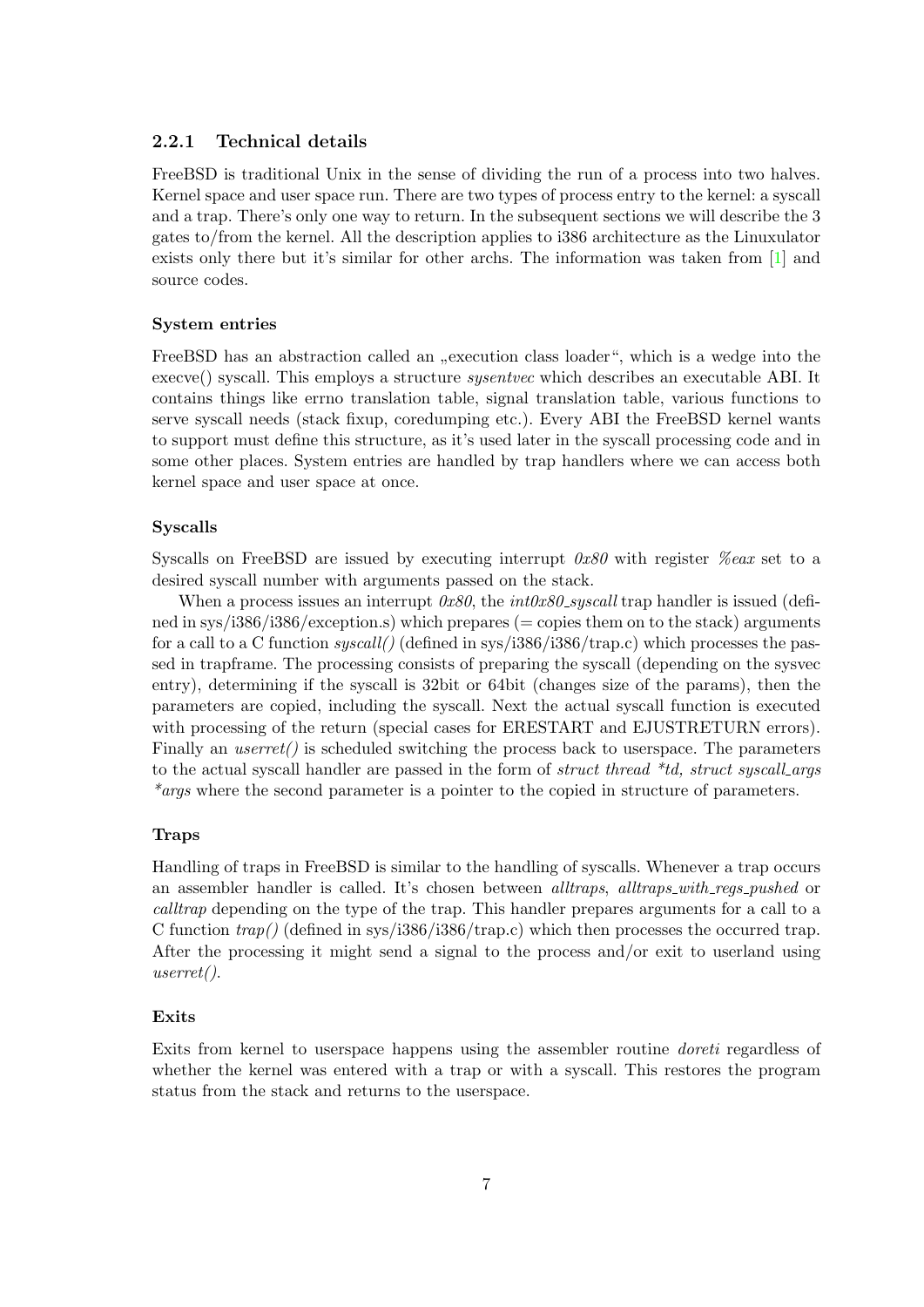## Unix primitives

FreeBSD operating system adheres to the traditional Unix scheme where every process has a unique identification number, the so called PID. PID numbers are allocated either linearly or randomly ranging from 0 to PID MAX. The allocation of PID numbers is done using linear searching of PID space. Every thread in a process receives the same PID number as result of the  $qetpid()$  call.

There are currently two ways to implement threading in FreeBSD. The first way is M:N threading followed by the 1:1 threading model. The default library used is M:N threading (libpthread) and you can switch at runtime to 1:1 threading (libthr). The plan is to switch to 1:1 library by default, soon. Those two libraries although using the same kernel primitives are accessed using different api(es). The M:N library uses the  $kse^{-*}$  family of syscalls while the 1:1 library uses the  $thr$ <sup>\*</sup> family of syscalls. Because of this there is no general concept of thread ID shared between kernel and userspace. Of course both threading libraries implement the pthread thread ID API. Every kernel thread (as described by struct thread) has td tid identifier but this is not directly accessible from userland and solely serves the kernels needs. It is also used for 1:1 threading library as pthread's thread ID but handling of this is internal to the library and cannot be relied on.

As stated previously there are two implementations of threading in FreeBSD. The M:N library divides the work between kernel space and userspace. Thread is an entity that gets scheduled in the kernel but it can represent various number of userspace threads. M userspace threads get mapped to N kernel threads thus saving resources while keeping the ability to exploit multiprocessor parallelism. Further information about the implementation can be obtained from the man page or  $[1]$ . The 1:1 library directly maps a userland thread to a kernel thread thus greatly simplifying the scheme. None of these designs implement a fairness mechanism (such a mechanism was implemented but it was removed recently because it caused serious slowdown and made the code more difficult to deal with).

# <span id="page-11-0"></span>2.3 What is Linux

Linux is a Unix-like kernel originally developed by Linus Torvalds, and now being contributed to by a massive crowd of programmers all around the world. From its mere beginnings to todays, with wide support from such companies as IBM or Google, Linux is being associated with its fast development pace, full hardware support and benevolent dictator model of organization.

Linux development started in 1991 as a hobbyist project at University of Helsinki in Finland. Since then it has obtained all the features of a modern Unix OS - multiprocessing, multiuser support, virtual memory, networking, basically everything is there. There are also very advanced features like virtualization etc.

As of 2006 Linux seems to be the most widely used open source operating system with support from independent software vendors like Oracle, RealNetworks, Adobe etc. Most of the commercial software distributed for Linux can only be obtained in a binary form so recompilation for other operating systems is impossible.

Most of the Linux development happens in a GIT version control system. Git is a distributed system so there is no central source of the Linux code, but some branches are considered prominent and official. The version number scheme implemented by Linux consists of four numbers A.B.C.D. Currently development happens in 2.6.C.D where C represents major version where new features are added/changed and D is a minor version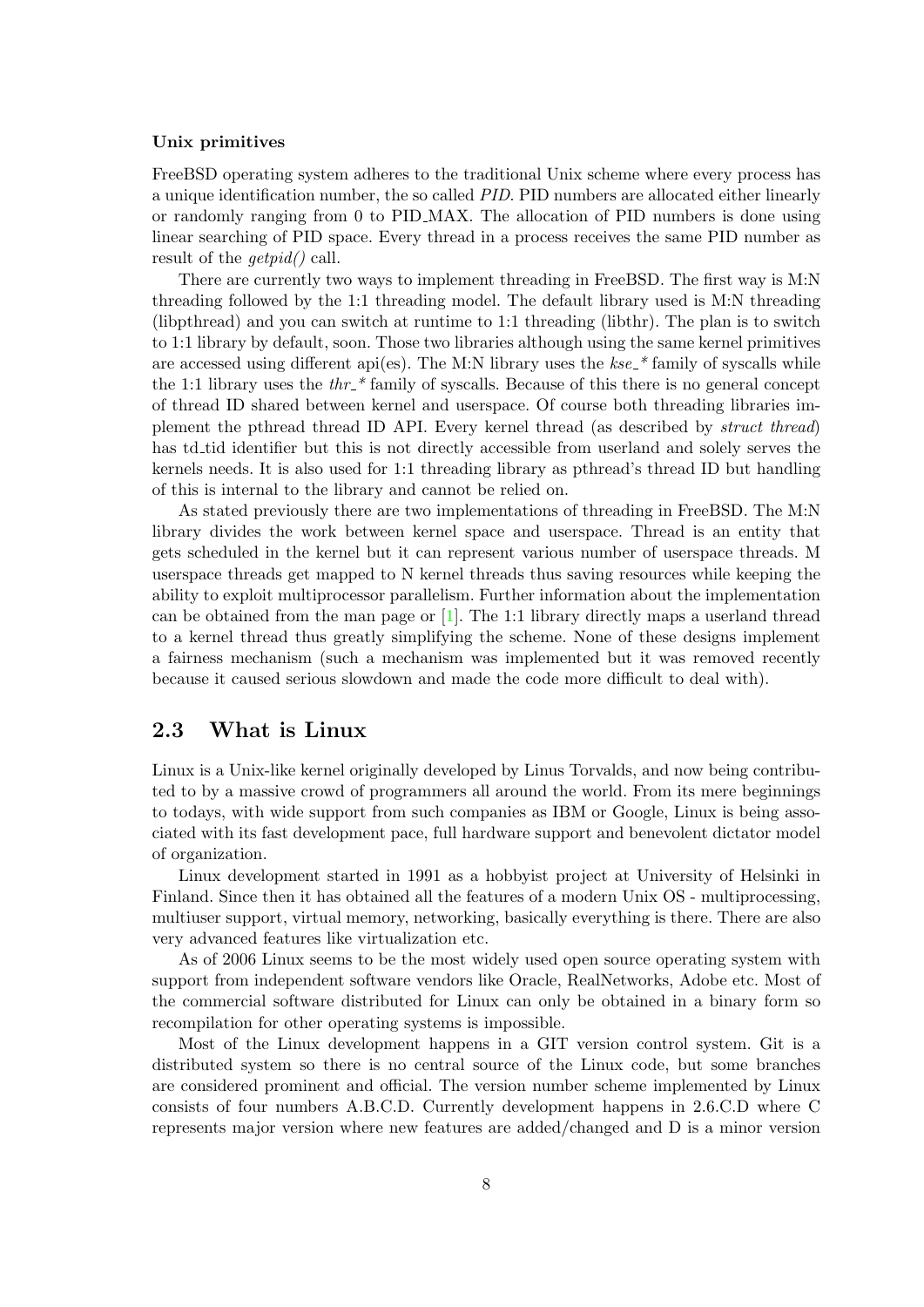for bugfixes only.

More information can be obtained from [\[4\]](#page-43-2).

# <span id="page-12-0"></span>2.3.1 Technical details

Linux follows traditional Unix scheme of dividing the run of a process in two halves, the kernel and user space. The kernel can be entered in two ways: a trap and a syscall. The return is handled only one way. The further description applies to Linux 2.6 on i386 architecture. This information was taken from [\[3\]](#page-43-3).

### Syscalls

Syscalls in Linux are performed (in userspace) using  $\text{\textit{\_syscallX}}$  macros where X substitutes a number representing number of parameters of the given syscall. This macro translates to a code that loads %eax register with a number of the syscall and executes interrupt  $\alpha$ 80. After this  $\sqrt{S}$  syscall return is called which translates negative return value to positive errno and sets res to  $-1$  in the case of an error. Whenever an interrupt  $0x80$  is called the process enters the kernel in system call trap handler. This routine saves all registers on the stack and calls the selected syscall entry. Note that the Linux calling convention expects parameters to the syscall to be passed via registers as shown here:

- 1. parameter  $\Longrightarrow$  %ebx
- 2. parameter  $\Longrightarrow$  %ecx
- 3. parameter  $\Longrightarrow$  % edx
- 4. parameter  $\Longrightarrow$  %esi
- 5. parameter  $\Longrightarrow$  %edi
- 6. parameter  $\Longrightarrow$  %ebp

There are some exceptions to this where Linux uses different calling convention (most notably the clone syscall).

#### Traps

In arch/i386/kernel/traps.c the trap handlers are made and most of these handlers live in  $arch/i386/kernel/entry.$  where handling of the traps happens.

## Exit

Return from the syscall is managed by *syscall exit* which checks for the process having unfinished work, then checks whether we used user-supplied selectors. If this happens stack fixing is applied and finally restoring the registers from the stack and returning to the userspace.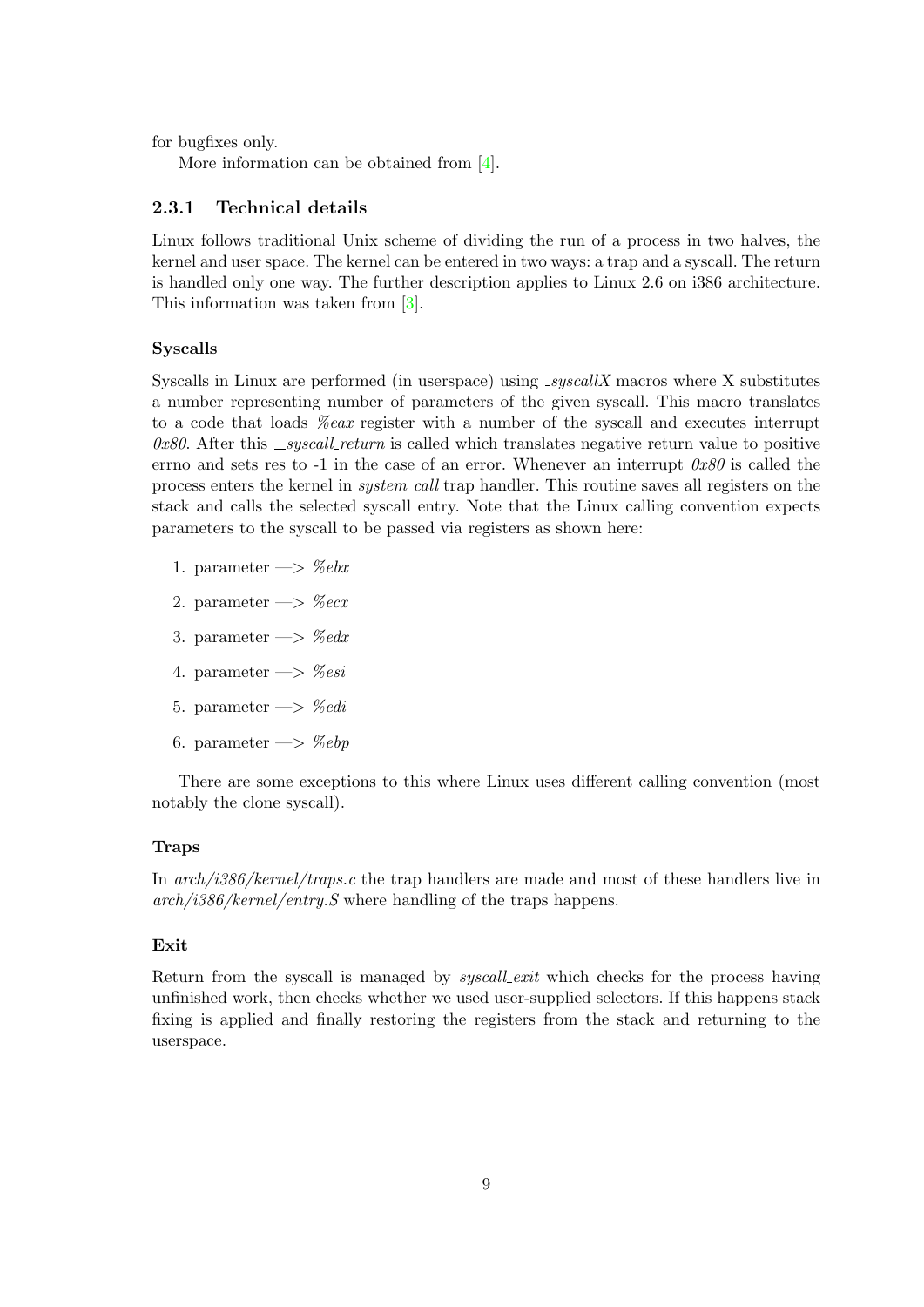# Unix primitives

Linux operating system in its 2.6 version redefined some of the traditional Unix primitives, notably PID, TID and thread. PID is defined not to be unique for every process, so for some processes (threads)  $qetppid$  returns the same value. Unique identification of process is provided by TID. This is because NPTL (new posix thread library) defines threads to be normal processes (so called 1:1 threading). Spawning a new process in Linux 2.6 happens using *clone* syscall (fork variants are reimplemented using it). This *clone* syscall defines a set of flags that affect behaviour of the cloning process regarding thread implementation. The semantic is a bit fuzzy as there is no single flag telling the syscall to create a thread.

Implemented clone flags are:

- 1. CLONE VM processes share their memory space
- 2. CLONE FS share umask, cwd and namespace
- 3. CLONE FILES share open files
- 4. CLONE SIGHAND share signal handlers and blocked signals
- 5. CLONE PARENT share parent
- 6. CLONE THREAD be thread (further explanation below)
- 7. CLONE NEWNS new namespace
- 8. CLONE SYSVSEM share SysV undo structures
- 9. CLONE SETTLS setup TLS at supplied address
- 10. CLONE PARENT SETTID set TID in the parent
- 11. CLONE CHILD CLEARTID clear TID in the child
- 12. CLONE CHILD SETTID set TID in the child

CLONE PARENT sets the real parent to the parent of the caller. This is useful for threads because if thread A creates thread B we want thread B to be parented to the parent of the whole thread group. CLONE THREAD does exactly the same thing as CLONE PARENT, CLONE VM and CLONE SIGHAND, rewrites PID to be the same as PID of the caller, sets exit signal to be none and enters the thread group. CLONE SETTLS sets up GDT entries for TLS handling. CLONE<sub>\*</sub>\*TID this set of flags sets/clear user supplied address to TID or 0.

As you can see the CLONE THREAD does most of the work and doesn't seem to fit the scheme very well. The original intention is unclear (even for authors, according to comments in the code) but I think originally there was one threading flag which was then parcelled among many other flags but this separation was never fully finished. Its also unclear what this partition is good for as glibc doesn't use that so only hand-written use of the clone permits a programmer to access this features.

For non-threaded programs the PID and TID are the same. For threaded programs the first thread PID and TID are the same and every thread created shares the same PID and gets assigned an unique TID (because CLONE THREAD is passed in) also parent is shared for all processes forming this threaded program.

The code that implements *pthread\_create* in NPTL defines the clone flags like this: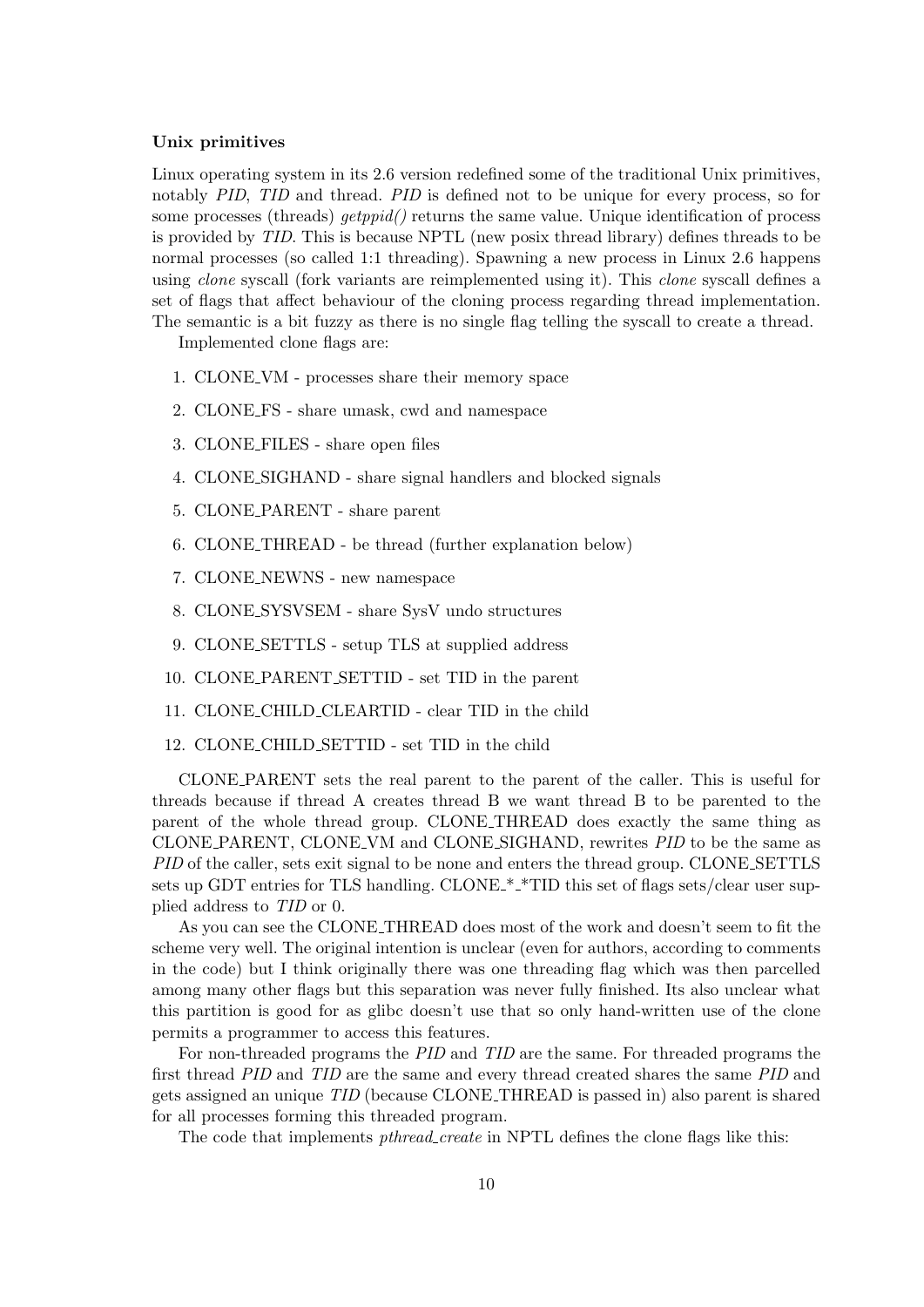```
int clone_flags = (CLONE_VM | CLONE_FS | CLONE_FILES | CLONE_SIGNAL
                     | CLONE_SETTLS | CLONE_PARENT_SETTID
                     | CLONE_CHILD_CLEARTID | CLONE_SYSVSEM
#if __ASSUME_NO_CLONE_DETACHED == 0
                     | CLONE_DETACHED
#endif
                     | 0);
```
the CLONE SIGNAL is defined like

#define CLONE\_SIGNAL (CLONE\_SIGHAND | CLONE\_THREAD)

the last 0 means no signal is sent when any of the threads exits.

# <span id="page-14-0"></span>2.4 What is emulation

Emulation according to a dictionary definition is the ability of a program or device to imitate another program or device. This is achieved by providing the same reaction to a given stimulus as emulated object. In practice, the software world mostly sees three types of emulation - a program used to emulate a machine (QEMU, various game console emulators etc.), software emulation of a hardware facility (OpenGL emulators, floating point units emulation etc.) and operating system emulation (either in kernel of the operating system or as a userspace program).

Emulation is usually used in a place where using the original component is not feasible or possible at all. For example someone might want to use a program developed for a different operating system than he's using. Then emulation comes in handy. Sometimes there is no other way but to use emulation - the hardware device you are trying to use doesn't not exist (yet/anymore) then there is no other way but emulation. This happens often when porting an operating system to a new (non-existent) platform. Sometimes it's just cheaper to emulate.

Looking from an implementation point of view, there are two main approaches to the implementation of emulation. You can either emulate the whole thing - accepting possible inputs of the original object, maintaining inner state and emitting correct output based on the state and/or input. This kind of emulation doesn't require any special conditions and basically can be implemented anywhere for any device/program. The drawback is that implementing such emulation is quite difficult, time-consuming and error-prone. In some cases we can use a simpler approach. Imagine you want to emulate a printer that prints from left to right on a printer that prints from right to left. Its obvious that there is no need for a complex emulation layer but simple reversing of the printed text is sufficient. Sometimes the emulating environment is very similar to the emulated one so only a thin layer of some translation is necessary to provide fully working emulation! As you can see this is much less demanding to implement, so less time-consuming and error-prone than the previous approach. But the necessary condition is that the two environments must be similar enough. The third approach combines the two previous. Most of the time the objects do not provide the same capabilities so in a case of emulating the more powerful one on the less powerful we have to emulate the missing features with full emulation described above.

This master thesis deals with emulation of Unix on Unix which is exactly the case where only a thin layer of translation is sufficient to provide full emulation. The Unix API consists of a set of syscalls which are usually self contained and don't affect some global kernel state.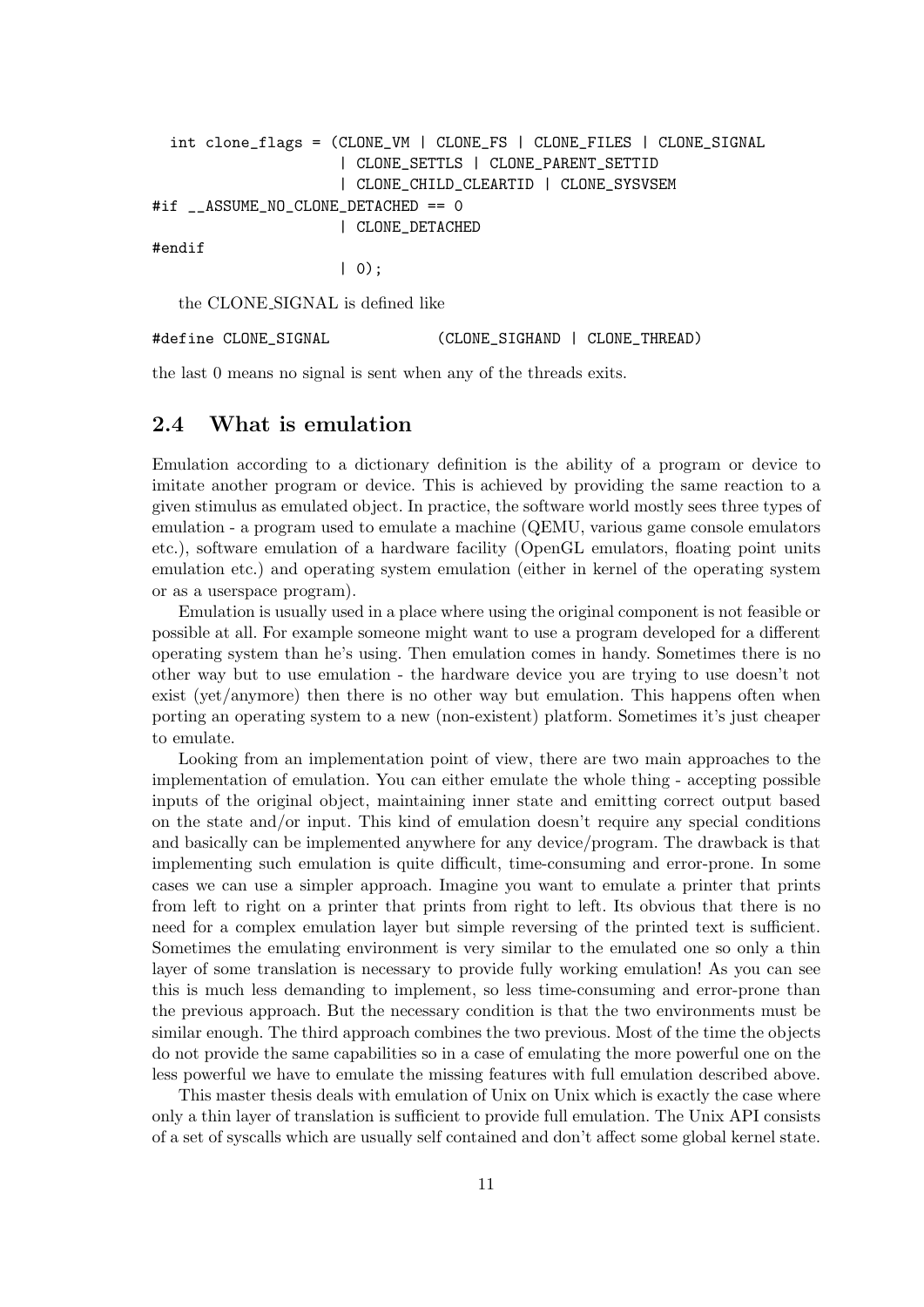There are a few syscalls that affect inner state but this can be dealt with by providing some structure maintaining the extra state.

No emulation is perfect and emulations tend to lack some parts but this usually doesn't cause any serious drawbacks. Imagine a game console emulator that emulates everything but music output. No doubt that the games are playable and one can use the emulator. It might not be that comfortable as the original game console but its an acceptable compromise between price and comfort.

The same goes with the Unix API. Most programs can live with a very limited set of syscalls working. Those syscalls tend to be the oldest ones (read/write, fork family, signal handling, exit, socket API) hence easy to emulate because their semantics is shared among all Unixes that exist todays.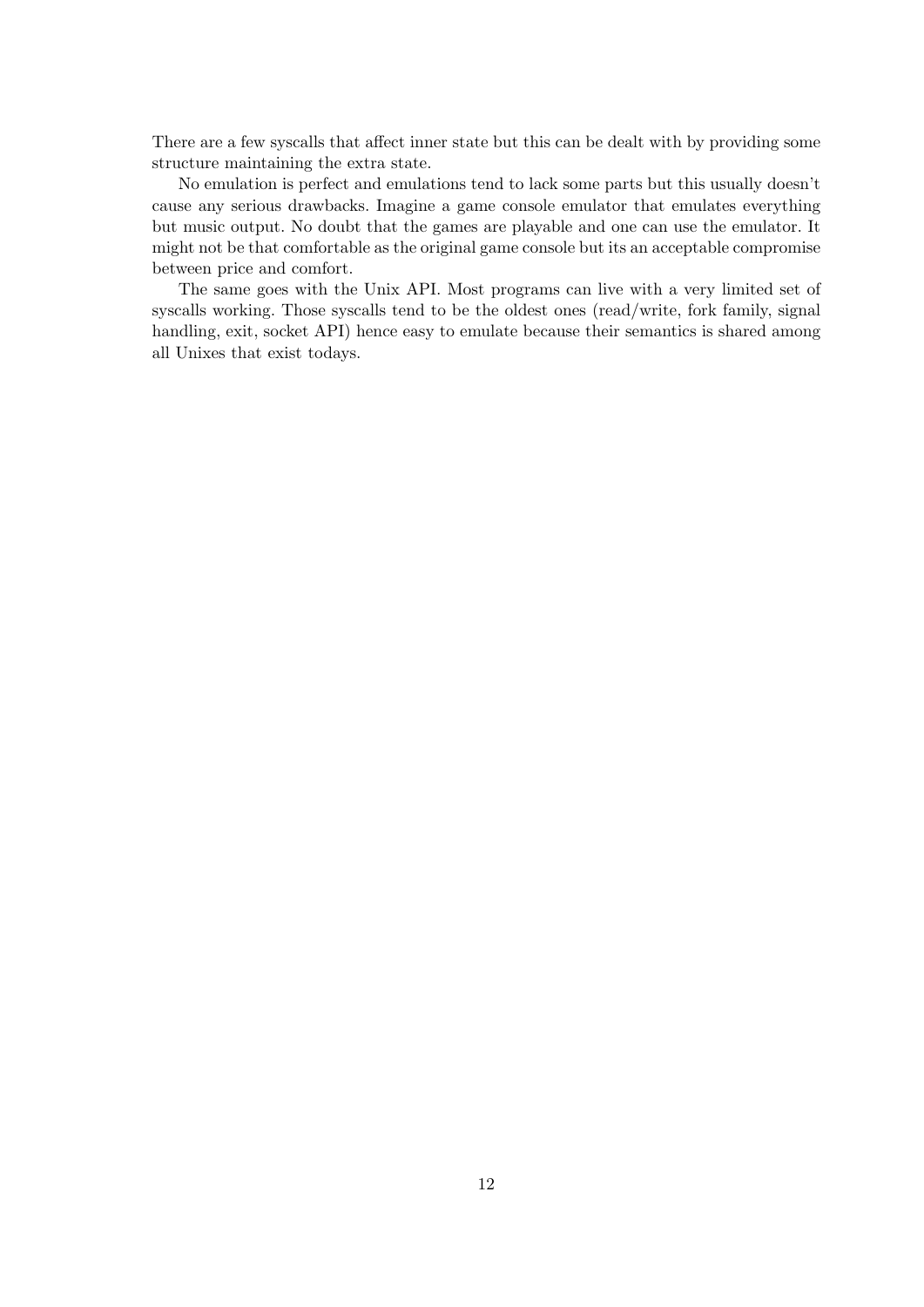# <span id="page-16-0"></span>Kapitola 3

# Emulation

# <span id="page-16-1"></span>3.1 How emulation works in FreeBSD

As stated earlier FreeBSD supports running binaries from several other Unixes. This works because FreeBSD has an abstraction called the "execution class loader". This wedges into the execve() syscall, so when execve() is about to execute a binary it examines its "type". There are basically two types of binaries in FreeBSD. Shell-like text scripts which are identified by  $H^{\prime\prime}$  as their first two characters and normal (typically ELF) binaries which are a representation of a compiled executable object. The vast majority (one could say all of them) of binaries in FreeBSD are ELF type. ELF files contain a header which specifies the OS ABI for this ELF file. By reading this information, the operating system can accurately determine what type of binary this file is.

Every OS ABI must be registered in the FreeBSD kernel. This applies to the FreeBSD native OS ABI as well. So when execve() executes a binary it iterates through the list of registered APIs and when it finds the right one it starts to use the information contained in the OS ABI description (its syscall table, errno translation table etc.). So every time the process calls a syscall, it uses its own set of syscalls instead of some global one. This effectively enables very elegant and easy support for execution of various binary formats.

The nature of emulation of different OSes (and also some other subsystems) led developers to invite a handler event mechanism. There are various places in the kernel where a list of event handlers are called. Every subsystem can register an event handler and they are called accordingly. For example when a process exits there's a handler called that possibly cleans up whatever the subsystem needs to be cleaned.

Those simple facilities provide basically all that's needed for the emulation infrastructure and in fact these are basically the only things necessary to implement the Linux emulation layer.

# <span id="page-16-2"></span>3.2 Common primitives in the FreeBSD kernel

Emulation layer(s) need some support from the operating system. I am going to describe some of the supporting primitives in the FreeBSD operating system.

## <span id="page-16-3"></span>3.2.1 Locking primitives

Contributed by Attilio Rao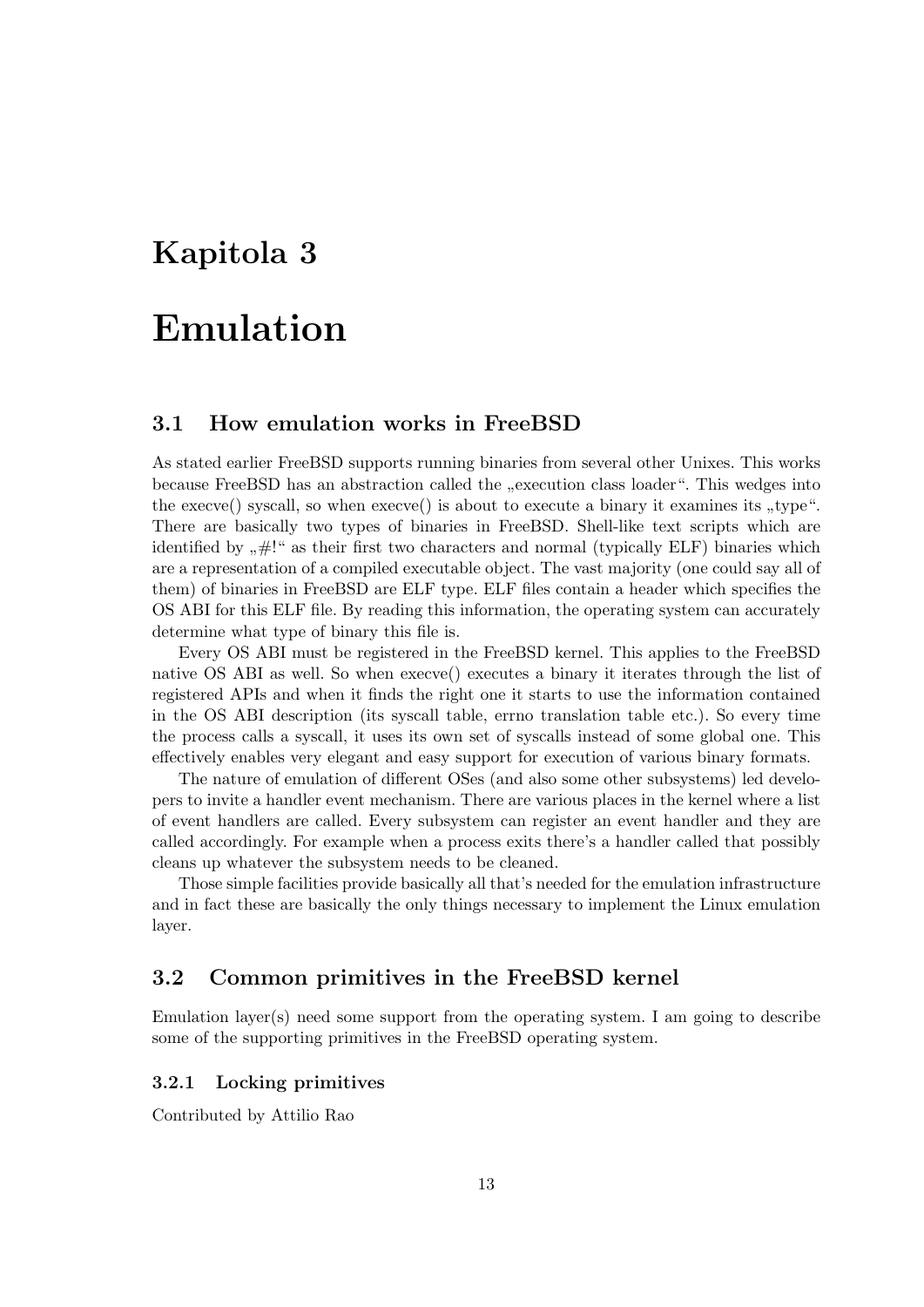The FreeBSD synchronization primitives set is based on the idea to supply a rather huge number of different primitives in a way that the better one can be used for every particular, appropriate situation.

To an high level point of view you can consider three kinds of synchronization primitives in the FreeBSD kernel:

- 1. atomic operations / memory barriers
- 2. locks
- 3. scheduling barriers

Below there are descriptions for the 4 families. For every lock, you should really check the linked manpage ( where possible) for more detailed explanations.

## Atomic operations / memory barriers

Atomic operations are implemented through a set of functions performing simple aritmetics on memory operands in an atomic way with respect to external events (interrupts, preemption, etc.). Atomic operations can guarantee atomicity just on small data types (in the magnitude order of the 'long' architecture C data type), so should be rarely used in end-level code directly, if not only for very simple operations (like flag setting in a bitmap, for example). In fact, it is rather simple and common to write down a wrong semantic just based on atomic operations (usually referred as lock-less). The FreeBSD kernel offers a way to perform atomic operations in conjunction with a memory barrier. The memory barriers will guarantee that an atomic operation will happen following some specified ordering in respect to other memory accesses. For example, if we need that an atomic operation happens just after all other pending writes (in terms of instructions reordering buffers activities) are completed, we need to explicitly use a memory barrier in conjunction to this atomic operation. So it is simple to understand why memory barriers play a key role for higher-level locks building (just as refcounts, mutexes, etc.). For a detailed explanatory on atomic operations, please refer to atomic $(9)$ . It is far, however, noting that atomic operations (and memory barriers too) should, ideally, only be used for building front-ending locks (as mutexes).

#### Refcounts

Refcounts are interfaces for handling reference counters. They are implemented through atomic operations and are intended to be used just for cases where the reference counter is the only one thing to be protected, so even something like a spin-mutex is deprecated. Using the refcount interface for structures where a mutex is already used is often wrong since we should probably close the reference counter in some already protected paths. A manpage discussing refcount doesn't exist currently, just check sys/refcount.h for an overview of the existing API.

#### Locks

FreeBSD kernel has huge class of locks. Every lock is defined by some peculiar properties, but probably the most important is the event linked to contesting holders (or, in other terms, the behaviour of threads unable to acquire the lock). FreeBSD locking scheme presents 3 different behaviours for contenders: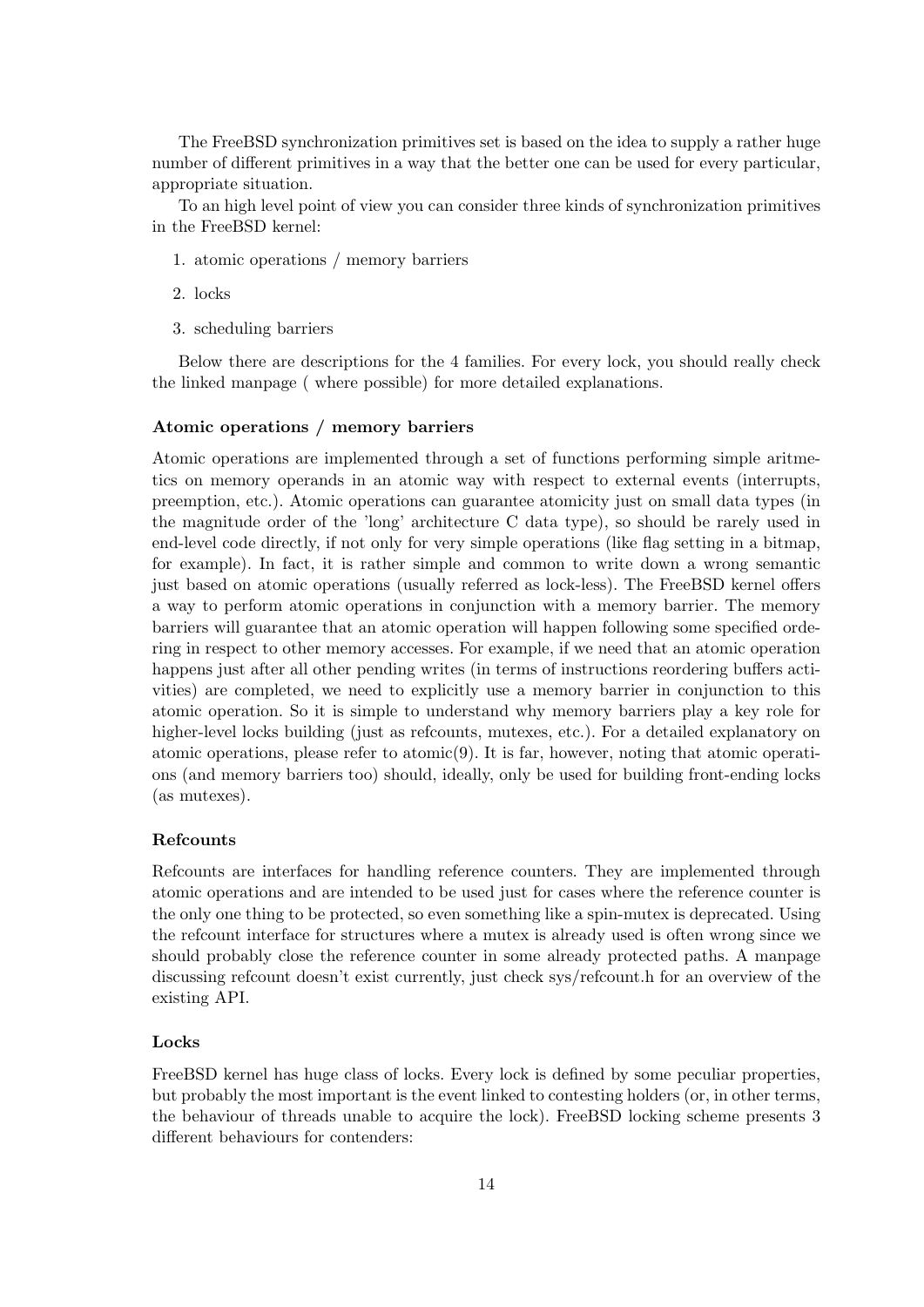- 1. 0. spinning
- 2. 1. blocking
- 3. 2. sleeping

(NOTE: numbers are not casual)

#### Spinning locks

Spin locks let waiters to spin until they can't acquire the lock. An important matter do deal with is that when a thread contests on a spin lock it is not descheduled. Since FreeBSD kernel is preemptive, this exposes spin lock at the risk of deadlocks that can be solved just disabling interrupts while they are acquired. For this and other reasons (like lack of priority propagation support, poorness in load balancing schemes between CPUs, etc.), spin locks are intended to protect very small paths of code, or ideally to not be used at all if not explicitly requested (explained later).

#### Blocking

Block locks let waiters to be descheduled and blocked until the lock owner doesn't drop it and wakes up one or more contenders. In order to avoid starvation issues, blocking locks do priority propagation from the waiters to the owner. Block locks must be implemented through the turnstile interface and are intended to be the most used kind of locks in the kernel, if no particular conditions are met.

# Sleeping

Sleep locks let waiters to be descheduled and fall asleep until the lock holder doesn't drop it and wakes up one or more waiters. Since sleep locks are intended to protect large paths of code and to cater asynchronous events, they don't do any form of priority propagation. They must be implemented through the sleepqueue(9) interface.

The order used to acquire locks is very important, not only for the possibility to deadlock due at lock order reversals, but even because lock acquisition should follow specific rules linked to locks natures. If you give a look at the table above, the practical rule is that if a thread holds a lock of level n (where the level is the number listed close to the kind of lock) it is not allowed to acquire a lock of superior levels, since this would break the specified semantic for a path. For example, if a thread holds a block lock (level 1), it is allowed to acquire a spin lock (level 0) but not a sleep lock (level 2), since block locks are intended to protect smaller paths than sleep lock (these rules are not about atomic operations or scheduling barriers, however).

This is a list of lock with their respective behaviours:

- 1. spin mutex spinning mutex $(9)$
- 2. sleep mutex blocking mutex(9)
- 3. pool mutex blocking  $mix\_pool(9)$
- 4. sleep family sleeping sleep(9) pause tsleep msleep msleep spin msleep rw msleep sx
- 5. condvar sleeping condvar $(9)$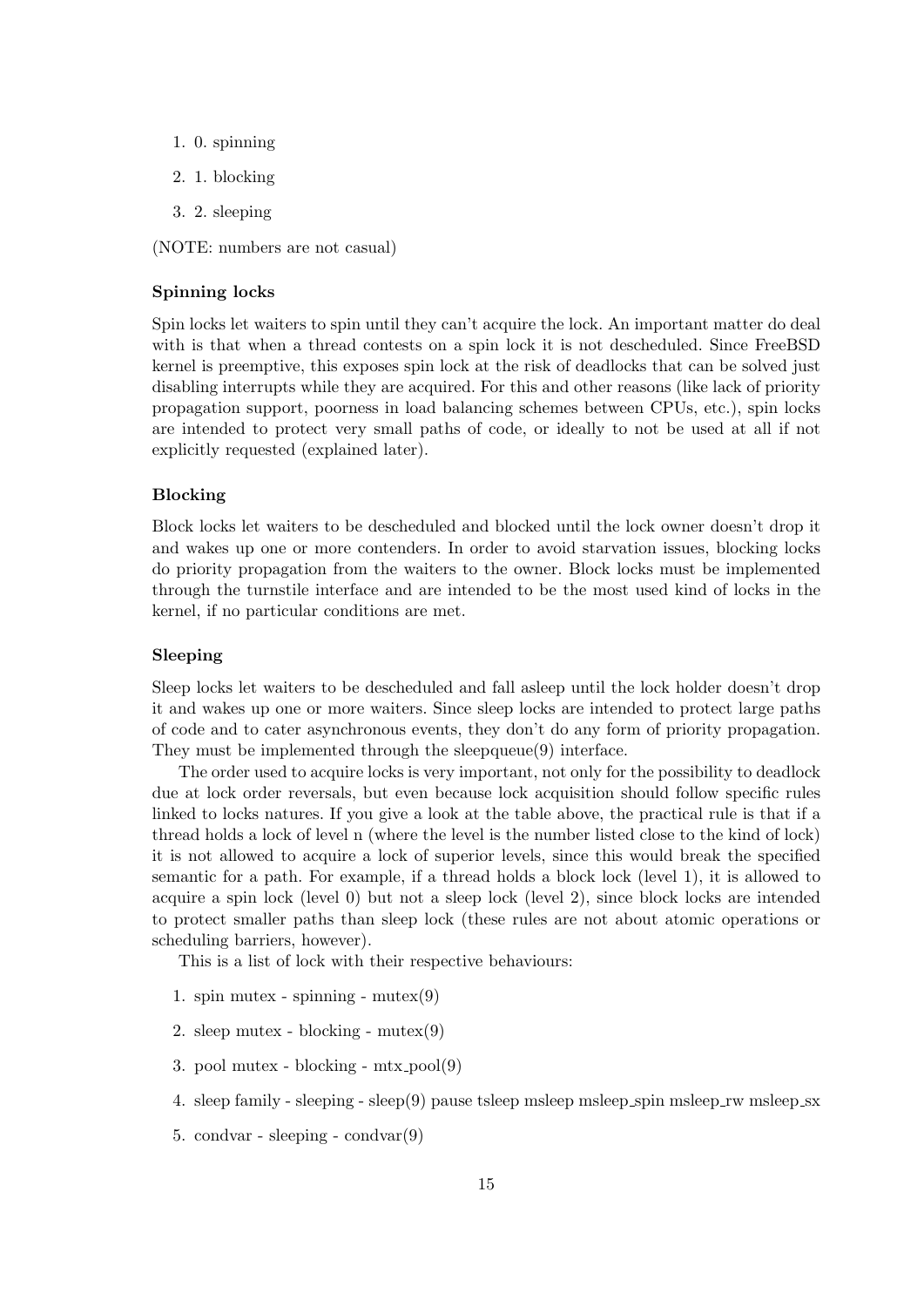- 6. rwlock blocking  $rwlock(9)$
- 7. sxlock sleeping  $sx(9)$
- 8. lockmgr sleeping lockmgr(9)
- 9. semaphores sleeping sema(9)

Among these locks only mutexes, sxlocks, rwlocks and lockmgrs are intended to handle recursion, but currently recursion is only supported by mutexes and lockmgrs.

#### Scheduling barriers

Scheduling barriers are intended to be used in order to drive scheduling of threading using it. They consist mainly of 3 different stubs:

- 1. critical sections (and preemption)
- 2. sched bind
- 3. sched\_pin

Generally, these should be used only in a particular context and even if they can often replace locks, they should be avoided because they don't let the diagnose of simple eventual problems with locking debugging tools (as WITNESS).

# Critical sections

The FreeBSD kernel has been made preemptive basically to deal with interrupt threads. In fact, in order to avoid high interrupt latency, time-sharing priority threads can be preempted by interrupt threads (in this way, they don't need to wait to be scheduled as the normal path previews). Preemption, however, introduces new racing points that need to be handled as well. Often, in order to deal with preemption, the simplest thing to do is to completely disable it. A critical section defines a piece of code (borderlined by the pair of functions critical enter()/critical exit()) where preemption is guaranteed to not happen (until the protected code is fully executed). This can often replace a lock effectively but should be used carefully in order to not lose the whole advantage that preemption brings.

### sched pin/sched unpin

Another way to deal with preemption is the sched pin() interface. If a piece of code is closed in the sched  $\pi$ -pin()/sched unpin() pair of functions it is guaranteed that the respective thread, even if it can be preempted, it will always be executed on the same CPU. Pinning results very effective in the particular case we have to access at per-cpu datas and we assume other threads won't change those data. The not-changing condition, will determine a critical section as a too strong condition for our code.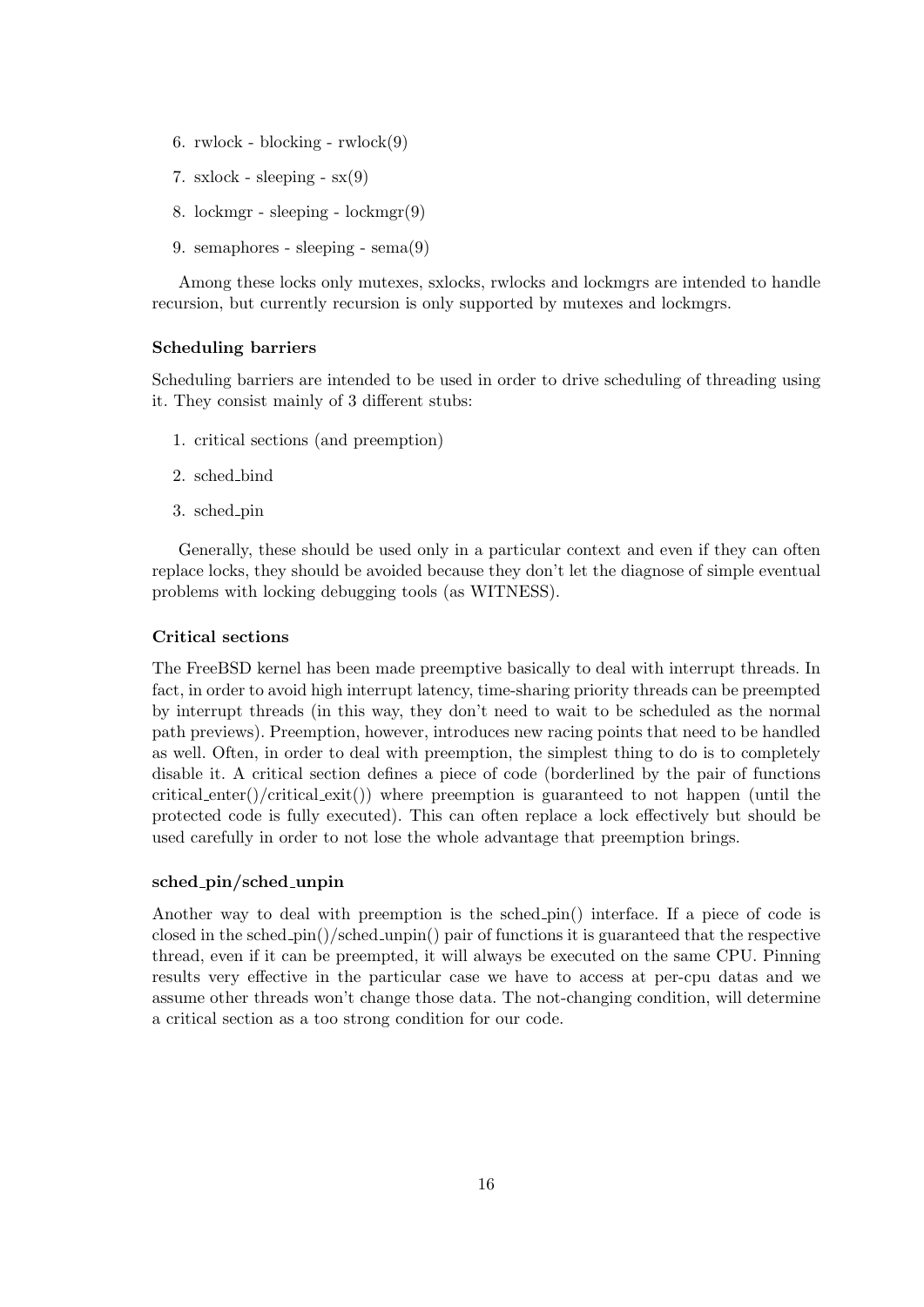#### sched bind/sched unbind

sched bind is an API used in order to bind a thread to a particular CPU for all the time it is executed the code, until a sched unbind() function call doesn't unbind it. This feature has a key role in situations where you can't trust about the current state of CPUs (as, for example, very early stages of boot), as you want to avoid your thread to migrate on inactive CPUs. Since sched bind/sched unbind manipulate internal scheduler structures, they need to be enclosed in sched lock acquisition/releasing when used.

# <span id="page-20-0"></span>3.2.2 Proc structure

Various emulation layers sometime require some additional per-process data. It can manage separate structure (a list, a tree etc.) containing these data for every process but this tends to be slow and memory consuming. To solve this problem the FreeBSD proc structure contains *p\_emuldata* which is a void pointer to some emulation layer specific data. This proc entry is protected by the proc mutex.

The FreeBSD proc structure contains a  $p\_system$  entry that identifies which ABI this process is running. In fact it's a pointer to the sysentvec described above. So by comparing this pointer to the address where sysentvec structure for the given ABI is stored we can effectively determine whether the process belongs to our emulation layer. The code typically looks like:

# if (\_\_predict\_true(p->p\_sysent != &elf\_Linux\_sysvec)) return;

As you can see we effectively use the  $\_predict\_true$  modifier to collapse the most common case (FreeBSD process) to a simple return operation thus preserving high performance. This code should be turn into a macro because currently its not very flexible, ie. we don't support Linux64 emulation nor A.OUT Linux processes on i386.

# <span id="page-20-1"></span>3.2.3 VFS

The FreeBSD VFS subsystem is very complex but the Linux emulation layer uses just a small subset via a well defined API. It can either operate on vnodes or file handlers. Vnode represents a virtual vnode, ie. representation of a node in VFS. Another representation is a file handler which represents an opened file from the perspective of a process. A file handle can represent a socket or an ordinary file. A file handler contains a pointer to its vnode. More then one file handler can point to the same vnode.

# namei

The namei routine is a central entry point to pathname lookup and translation. It traverses the path point by point from starting point to the end using *lookup* function which is internal to VFS. The namei can cope with symlinks, absolute and relative paths. When a path is looked up using namei it is inputed to the name cache. This behaviour can be supressed. This routine is used all over the kernel and its performance is very critical.

# vn fullpath

The vn fullpath function takes the "best effort" to traverse VFS name cache and returns a path for a given (locked) vnode. This process is unreliable but works just fine for the most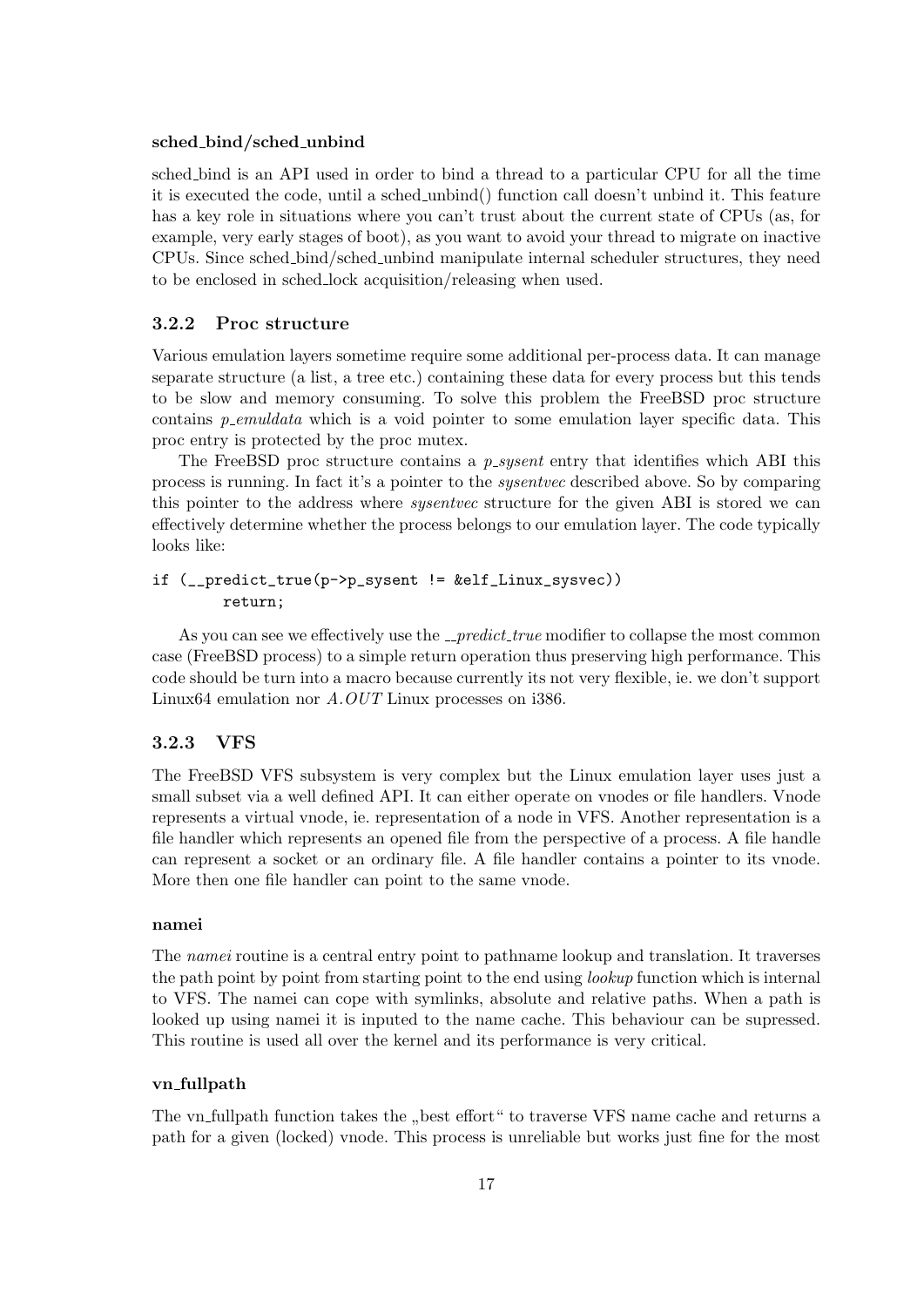common cases. The unreliability is because it relies on VFS cache (it doesn't traverse the on medium structures), it doesn't work with hardlinks etc. This routine is used in several places in the Linuxulator.

# Vnode operations

fgetvp - given a thread and a file descriptor number it returns associated vnode vn lock - locks a vnode vn unlock - unlocks a vnode VOP READDIR - reads a directory referenced by a vnode VOP GETATTR - gets attributes of a file or a directory referenced by a vnode VOP LOOKUP - looks up a path to a given directory VOP OPEN - opens a file referenced by a vnode VOP CLOSE - closes a file referenced by a vnode vput - decrement the use count for a vnode and unlock it vrele - decrement the use count for a vnode vref - increment the use count for a vnode

# File handler operations

fget - given a thread and a file descriptor number it returns associated file handler and references it

fdrop - drops a reference to a file handler

fhold - references a file handler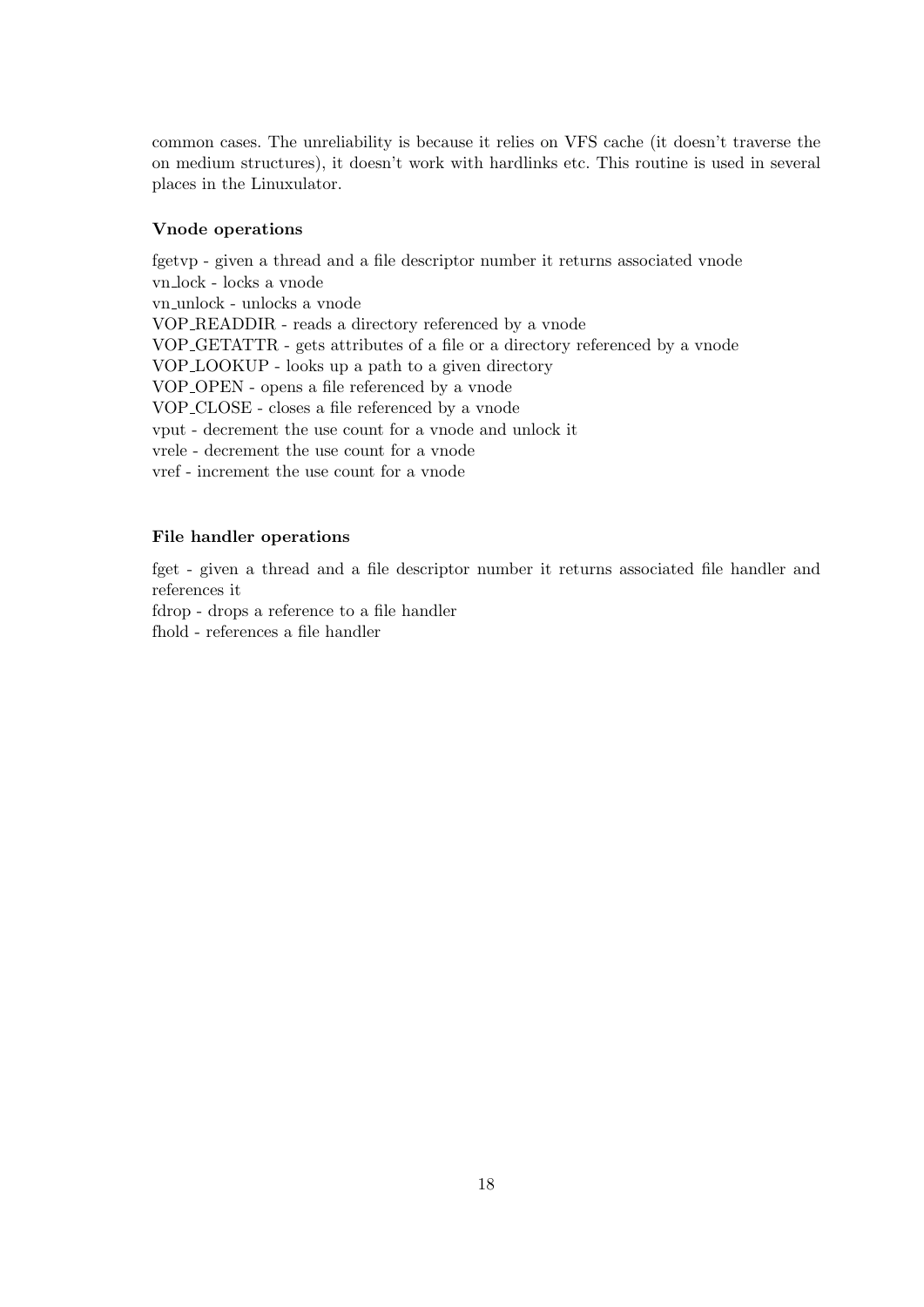# <span id="page-22-0"></span>Kapitola 4

# Linux emulation layer - MD part

This chapter deals with implementation of Linux emulation layer in FreeBSD operating system. It first describes the machine dependant part talking about how and where interaction between userland and kernelland is implemented. It talks about syscalls, signals, ptrace, traps, stack fixup. This part covers only i386 but is written generally so no other architecture should differ much. The next part is the machine independant part of the Linuxulator. This part covers i386 and ELF handling only. A.out is obsolete and untested.

# <span id="page-22-1"></span>4.1 Syscall handling

Syscall handling is mostly written in *linux\_sysvec.c* which covers most of the routines pointed out in the sysentvec structure. When a Linux process running on FreeBSD issues a syscall, the general syscall routine calls linux prepsyscall routine for the Linux ABI.

# <span id="page-22-2"></span>4.1.1 Linux prepsyscall

Linux passes arguments to syscalls via registers (that's why it's limited to 6 parameters on i386) while FreeBSD uses the stack. The *Linux prepsyscall* routine must copy parameters from registers to the stack. The order of the registers is: %ebx, %ecx, %edx, %esi, %edi, %ebp. The catch is that this is true for only MOST of the syscalls. Some (most notably clone) uses a different order but it's luckily easy to fix by inserting a dummy parameter in the linux clone prototype.

## <span id="page-22-3"></span>4.1.2 Syscall writing

Every syscall implemented in the Linuxulator must have its prototype with various flags in the syscalls.master file. The form of the file is:

| $\cdots$<br>$2^{\circ}$ | AUE_FORK  | STD | $\{$ int linux_fork(void); $\}$      |
|-------------------------|-----------|-----|--------------------------------------|
| $\cdots$<br>6           | AUE CLOSE |     | NOPROTO $\{$ int close(int fd); $\}$ |
|                         |           |     |                                      |

The first column represents the syscall number. The second column is for auditing support. The third column represents the syscall type. It's either STD, OBSOL, NOPROTO and UNIMPL. STD is a standard syscall with full prototype and implementation. OBSOL is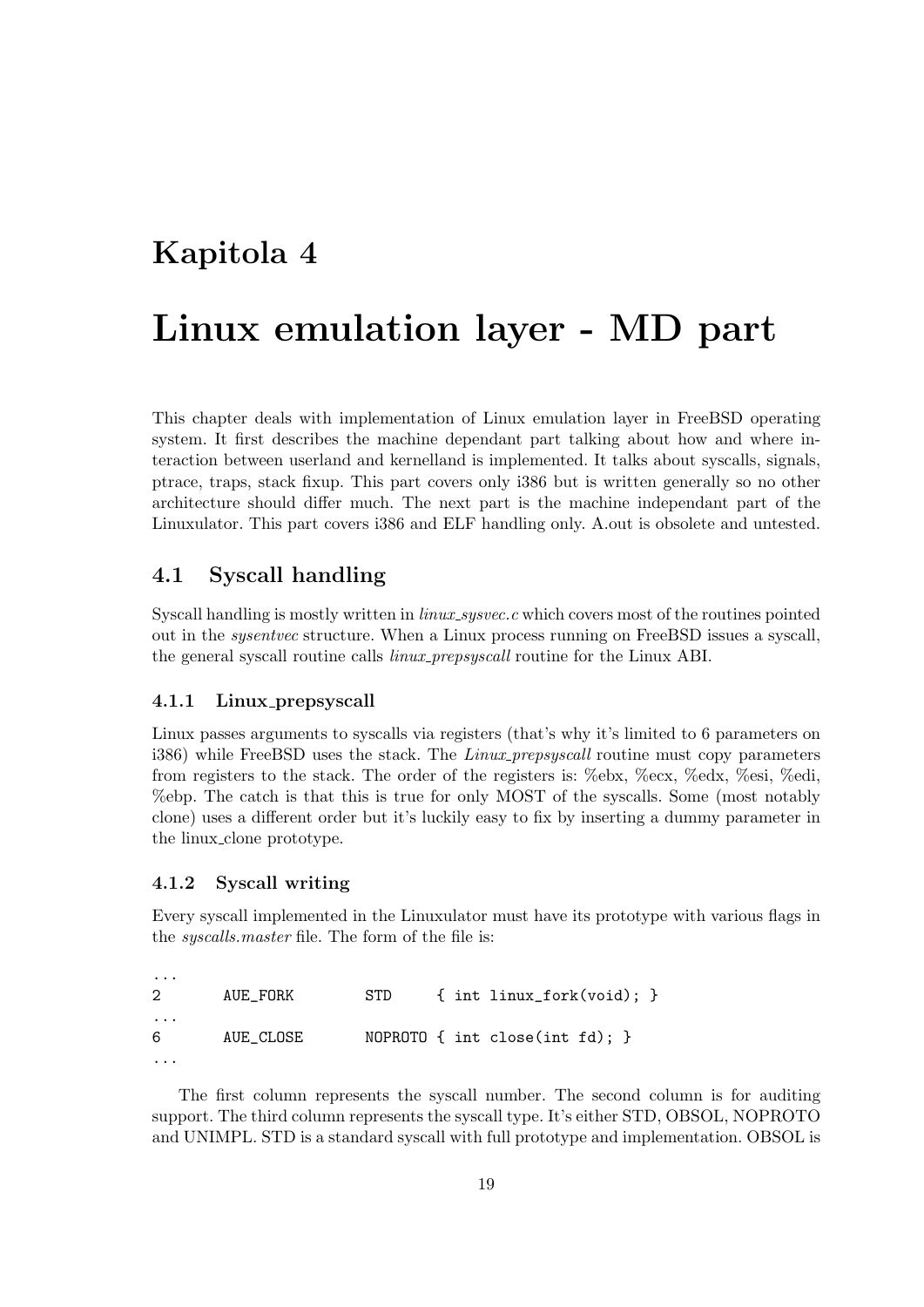obsolete and defines just the prototype. NOPROTO means that the syscall is implemented elsewhere so dont prepend ABI prefix etc. UNIMPL means the syscall will be substituted with the nosys syscall (a syscall just printing out a message about the syscall not being implemented and returning ENOSYS).

From the *syscalls.master* file a script generates three files: *linux\_syscall.h, linux\_proto.h* and *linux\_sysent.c.* The *linux\_syscall.h* contains defines with syscall names and their numerical value, eg.:

```
...
#define LINUX_SYS_linux_fork 2
...
#define LINUX_SYS_close 6
...
```
The *linux-proto.h* contains structure definitions of arguments to every syscall, eg.:

```
struct linux_fork_args {
        register_t dummy;
};
```
And finally the  $\lim_{x\to\infty}$  surface contains structure describing the system entry table, used in actual dispatching a syscall, eg:

```
\{ 0, (sy\_call_t *)linux_fork, AUE_FORK, NULL, 0, 0 \}, /* 2 = linux_fork */
{ AS(close_args), (sy_call_t *)close, AUE_CLOSE, NULL, 0, 0 }, /* 6 = close */
```
As you can see *linux\_fork* is implemented in Linuxulator itself so the definition is of STD type and has no argument which is exhibited by the dummy argument structure. On the other hand close is just an alias for real FreeBSD close so it has no linux arguments structure associated and in the system entry table it's not prefixed with linux as it calls the real close function in the kernel.

## <span id="page-23-0"></span>4.1.3 Dummy syscalls

The Linux emulation layer is not complete, as some syscalls are not implemented properly and some are not implemented at all. The emulation layer employs a facility to mark unimplemented syscalls with the  $DUMMY$  macro. These dummy definitions reside in linux dummy.c file in a form of  $DUMMY(syscall)$ ; which is then translated to various syscall auxiliary files and the implementation consists of printing a message saying that this syscall is not implemented. The UNIMPL prototype is not used because we want to be able to identify the name of the syscall that was called in order to know what syscalls are more important to implement.

# <span id="page-23-1"></span>4.2 Signal handling

Signal handling is done generally in the FreeBSD kernel for all binary compatibilities with a call to a compat-dependant layer. Linux compatibility layer defines *linux sendsig* routine for this purpose.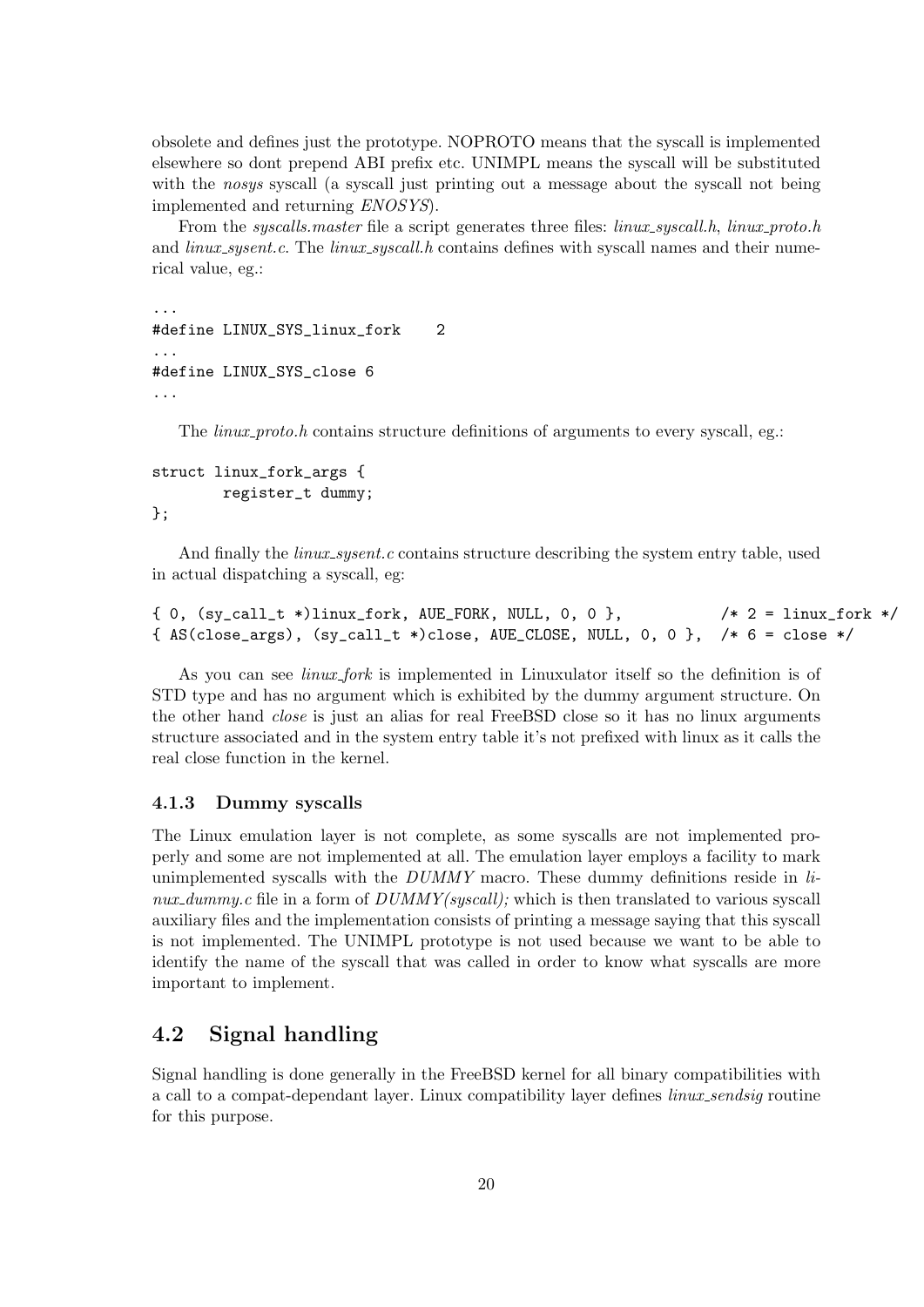## <span id="page-24-0"></span>4.2.1 Linux sendsig

This routine first checks whether the signal has been installed with a SA\_SIGINFO in which case it calls *linux\_rt\_sendsig* routine instead. Further it allocates (or reuses an already existing) signal handle context, then it builds a list of arguments for the signal handler. It translates the signal number based on the signals translation table, assigns a handler, translates sigset. Then it saves context for the sigreturn routine (various registers, translated trap number and signal mask). Finally it copies out the signal context to the userspace and prepares context for the actual signal handler to run.

# <span id="page-24-1"></span>4.2.2 Linux rt sendsig

This routine is similar to *Linux sendsig* just the signal context preparation is different. It adds siginfo, ucontext, and some POSIX parts. It might be worth considering whether those two functions couldn't be merged benefiting in less code duplication and possibly even faster execution.

# <span id="page-24-2"></span>4.2.3 Linux sigreturn

This syscall is used for return from the signal handler. It does some security checks and restores original process context. It also unmasks the signal in process signal mask.

# <span id="page-24-3"></span>4.3 Ptrace

Many Unix derivates implement the ptrace syscall in order to allow various tracking and debugging features. This facility enables the tracing process to obtain various information about the traced process, like register dumps, any memory from the process address space etc. and also to trace the process like in stepping an instruction or between system entries (syscalls and traps). Ptrace also lets you set various information in the traced process (registers etc.). Ptrace is a Unix wide standard implemented in most Unixes around the world.

Linux emulation in FreeBSD implements ptrace facility in *linux ptrace.c.* The routines for converting registers between Linux and FreeBSD and the actual ptrace syscall emulation syscall. The syscall is a long switch block that for every ptrace command implements its counterpart in FreeBSD. Ptrace commands are mostly equal between Linux and FreeBSD so usually just a small modification is needed. For example  $PT\_GETREGS$  in Linux operates on direct data while FreeBSD uses pointer to the data so after a (native) ptrace syscall was performed a copyout must be done to preserve Linux semantics.

Ptrace implementation in Linuxulator has some known weaknesses. There have been panics seen when using strace (which is a ptrace consumer) in the linuxulator environment. Also  $PT\_SYSCALL$  is not implemented.

# <span id="page-24-4"></span>4.4 Traps

Whenever a Linux process running in the emulation layer traps the trap itself is handled transparently with the only exception of the trap translation. Linux and FreeBSD differs in opinion on what a trap is so this is dealt with here. The code is actually very short: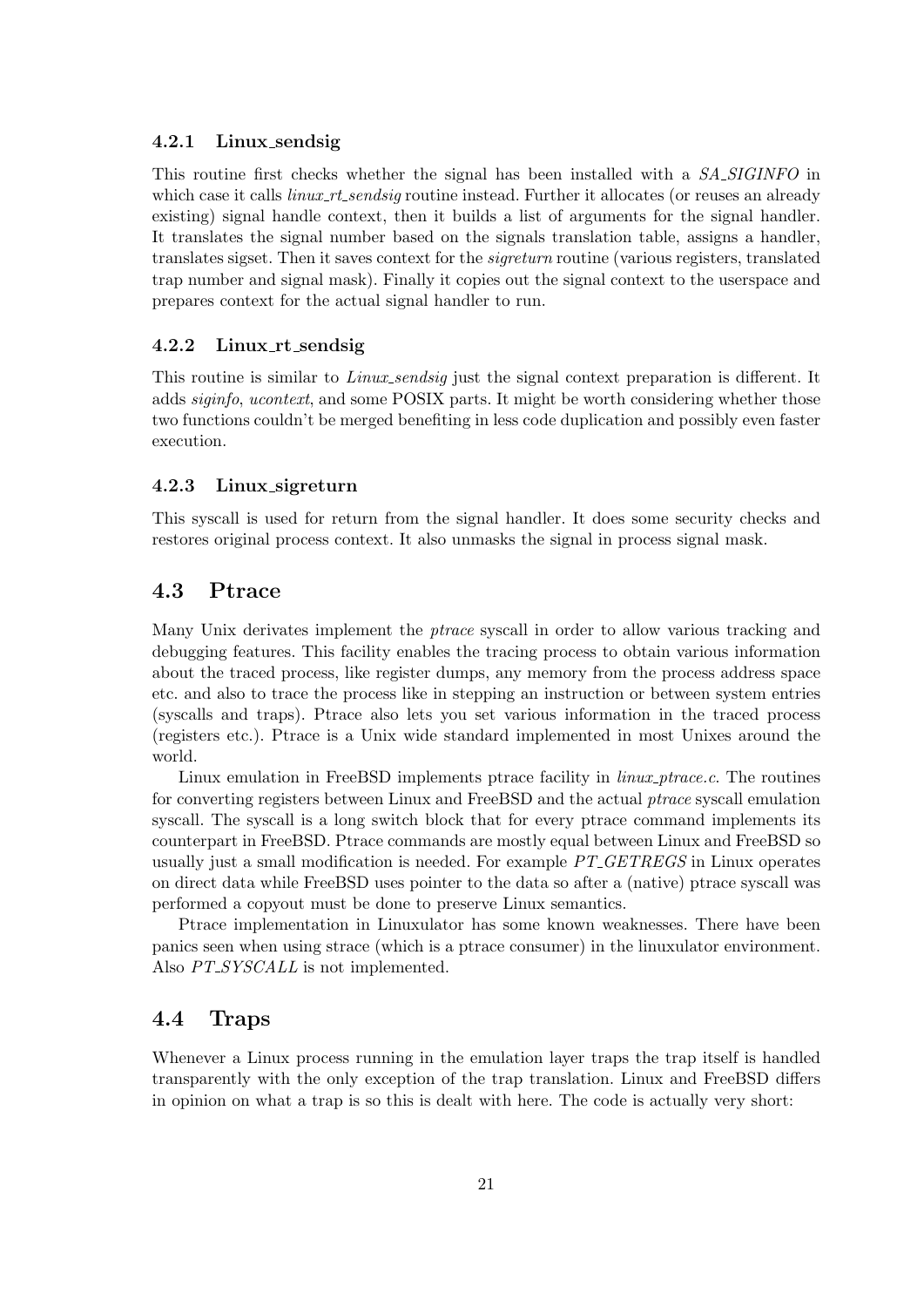```
static int
translate_traps(int signal, int trap_code)
{
        if (signal != SIGBUS)
                return signal;
        switch (trap_code) {
        case T_PROTFLT:
        case T_TSSFLT:
        case T_DOUBLEFLT:
        case T_PAGEFLT:
                return SIGSEGV;
        default:
                return signal;
        }
}
```
# <span id="page-25-0"></span>4.5 Stack fixup

The RTLD run-time link-editor expects so called AUX tags on stack during an execve so a fixup must be done to ensure this. Of course every RTLD system is different so the emulation layer must provide its own stack fixup routine to do this. So does Linuxulator. The  $elf\_linux\_fixup()$  simply copies out AUX tags to the stack and adjusts the stack of the user space process to point right after those tags. So RTLD happily works.

# <span id="page-25-1"></span>4.6 A.OUT support

The Linux emulation layer on i386 also supports Linux A.OUT binaries. Pretty much everything described in the previous sections must be implemented for A.OUT support (beside traps translation and signals sending). The support for A.OUT binaries is no longer maintained, especially the 2.6 emulation doesn't work with it but this doesn't cause any problem, as the Linux base in ports probably don't support A.OUT binaries at all. This support will probably be removed in future. Most of the stuff necessary for loading Linux A.OUT binaries is in imgact linux.c file.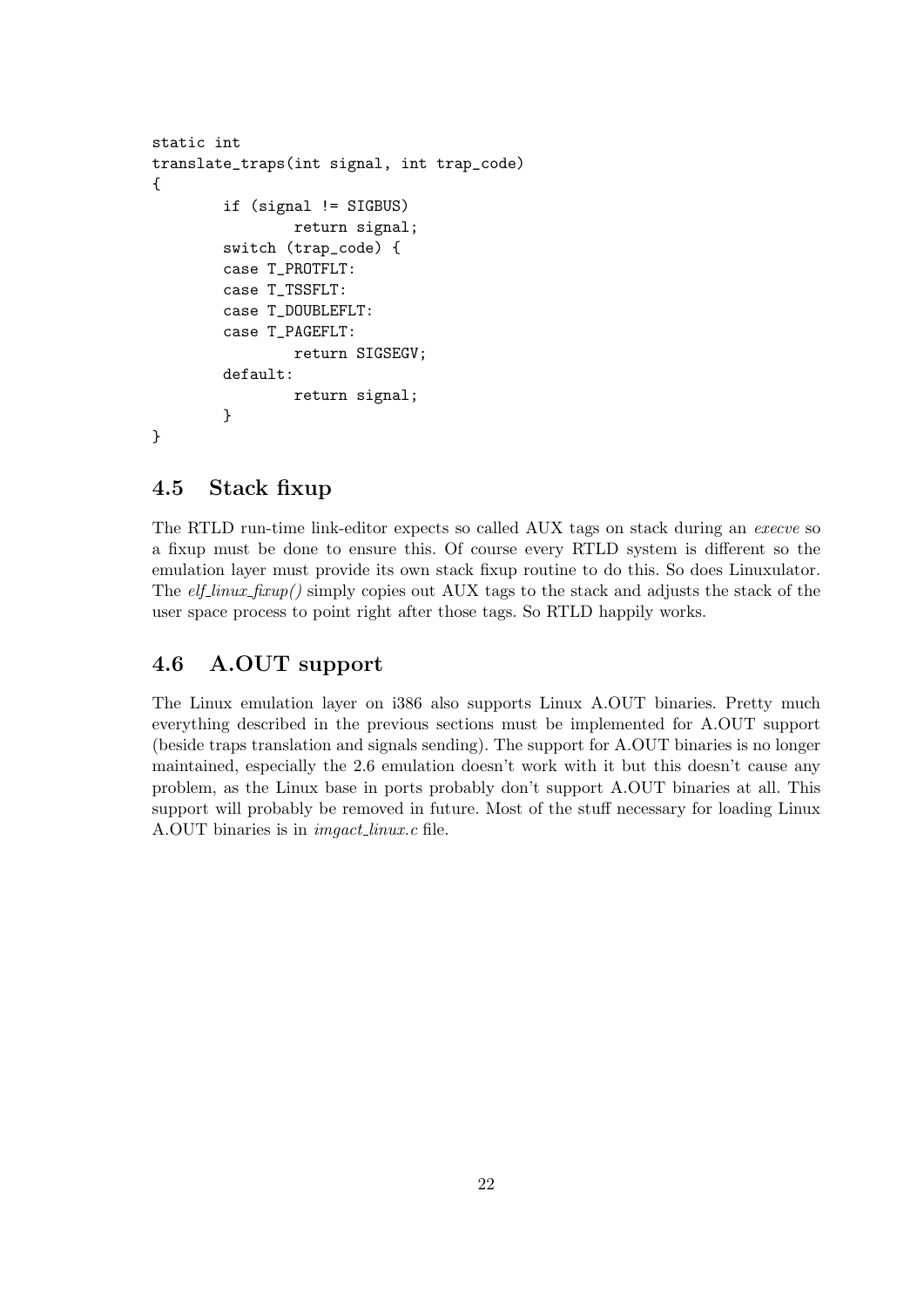# <span id="page-26-0"></span>Kapitola 5

# Linux emulation layer - MI part

This chapter talks about machine independent part of the Linuxulator. It covers the emulation infrastructure needed for Linux 2.6 emulation, the thread local storage (TLS) implementation (on i386) and futexes. Then we talk briefly about some syscalls.

# <span id="page-26-1"></span>5.1 Description of NTPL

One of the major areas of progress in development of Linux 2.6 was threading. Prior to 2.6, the Linux threading support was implemented in the *linuxthreads* library. The library was a partial implementation of POSIX threading. The threading was implemented using separate processes for each thread using the clone syscall to let them share the address space (and other things). The main weaknesses of this approach was that every thread had a different PID, signal handling was broken (from the pthreads perspective) etc. Also the performance was not very good (use of SIGUSR signals for threads synchronization, kernel resources consumption etc.) so to overcome these problems a new threading system was developed and named NPTL.

The NPTL library focused on two things but a third thing came along so it's usually considered a part of the NTPL. Those two things were embedding of threads into a process structure and futexes. The additional third thing was TLS which is not directly required by NPTL but the whole NPTL userland library depends on it. Those improvements yielded in much improved performance and standards conformance. NPTL is a standard threading library in Linux systems these days.

The FreeBSD Linuxulator implementation approaches the NPTL in three main areas. The TLS, futexes and PID mangling which is meant to simulate the Linux threads. Further sections describe each of these areas.

# <span id="page-26-2"></span>5.2 Linux 2.6 emulation infrastructure

These sections deals with the way Linux threads are managed and how we simulate that in FreeBSD.

# <span id="page-26-3"></span>5.2.1 Runtime determining of 2.6 emulation

The Linux emulation layer in FreeBSD supports runtime setting of the emulated version. This is done via a sysetl, namely *compat.linux.osrelease* which is set to 2.4.2 by default (as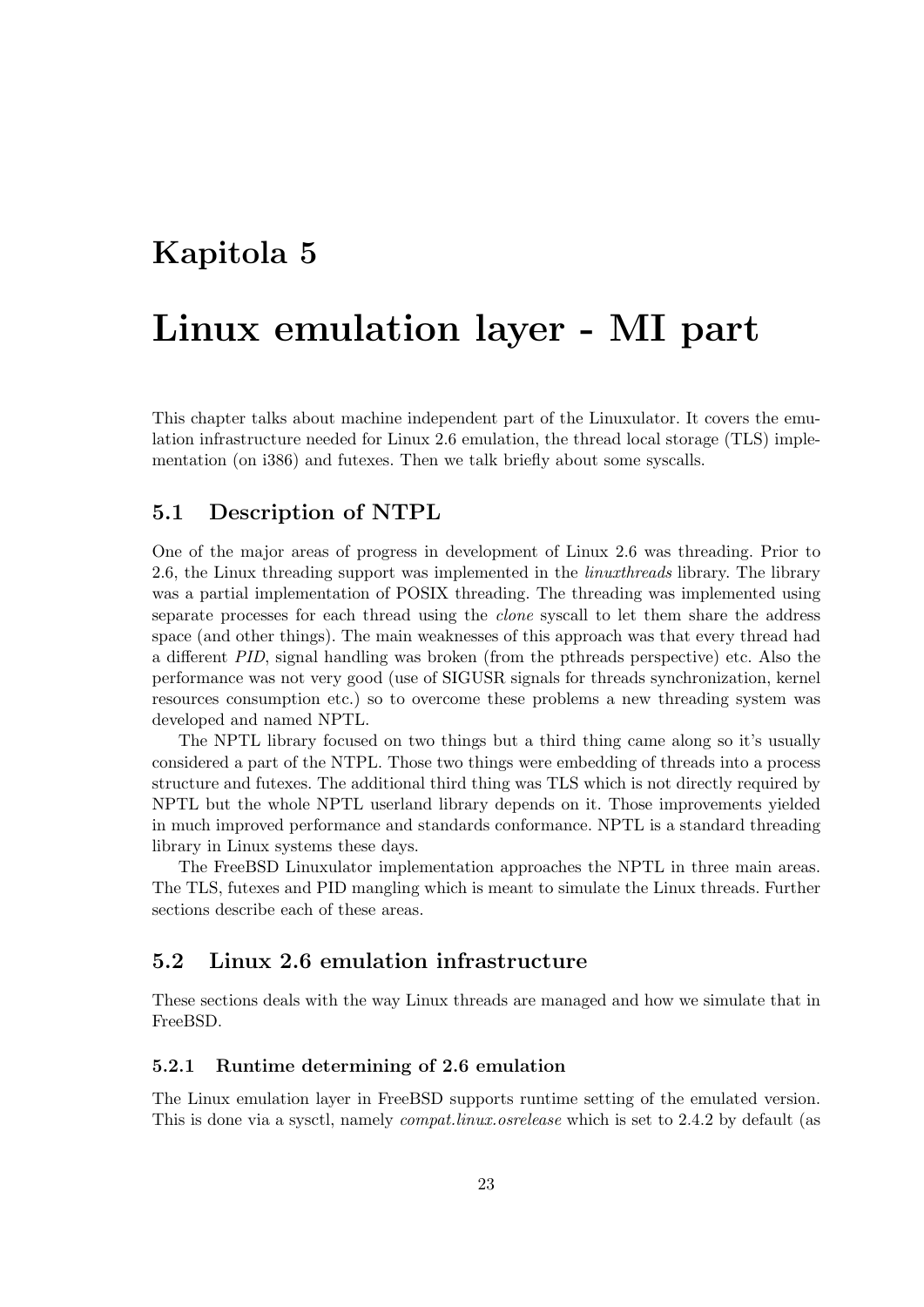of April 2007) and with all Linux versions upto 2.6 it just determined what uname outputs. It is different with 2.6 emulation where setting this sysctl affects runtime behaviour of the emulation layer. When set to 2.6.x it sets the value of  $\lim_{x\to\infty} \lim_{x\to\infty}$  while setting to something else keeps it unset. This variable (plus per-prison variables of the very same kind) determines wheter 2.6 infrastructure (mainly PID mangling) is used in the code or not. The version setting is done system-wide and this affects all Linux processes. The sysctl should not be changed when running any Linux binary as it might harm things.

## <span id="page-27-0"></span>5.2.2 Linux process and thread identifiers

The semantics of Linux threading are a little confusing and uses entirely different nomenclature to FreeBSD. A process in Linux consists of a struct task embedding two identifier fields - PID and TGID. PID is NOT a process ID but it's a thread ID. The tgid identifies a thread group in other words a process. For single-threaded process the PID equals the TGID.

The thread in NPTL is just an ordinary process that happens to have tgid not equal to PID and have a group leader not equal to itself (+shared VM etc. of course). Everything else is just like an ordinary process! There is no separation of a shared status to some external structure like in FreeBSD. This creates some duplication of information and possible data inconsistency. The Linux kernel seems to use task->group information in some places and task information elsewhere and it's really not very consistent and looks error-prone.

Every NTPL thread is created by a call to the *clone* syscall with a specific set of flags (more in the next subsection). The NPTL implements strict 1:1 threading.

In FreeBSD we emulate NPTL threads with ordinary FreeBSD processes that share VM space etc. and the PID gymnastic is just mimiced in the linux-emulation specific structure attached to the process. The structure attached to the process looks like:

```
struct linux_emuldata {
       pid_t pid;
       int *child_set_tid; /* in clone(): Child's TID to set on clone */
       int *child_clear_tid;/* in clone(): Child's TID to clear on exit */
       struct linux emuldata shared *shared:
       int pdeath_signal; /* parent death signal */
       LIST_ENTRY(linux_emuldata) threads; /* list of linux threads */
```
};

The PID is used to identify the FreeBSD process that attaches this structure. The child set—clear tid is used for TID addresses copyout at process exit and creation. The shared pointer points to a structure shared among threads. The pdeath signal identifies parent death signal. And the threads pointer is used to link this structure to the list of threads. The shared structure looks like:

```
struct linux_emuldata_shared {
       int refs;
       pid_t group_pid;
```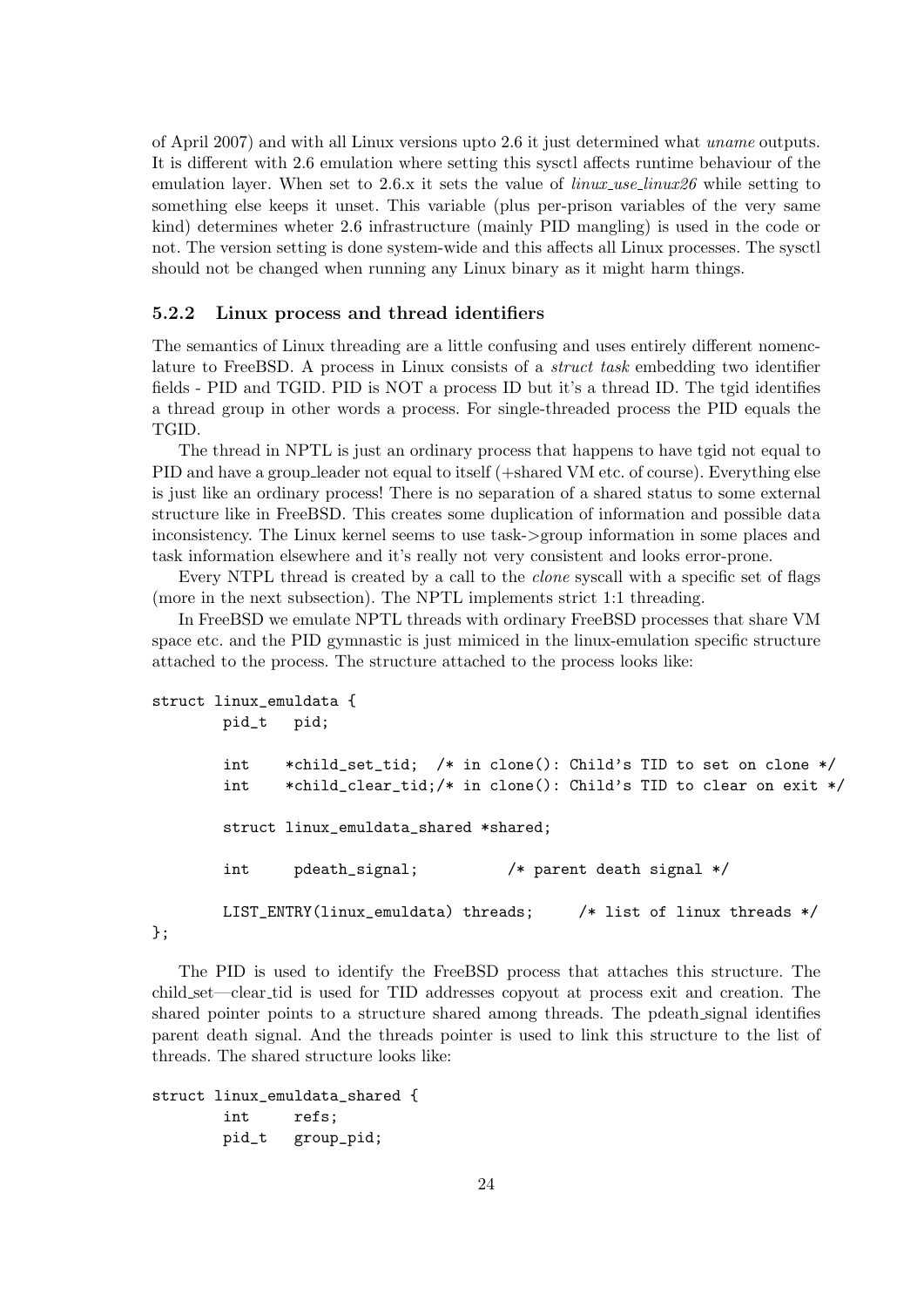# LIST\_HEAD(, linux\_emuldata) threads; /\* head of list of linux threads \*/

};

The refs is a reference counter being used to determine when we can free the structure to avoid memory leaks. The group pid is to identify PID (=TGID) of the whole process (=thread group). And the threads pointer is the head of the list of threads in the process.

The linux emuldata structure can be obtained from the process using em find function. The prototype of the function is:

#### struct linux\_emuldata \*em\_find(struct proc \*, int locked);

where the proc is the process we want the emuldata structure from and the locked parameter determines whether we want to lock or not. The accepted values are EMUL DOLOCK and *EMUL\_DOUNLOCK*. More about locking later.

# <span id="page-28-0"></span>5.2.3 PID mangling

Because of the described different view know what a process ID and thread ID is between FreeBSD and Linux we have to translate the view somehow. We do it by PID mangling. This means that we fake what a PID  $(=\text{TGID})$  and TID  $(=\text{PID})$  is between kernel and userland. The rule of thumb is that in kernel (in Linuxulator)  $PID = PID$  and  $TGID$  $=$  shared- $>$ group pid and to userland we present PID  $=$  shared-*jgroup* pid and TID  $=$ proc->p pid. The PID member of linux emuldata structure is a FreeBSD PID.

The above affects mainly getpid, getppid, gettid syscalls. Where we use PID/TGID respectively. In copyout of TIDs in child clear—set tid we copy out FreeBSD PID.

## <span id="page-28-1"></span>5.2.4 Clone syscall

The clone syscall is the way threads are created in Linux. The syscall prototype looks like this:

```
int linux_clone(l_int flags, void *stack, void *parent_tidptr, int dummy,
                   void * child_tidptr);
```
The flags parameter tells the syscall how exactly the processes should be cloned. As described above Linux can create process sharing various things independently, for example two processes can share file descriptors but not VM etc. Last byte of the flags parameter is exit signal of the newly created process. The stack parameter if non-NULL tells where the thread stack is and if it is NULL we are supposed to copy-on-write the calling process stack (ie. do what normal fork() routine does). The parent tidptr parameter is used as an address for copying out process PID (ie. thread id) once the process is sufficiently instantiated but is not runnable yet. The dummy parameter is here because of very strange calling convention of this syscall on i386. It uses directly registers and not letting the compiler do it which results in the need of a dummy syscall. The child tidptr parameter is used as an address for copying out PID once the process has finished forking and when the process exits.

The syscall itself proceeds by setting corresponding flags depending on the flags passed in. For example CLONE VM maps to RFMEM (sharing of VM) etc. The only nit here is CLONE FS/CLONE FILES because FreeBSD doesn't allow setting this separately so we fake it by not setting RFFDG (copying of fd table and other fs information) if either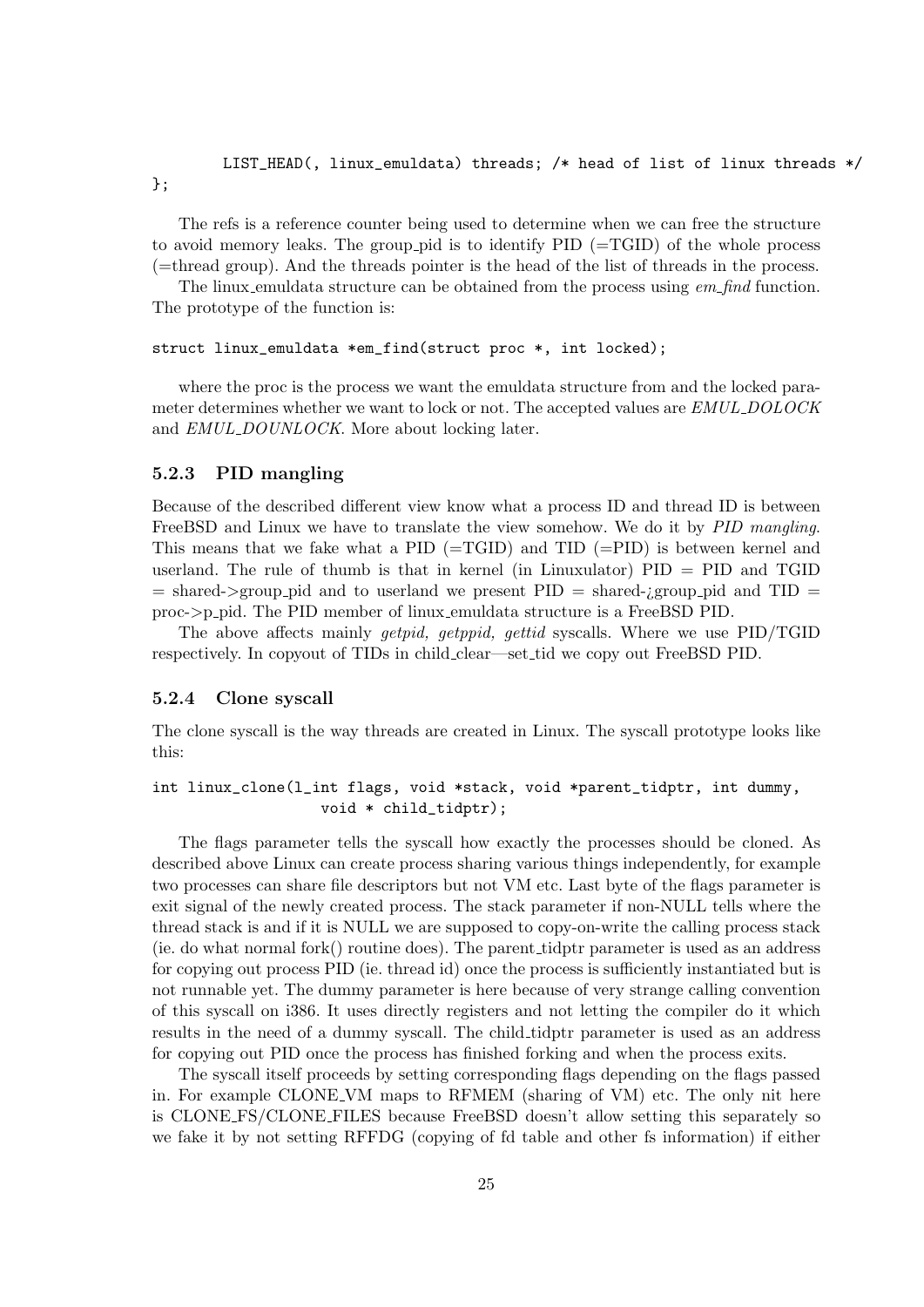of these is defined. This doesn't cause any problems, because those flags are always set together. After setting flags the process is forked using internal  $fork1()$  routine, the process is instrumented to not be put on a run queue, ie. not be set runnable. After the forking is done we possibly reparent the newly created process to emulate CLONE PARENT semantic. Next part is creating emulation data. Threads in Linux does not signal its parent so we set exit signal to 0 to disable this. After that setting of child set tid and child clear tid is performed enabling the functionality later in the code. At this point we copy out the PID to the address specified by parent tidptr pointer. The setting of process stack is done by simply rewriting thread frame *%esp* register (%rsp on amd64). Next part is setting up TLS for the newly created process. After this vfork semantic might be emulated and finally the newly created process is put on a run queue and copying out its PID to the parent process via clone() return value is done.

The clone syscall is able and in fact used for emulating classic  $fork()$  and  $vfork()$  syscalls. Newer glibc in a case of 2.6 kernel uses clone() to implement fork and vfork syscalls.

# <span id="page-29-0"></span>5.2.5 Locking

The locking is implemented to be per-subsystem because we don't expect a lot of contention on these. There are two locks: emul lock used to protect manipulating of linux emuldata and emul shared lock used to manipulate the linux emuldata shared. The emul lock is a nonsleepable blocking mutex while the emul shared lock is a sleepable blocking sx lock. Because of the per-subsystem locking we can coalesce some locks and that's why the em find offers the non-locking access.

# <span id="page-29-1"></span>5.3 TLS

This section deals with TLS aka thread local storage.

## <span id="page-29-2"></span>5.3.1 Introduction to threading

Threads in computer science are entities within a process that can be scheduled independently from each other. Threads in the process share process wide data (file descriptors etc.) but also have its own stack for their own data. Sometimes there is a need for process wide data specific to a given thread. Imagine a name of the thread in execution or something like that. The traditional Unix threading API, PTHREADS provides a way to do it via pthread key create, pthread setspecific and pthread getspecific where a thread can create key to the thread local data and using setspecific/getspecific manipulate those data. You can easily see that this is not the most comfortable way this could be accomplished. So various producers of  $C/C++$  compilers introduced a better way. They defined a new modifier keyword  $\pm$ thread that specifies that a variable is thread specific. A new method of accessing such variables was developed as well (at least on i386). The PTHREADS method tends to be implemented in userspace as a trivial lookup table. The performance of such a solution is not very good. So the new method uses (on i386) segment registers to address a segment where TLS area is stored so the actual accessing a  $\Box$  thread variable is just appending the segment register to the address thus addressing via it. The segment registers are usually qs and fs acting like segment selectors. Every thread has its own area where the thread local data are stored and the segment must be loaded on every context switch. This method is very fast and used almost exclusively in all i386 Unix world. Both FreeBSD and Linux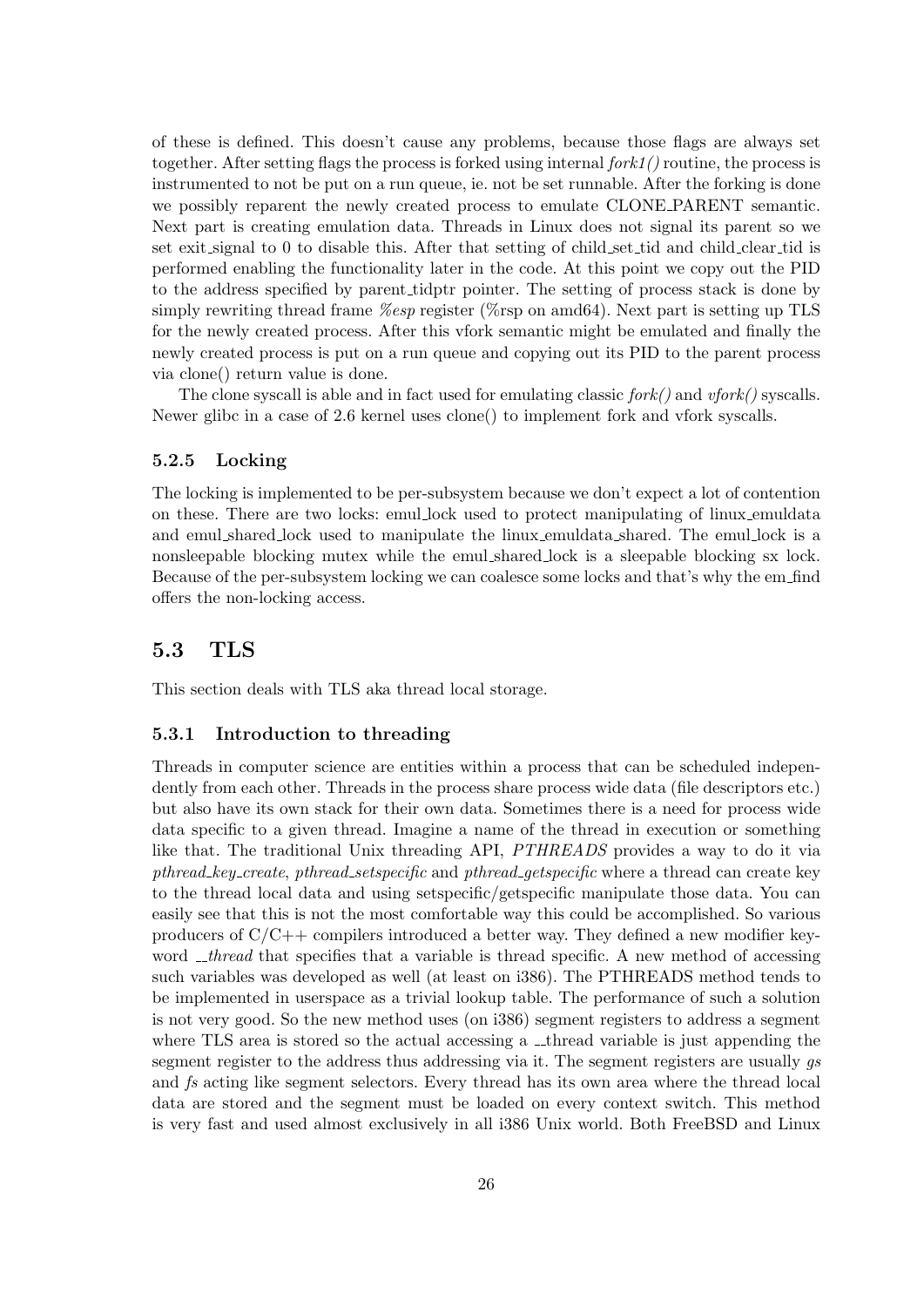implement this approach and it yields very good results. The only drawback is the need to reload the segment on every context switch which can slowdown context switches. FreeBSD tries to avoid this overhead by using only 1 segment descriptor for this while Linux uses 3. Interesting thing is that almost nothing uses more than 1 descriptor (only WINE seems to use 2) so Linux pays this unnecessary prize for context switches.

## <span id="page-30-0"></span>5.3.2 Segments on i386

The i386 architecture implements so called segments. A segment is a description of an area of memory. The base address (bottom) of the memory area, the end of it (ceiling), type, protection etc. The memory described by a segment can be accessed using segment selector registers (CS, DS, SS, ES, FS, GS). For example lets suppose we have a segment which base address is 0x1234 and length and this code:

## mov %edx,%gs:0x10

This will load the content of the *edx* register into memory location  $0x1244$ . Some segment registers have special use like CS being used for code segment and SS for stack segment but FS and GS are generally unused. Segments are either stored in a global GDT table or in a local LDT table. LDT is accessed via an entry in the GDT. The LDT can store more types of segments. LDT can be per process. Both tables define upto 8191 entries.

# <span id="page-30-1"></span>5.3.3 Implementation on Linux i386

There are two main ways of setting up TLS in Linux. It can be set when cloning a process using the clone syscall or it can call set thread area. When a process passes CLONE SETTLS flag to clone(), the kernel expects the memory pointed to by the esi register a linux user space representation of a segment which gets translated to the machine representation of a segment and loaded into a GDT slot. The GDT slot can be specified with a number or -1 can be used meaning that system itself should chose the first free slot. In practice, the vast majority of programs use only 1 TLS entry and doesn't care about the number of the entry. We exploit this in the emulation and in fact depend on it.

# <span id="page-30-2"></span>5.3.4 Emulation of Linux TLS

#### i386

Loading of TLS for the current thread happens by calling set thread area while loading TLS for a second process in clone is done in the separate block in clone. Those two functions are very similar. The only difference being the actual loading of the GDT segment which happens on the next context switch for the newly created process while *set\_thread\_area* must load this directly. The code basically does this. It copies linux form segment descriptor from userland. The code checks for the number of the descriptor but because this differs between FreeBSD and Linux we fake it a little. We only support indexes of 6, 3 and -1. The 6 is genuine Linux number, 3 is genuine FreeBSD one and -1 means autoselection. Then we set the descriptor number to constant 3 and copy out this to the userspace. We rely on the userspace process using the number from the descriptor but this works most of the time (have never seen a case where this didn't work) as the userspace process typically passes in - 1. Then we convert the descriptor from linux form to machine dependant form (ie. operating system independent form) and copy this to the FreeBSD defined segment descriptor. Finally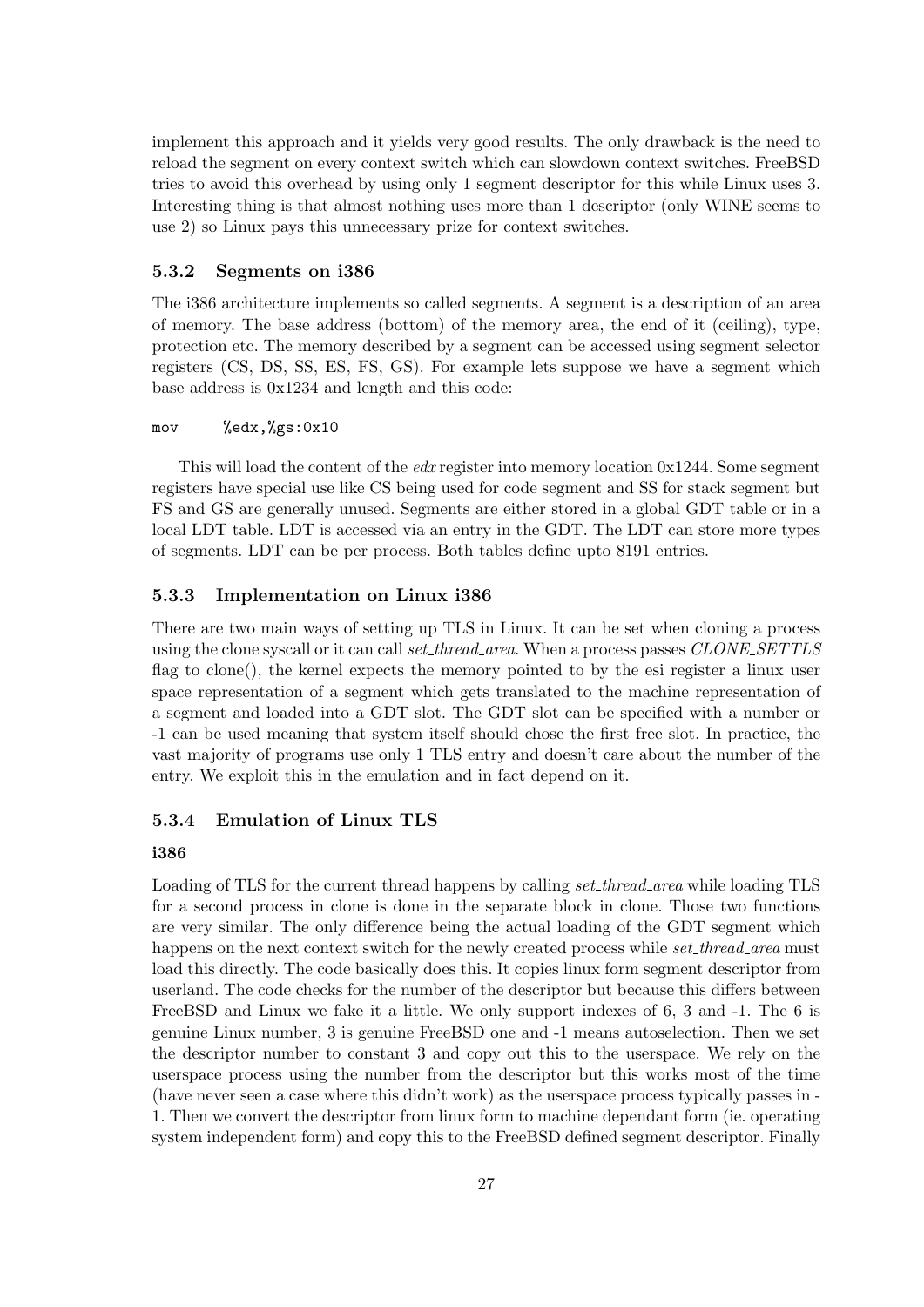we can load it. We assign the descriptor to threads PCB (process control block) and load the gs segment using *load\_qs*. This loading must be done in critical section so nothing can interrupt us. The CLONE SETTLS case works exactly like this just the loading using load gs is not performed. The segment used for this (segment number 3) is shared for this use between FreeBSD processes and Linux processes so the Linux emulation layer doesn't add any overhead over plain FreeBSD.

### amd64

The amd64 implementation is similar to i386 one but there was initially no 32bit segment descriptor used for this purpose (hence not even native 32bit TLS users worked) so we had to add such a segment and implement its loading on every context switch (when a flag signaling use of 32bit is set). Otherwise the TLS loading is exactly the same just the segment numbers are different and the descriptor format and loading slightly differs.

# <span id="page-31-0"></span>5.4 Futexes

# <span id="page-31-1"></span>5.4.1 Introduction to synchronization

Threads need some kind of synchronization and POSIX provides some of them. Mutexes for mutual exclusion, read-write locks for mutual exclusion with biased ratio of reads and writes and condition variables for signaling a status change. It is interesting to note that POSIX threading API lacks support for semaphores. Those synchronization routines implementations are heavily dependant on the type threading support we have. In pure 1:M (userspace) model the implementation can be solely done in userspace and thus be very fast (the condition variables will probably end up being implemented using signals, ie. not fast) and simple. In 1:1 model, the situation is also quite clear - the threads must be synchronized using kernel facilites (which is very slow because a syscall must be performed). The mixed M:N scenario just combines the first and second approach or rely solely on kernel.

Threads synchronization is a vital part of thread-enabled programming and its performance can affect resulting program a lot. Recent benchmarks on FreeBSD operating system showed that an improved sx lock implementation yielded 40% speedup in ZFS (a heavy sx user), this is in-kernel stuff but it shows clearly how important the performance of synchronization primitives is.

Threaded programs should be written with as little contention on locks as possible. Otherwise instead of doing useful work the thread just waits on a lock. Because of this, most well written threaded programs show little locks contention.

# <span id="page-31-2"></span>5.4.2 Futexes introduction

Linux implements 1:1 threading, ie. it has to use in-kernel synchronization primitives. As stated earlier, well written threaded programs have little lock contention. So a typical sequence:

```
pthread_mutex_lock(&mutex);
....
pthread_mutex_unlock(&mutex);
```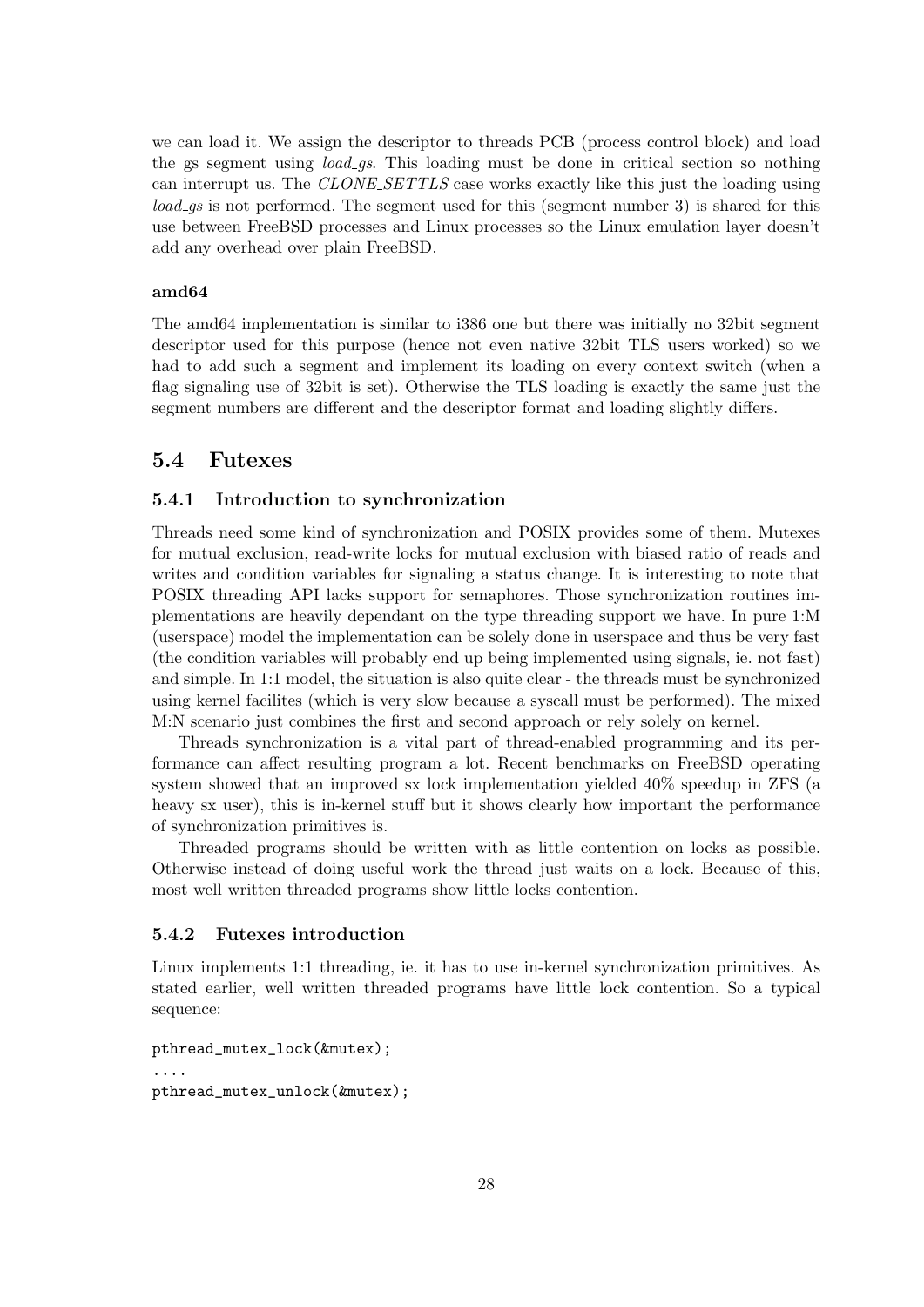could be performed as two atomic increase/decrease mutex reference counter. Which is very fast. Instead 1:1 threading forces us to perform two syscalls for those mutex calls. Which is very slow.

The solution Linux 2.6 implements is called Futexes. Futexes implement the check for contention in userspace and call kernel primitives only in a case of contention. Thus the typical case is without any kernel intervention. This yields reasonably fast and flexible synchronization primitives implementation.

# <span id="page-32-0"></span>5.4.3 Futex API

The futex syscall looks like this:

int futex(void \*uaddr, int op, int val, struct timespec \*timeout, void \*uaddr2, int val3);

where uaddr is an address of the mutex in userspace, the op is an operation we are about to perform and the other parameters have per-operation meaning.

The futexes implement those operations:

- 1. FUTEX WAIT
- 2. FUTEX WAKE
- 3. FUTEX FD
- 4. FUTEX REQUEUE
- 5. FUTEX CMP REQUEUE
- 6. FUTEX WAKE OP

# FUTEX WAIT

This operation verifies that on address *uaddr* the value val is written. If not *EWOULD*-BLOCK is returned, otherwise the thread is queued on the futex and it is suspended. If the argument timeout is non-zero it specifies the maximum time for the sleeping, otherwise the sleeping is infinite.

#### FUTEX WAKE

This operation takes a futex at *uaddr* and wakes up val first futexes queued on this futex.

# FUTEX FD

This operations associates a file descriptor with a given futex.

#### FUTEX REQUEUE

This operation takes val threads queued on futex at *uaddr* and wakes them up, and takes val<sub>2</sub> next threads and requeues them on futex at uaddr<sub>2</sub>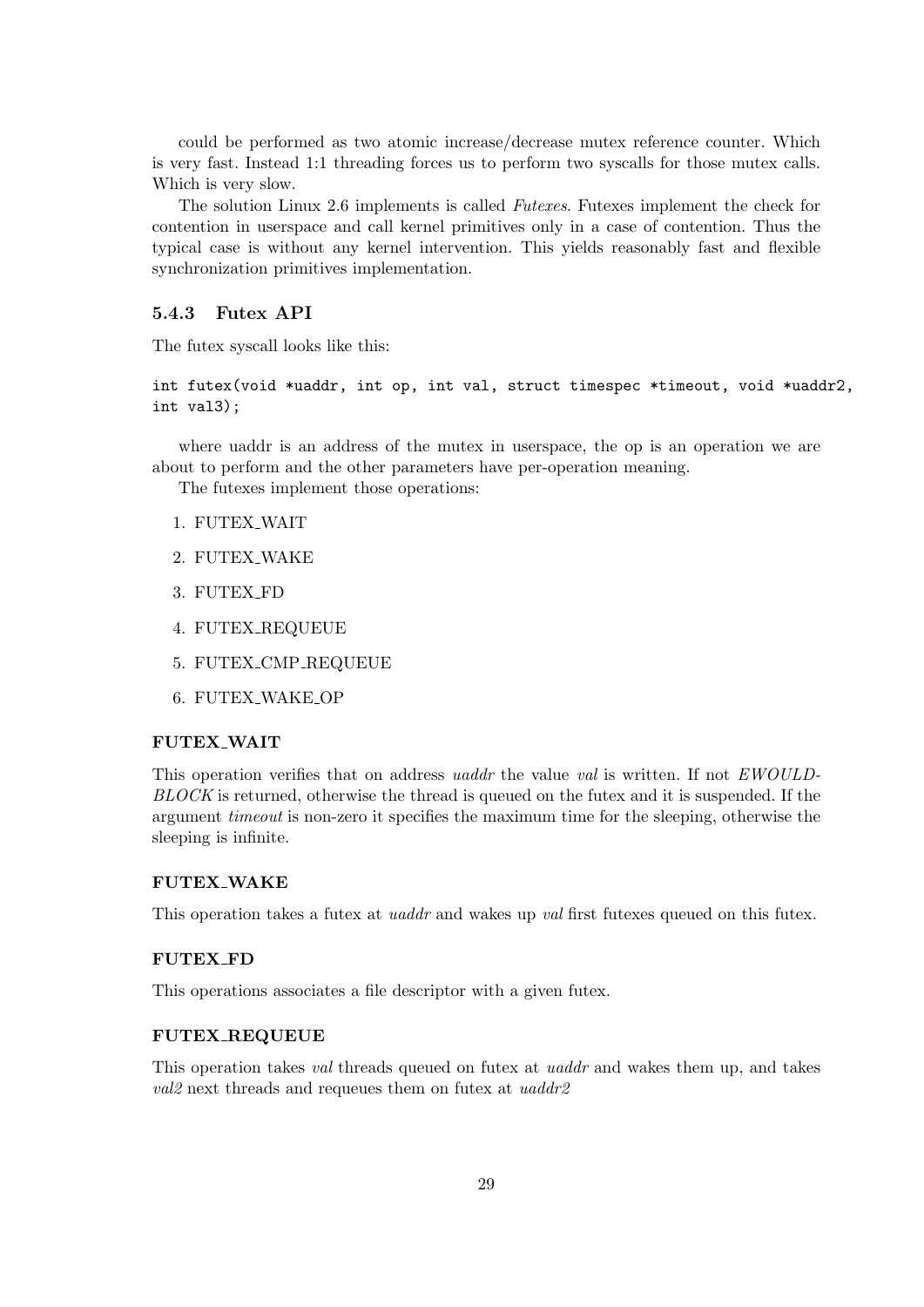### FUTEX CMP REQUEUE

This operation does the same as  $FUTEX\_REQUEUE$  but it checks that val<sub>3</sub> equals to val first.

#### FUTEX WAKE OP

This operation performs an atomic operation on val3 (which contains coded some other value) and uaddr. Then it wakes up val threads on futex at uaddr and if the atomic operation returned positive number it wakes up val<sub>2</sub> threads on futex at uaddr<sub>2</sub>

The operations implemented in the FUTEX WAKE OP

- 1. FUTEX OP SET
- 2. FUTEX OP ADD
- 3. FUTEX OP OR
- 4. FUTEX OP ANDN
- 5. FUTEX OP XOR

Note that there is no *val2* parameter in the futex prototype. The *val2* is taken from the struct timespec \*timeout parameter for operations FUTEX REQUEUE, FUTEX CMP REQUEUE and FUTEX WAKE OP.

### <span id="page-33-0"></span>5.4.4 Futex emulation in FreeBSD

The futex emulation in FreeBSD is taken from NetBSD and further extended by us. It is placed in  $\lim_{x \to \infty}$  futes.c and  $\lim_{x \to \infty}$  futes. The futes structure looks like:

```
struct futex {
       void *f_uaddr;
       int f_refcount;
       LIST_ENTRY(futex) f_list;
       TAILQ_HEAD(lf_waiting_proc, waiting_proc) f_waiting_proc;
};
```
and the structure *waiting proc* is:

```
truct waiting_proc {
        struct thread *wp_t;
        struct futex *wp_new_futex;
        TAILQ_ENTRY(waiting_proc) wp_list;
};
```
# futex get/put

A futex is obtained using the *futex get* function that searches a linear list of futexes and returns the found one or creates a new futex. When releasing a futex from use we call the *futex\_put* function which decreases a reference counter of the futex and if the refcount reaches zero it's released.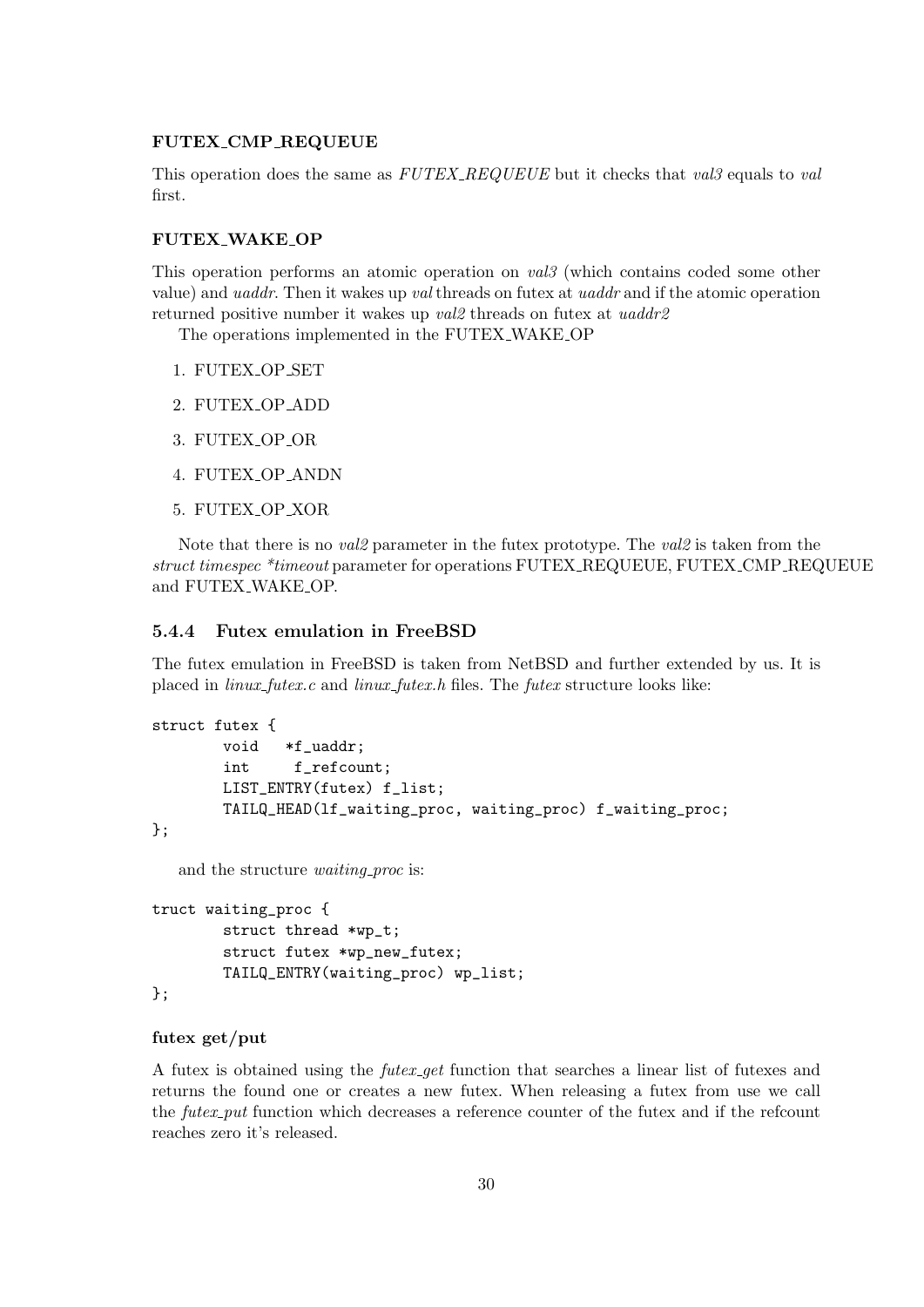#### futex sleep

When a futex queues a thread for sleeping it creates a *working-proc* structure and puts this structure to the list inside the futex structure then it just performs a tsleep to suspend the thread. The sleep can be timed out. After the tsleep returns (the thread was woken up or it timed out) the *working proc* structure is removed from the list and destroyed. All this is done in the  $futes\_sleep$  function. If we got woken up from  $futes\_wake$  we have wp-¿wp new futex set so we sleep on it. This way the actual requeueing is done in this function.

# futex wake

Waking up a thread sleeping on a futex is performed in the *futex-wake* function. In this function we first mimic the strange Linux behaviour where it wakes up N threads for all operations, the only exception is that the REQUEUE operations are performed on N+1 threads. But this usually doesn't make any difference as we are waking up all threads. Next in the function in the loop we wake up n threads, after this we check if there is a new futex for requeueing. If so we requeue up to  $n\ell$  threads on the new futex. This cooperates with futex\_sleep.

#### futex wake op

The WAKE OP operation is quite complicated. First we obtain two futexes at addresses uaddr and uaddr2 then we perform the atomic operation using val<sub>3</sub> and uaddr2. Then val waiters on the first futex is woken up and if the atomic operation condition holds we wake up val2 (ie. timeout) waiter on the second futex.

#### futex atomic operation

The atomic operation takes two parameters encoded op and uaddr. The encoded operation encodes the operation itself, comparing value, operation argument, and comparing argument. The pseudocode for the operation is like

# $oldval = *uaddr2$ \*uaddr2 = oldval OP oparg

And this is done atomically. First a copying in of the number at *uaddr* is performed and the operation is done. The code handles page faults and if no page fault occurs the *oldval* is compared to cmparg argument with cmp comparator.

#### Futex locking

Futex implementation uses two locks list protecting sx lock and global lock (either Giant or another sx lock). Every operation is performed locked from the start to the very end.

### Futex problems

Currently the futex implementation in FreeBSD suffers some problems. First it is locked by Giant and second we don't pass futex testing program. It looks like the locking under contention is wrong. Work is ongoing to fix this.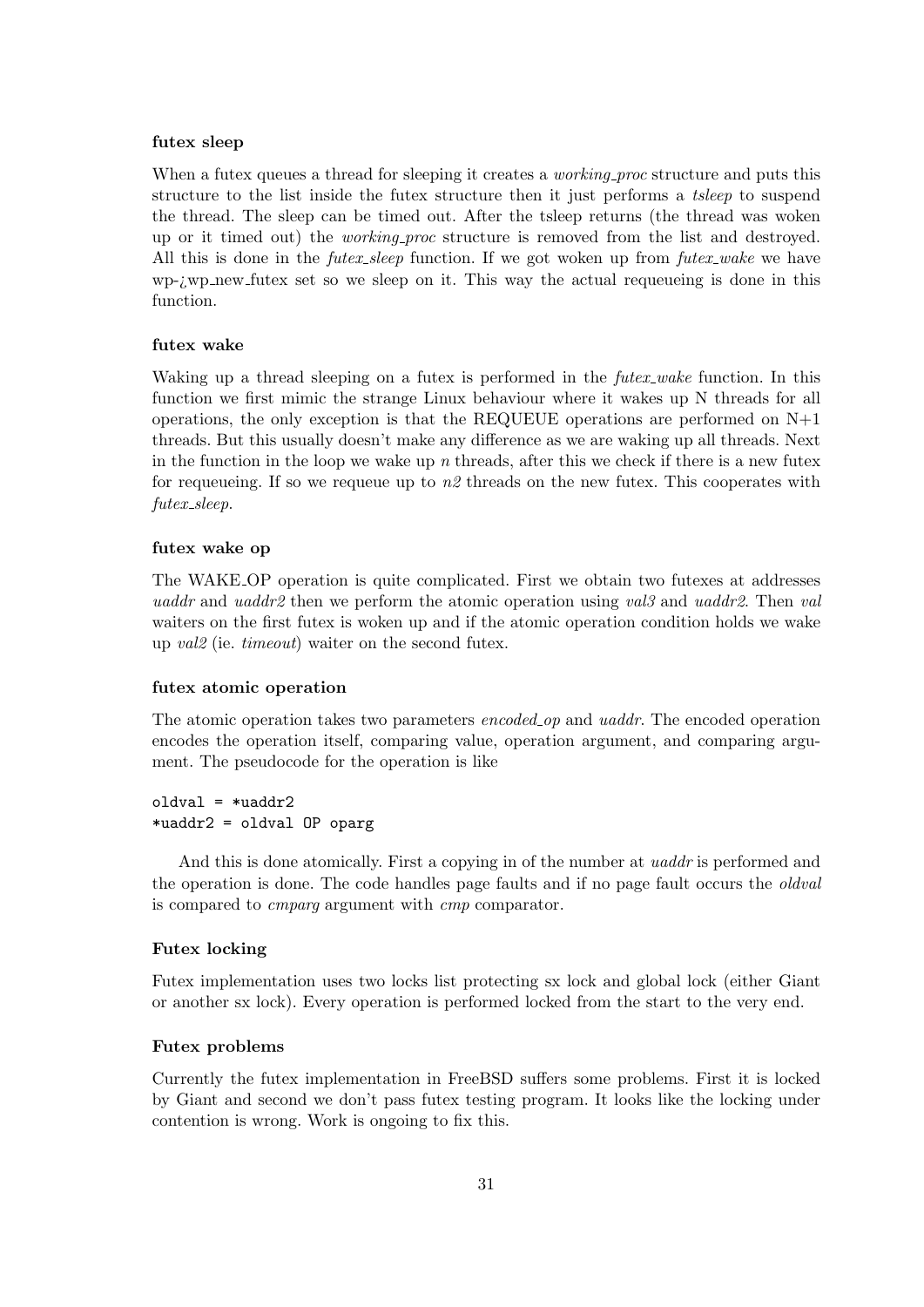# <span id="page-35-0"></span>5.5 Various syscalls implementation

In this section I am going to describe some smaller syscalls that are worth mentioning because their implementation is not obvious or those syscalls are interesting from other point of view.

# <span id="page-35-1"></span>5.5.1 \*at family of syscalls

During development of Linux 2.6.16 kernel, the \*at syscalls were added. Those syscalls (openat for example) work exactly like their at-less counterparts with the slight exception of the dirfd parameter. This parameter changes where the given file, on which the syscall is to be performed, is. When filename parameter is absolute the  $\text{dirfd}$  is ignored but when the path to the file is relative, the dirfd comes to play. The dirfd is a directory relative to which the relative pathname is checked. The dirfd is a file descriptor of some directory or AT\_FDCWD. So for example the openat() syscall can be like this:

```
file descriptor 123 = /tmp/foo/, current working directory = /tmp/
```

```
openat(123, "/tmp/bah\, flags, mode) ---> opens /tmp/bah
openat(123, \mubah), flags, mode)
                                          ---> opens /tmp/foo/bah
openat(AT_FDWCWD, "bah\, flags, mode)
                                          ---> opens /tmp/bah
openat(stdio, <sub>n</sub>bah\, flags, mode)
                                          ---> returns error because stdio is
                                                 not a directory
```
This infrastructure is necessary to avoid races when opening files outside CWD. Imagine that a process consists of two threads, thread A and thread B. Thread A issues where the contract of the contract of the contract of the contract of the contract of the contract of the contract of the contract of the contract of the contract of the contract of the contract of the contract of the cont open("/tmp/foo/bah,, flags, mode)" and before return it gets preempted and thread B We got a race. To avoid this we can open  $\frac{1}{n}$  /tmp/foo" and use it as a *dirfd* for openat syscall. This also enables user to implement per-thread CWD.

Linux family of \*at syscalls contains: *linux openat, linux mkdirat, linux mknodat, li* $nux_f$ chownat, linux futimesat, linux fstatat $64$ , linux unlinkat, linux renameat, linux linkat,  $\lim_{x\to\infty}$  symlinkat, linux readlinkat, linux formulated and linux faces at All these are implemented using the modified namei routine and simple wrapping layer.

#### Implementation

The implementation is done by altering the namei routine (described above) to take additional parameter dirfd in its nameidata structure which specifies the starting point of the pathname lookup instead of using CWD every time. The dirfd resolution from file descriptor number to a vnode is done in native \*at syscalls. When dirfd is AT FDCWD the dvp entry in nameidata structure is null but when dirfd is a different number we obtain a file for this file descriptor, check whether this file is valid and if there's vnode attached to it then we get a vnode. Then we check this vnode for being a directory. In the actual namei routine we simply substitute the dvp vnode for dp variable in the namei function which determines the starting point. The namei is not used directly but via a trace of different functions on various levels. For example the openat() goes like this:

openat() --> kern\_openat() --> vn\_open() -> namei()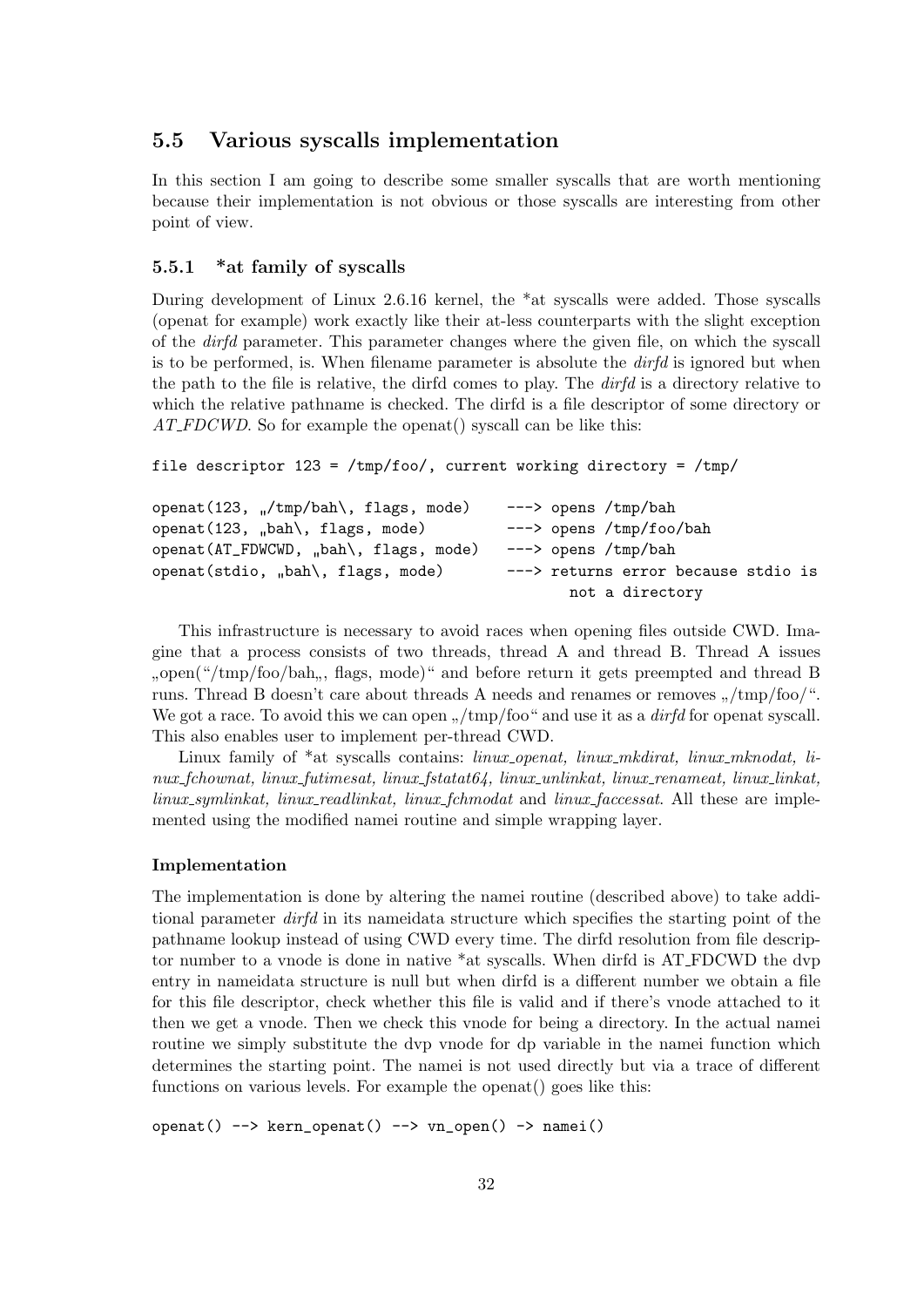So the kern open and vn open must be altered to incorporate the additional dirfd parameter. No compat layer is created for those because there are not many users of this and the users can be easily converted. This general implementation enables FreeBSD to implement their own \*at syscall. This is being discussed right now.

# <span id="page-36-0"></span>5.5.2 Ioctl

The ioctl interface is quite fragile because of its generality. We have to bear in mind that devices differ between Linux and FreeBSD so some care must be applied to do ioctl emulation work right. The ioctl handling is implemented in linux ioctl.c where linux ioctl() function is defined. This function simply iterates over sets of ioctl handlers to find a handler that implements a given command. The ioctl syscall has three parameters - file descriptor, command and an argument. The command is a 16bit number which in theory is divided into high 8bits determining class of the ioctl command and low 8bits which are the actual command within the given set. The emulation takes advantage of this division. We implement handlers for every set, like sound handler or disk handler. Every handler has maximum command and minimum command defined which is used for determining what handler is used. There are slight problems with this approach because Linux does not use the set division consistently so sometimes ioctls for a different set are inside a set they should not belong to (scsi generic ioctls inside cdrom set etc.). FreeBSD currently does not implement many Linux ioctls (compared to NetBSD for example) but the plan is to port those from NetBSD. The trend is to use Linux ioctls even in the native FreeBSD drivers because of eased porting of applications.

# <span id="page-36-1"></span>5.5.3 Debugging

Every syscall should be debuggable. For this purpose we introduce a small infrastructure. We have *ldebug* facility which tells whether a given syscall should be debugged (settable via a sysctl). For printing we have LMSG and ARGS macros. Those are used for altering a printable string for uniform debuging messages.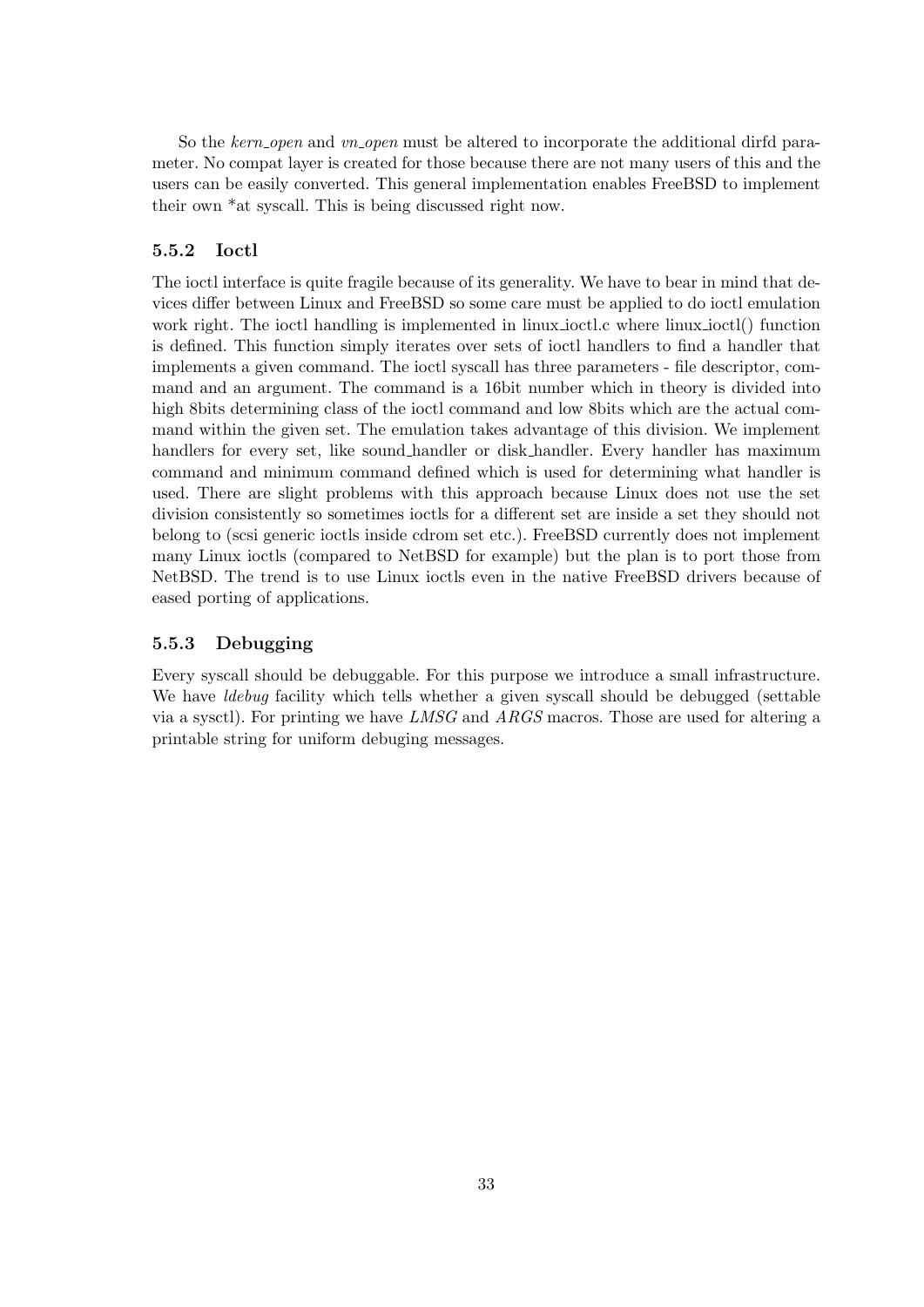# <span id="page-37-0"></span>Kapitola 6

# Conclusion

# <span id="page-37-1"></span>6.1 Results

As of April 2007 the Linux emulation layer is capable of emulating Linux 2.6.16 kernel quite well. The remaining problems concerns futexes, unfinished \*at family of syscalls, problematic signals delivery, missing epoll/inotify and probably some bugs we haven't discovered yet. Despite this we are capable of running basically all the Linux programs included in FreeBSD ports collection with Fedora Core 4 at 2.6.16 and there are some rudimentary reports of success with Fedora Core 6 at 2.6.16. The Fedora Core 6 Linux base was recently commited enabling some further testing of the emulation layer and giving us some more hints where we should put our effort in implementing missing stuff.

We are able to run the most used applications like linux-firefox, linux-opera, skype and some games from the ports collection. Some of the programs exhibit bad behaviour under 2.6 emulation but this is currently under investigation and hopefully will be fixed soon. The only big application that is known not to work is the linux Java development kit and this is because of the requirement of epoll facility which is not directly related to Linux kernel 2.6.

We hope to enable 2.6.16 emulation by default some time after FreeBSD 7.0 is released at least to expose the 2.6 emulation parts to some wider testing. Once this is done we can switch to Fedora Core 6 linux base which is the ultimate plan.

# <span id="page-37-2"></span>6.2 Future work

Future work should focus on fixing the remaining issues with futexes, implement the rest of the \*at family of syscalls, fix the signals delivery and possibly implement the epoll/inotify facilities. I hope to be able to work on this during the summer of 2007 in another run of Google Summer of Code.

We hope to be able to run the most important programs flawlessly soon so we will be able to switch to 2.6 emulation on default and make the Fedora Core 6 the default linux base because our currently used Fedora Core 4 is not supported anymore.

The other possible goal is to share our code with NetBSD and DragonflyBSD. NetBSD has some support for 2.6 emulation but its far from finished and not really tested. DragonflyBSD has expressed some interest in porting the 2.6 improvements.

Generally as Linux develops we would like to keep up with their development, implementing newly added syscalls. Splice comes to mind first. Also some already implemented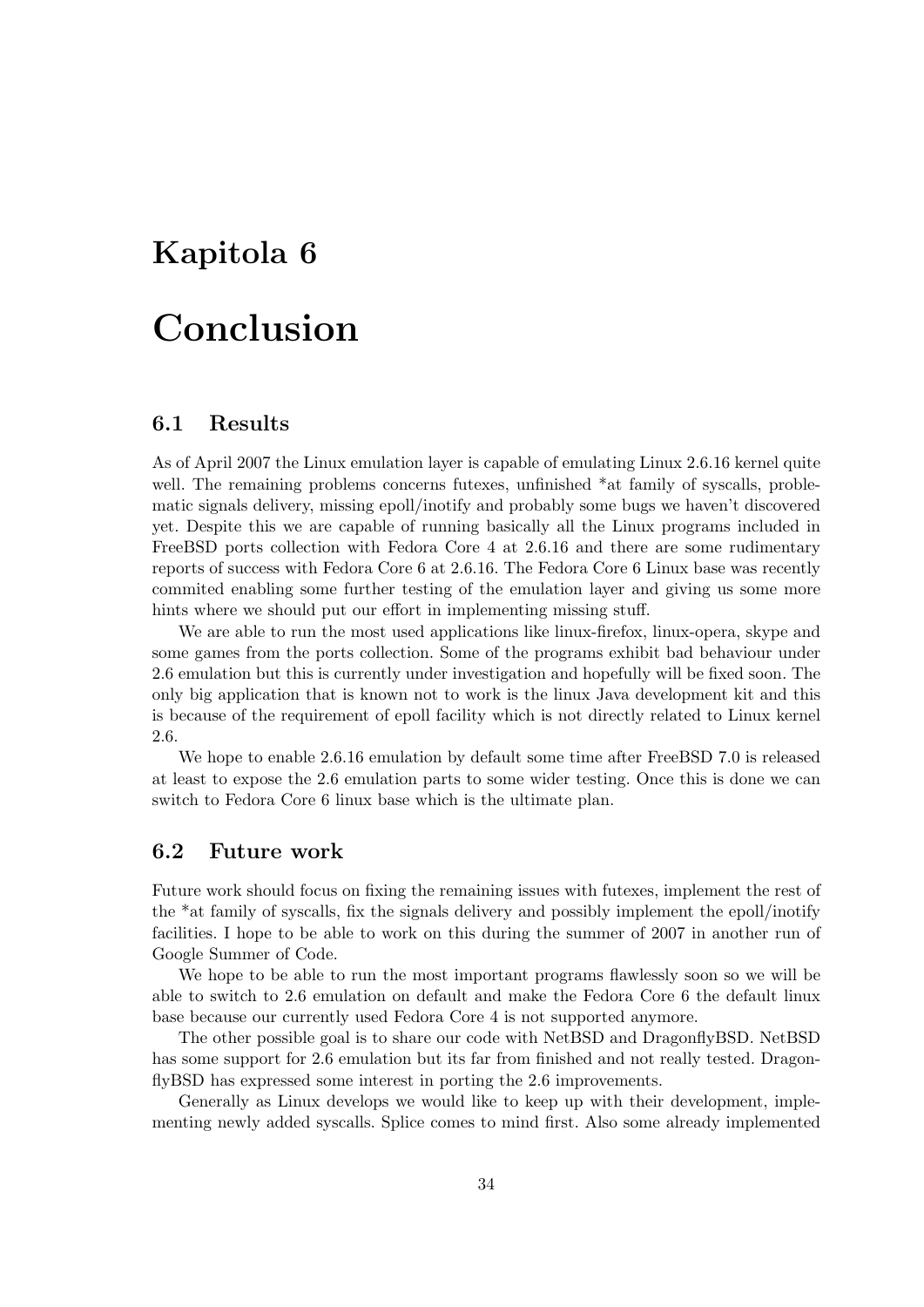syscalls are heavily crippled, for example mremap and others.

Some performance improvements can also be made, finer grained locking and others.

# <span id="page-38-0"></span>6.3 Team

I cooperated on this project with (in alphabetical order): John Baldwin, Konstantin Belousov, Emmanuel Dreyfus, Scot Hetzel, Jung-uk Kim, Alexander Leidinger, Boris Samorodov, Suleiman Souhlal, Li Xiao and David Xu. I would like to thank all those people for their advices, code reviews and general support.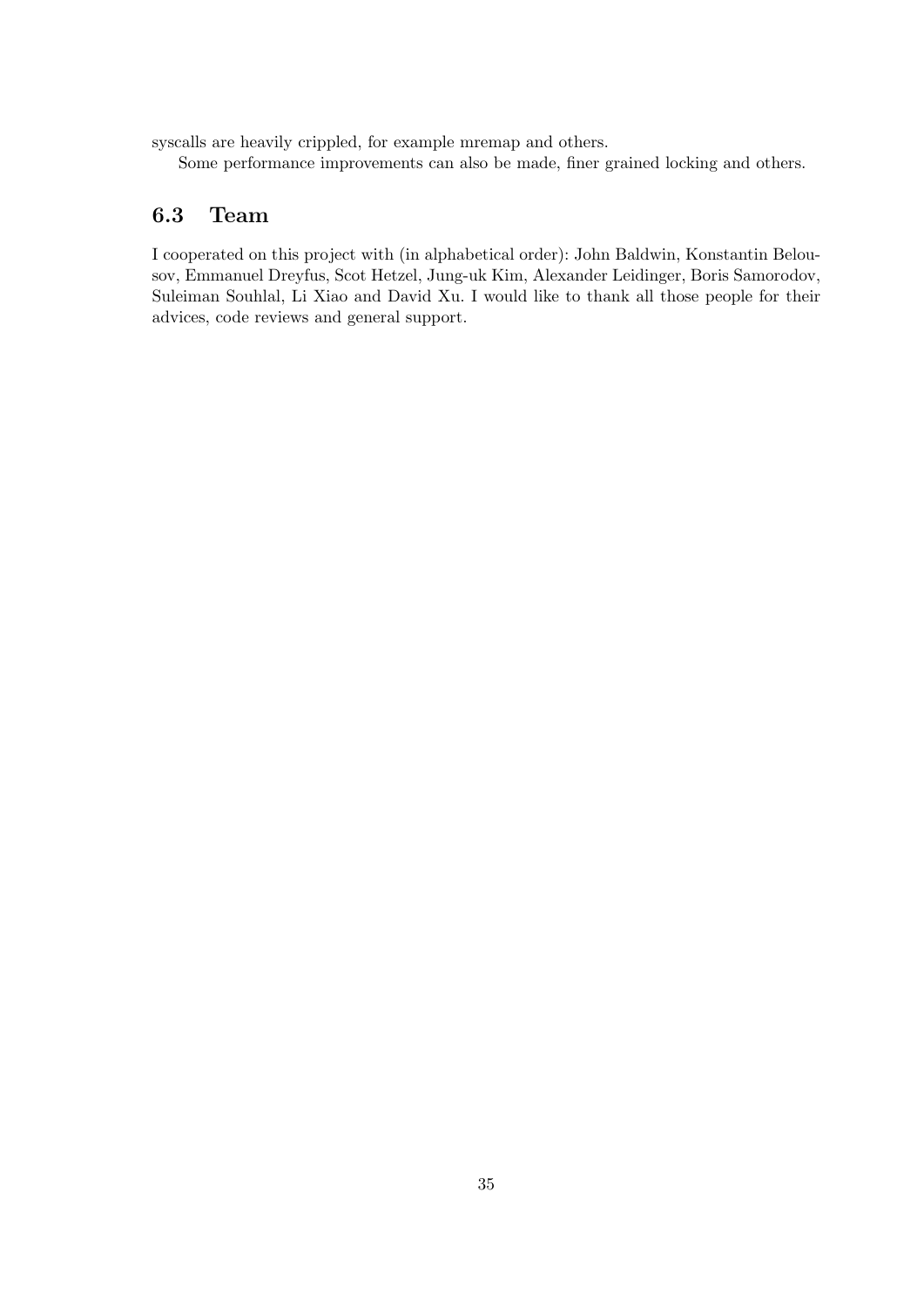# <span id="page-39-0"></span>Dodatek A

# Google Summer of Code

Google Inc., organizes a students program offering some organizations sponsoring students to work on the organizations projects. The program lasts for 3 months in the summer hence it's called Summer of Code. In summer 2006 I applied for this program and was selected.

# Application

When a student decides he/she wants to apply for this program and the project is selected one has to write a proposal which will be judged at the organization and Google. The proposal consists partly of a CV and partly technical description of the project possibly including a roadmap. My proposal is here:

Google's summer of code proposal

Personal Name: Roman Divacky Address: Boreticka 9, Brno - Vinohrady, Czech republic Birth: May 25th, 1983 phone: +420 736 130 392 email: xdivac02@stud.fit.vutbr.cz Project Title: Update the Linuxolator Synopsis: Update the FreeBSD Linux emulation layer to the current Linux kernel as of 2.6.x Benefits: Ability to run modern Linux programs under this emulation

Details: Currently FreeBSD Linuxolator implements kernel 2.4.2 api (with some syscalls missing) but Linux world has moved forward and current Linux kernel has many more syscalls. FreeBSD lacks this so it's unable to run some modern Linux compiled programs which use those syscalls or doesn't run optimally.

Technical plan details: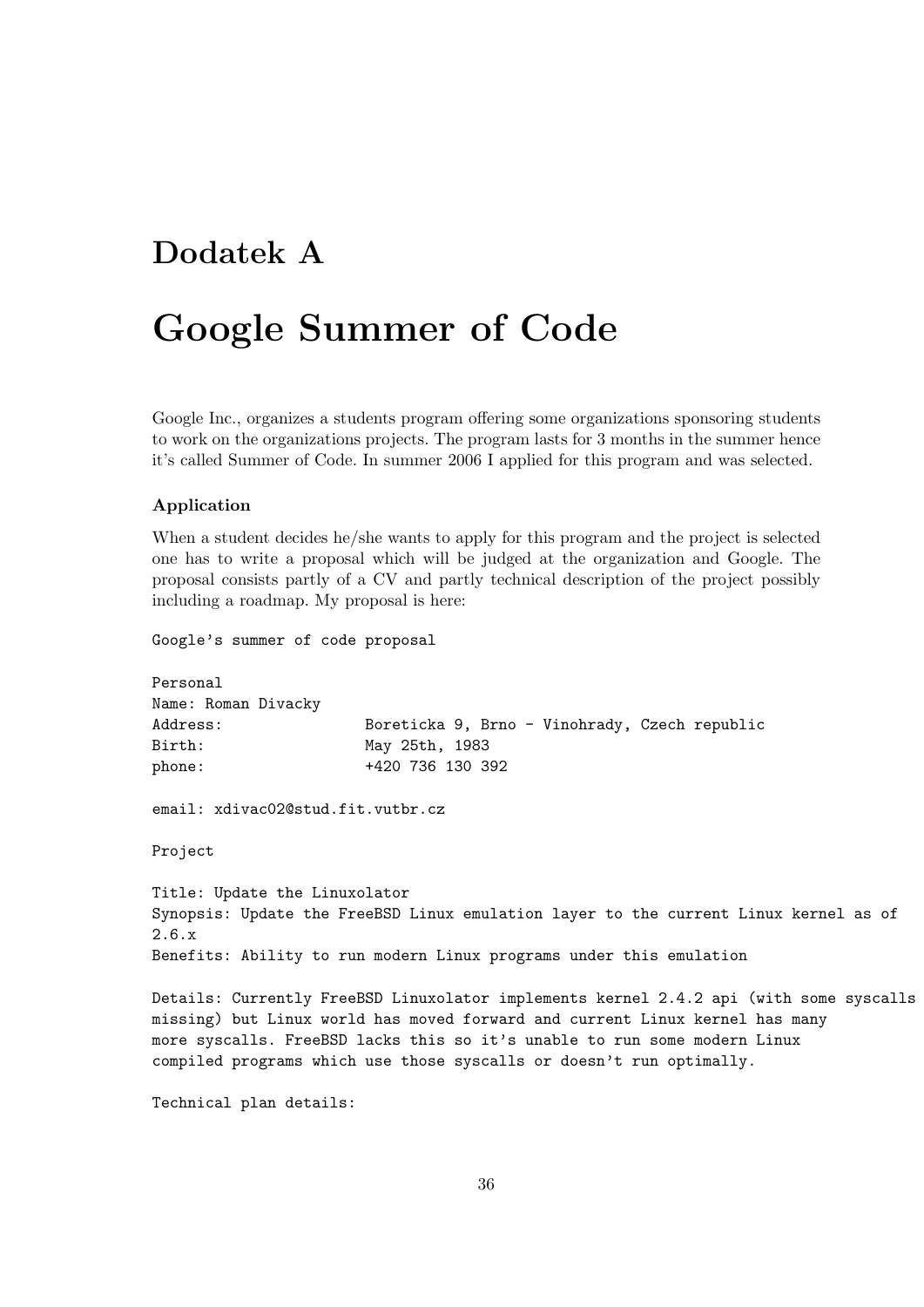1) examine the current Linuxolator code, review it fix possible bugs and do some cleanups 2) look at the code and make detail plan on what syscalls are missing, what syscalls have different semantics (sendfile comes to mind) 3) split the syscalls into groups and make plan on what to implement first and what later - this should be coordinated with mentor 4) work on the syscalls by given priorities, all syscalls should be added at least as unimplemented Preliminary plan on syscalls, checked on i386 (which is the only platform Linuxolator supports): unimplemented syscalls, I list only those which are not obsoleted/notimplemented in Linux: readahead sendfile64 futex sched\_[sg]etaffinity get\_thread\_area io\_\* lookup\_cookie epoll\_\* remap\_file\_pages set\_tid\_address timer \* clock\_\* \*\*\*\* those syscalls are included in the current Linuxolator but not implemented \*\*\*\* syscalls added up to 2.6.16: the last syscall implemented by Linuxolator in FreeBSD is 267, Linux kernel 2.6.16 lists syscall 310 as the last syscall. This gives us 69 unimplemented syscalls. I would put more priority on the first group of syscalls as they are older so presumably used by more applications. Especially mapping epoll to kqueue would be useful. From the latter group it must be carefully chosen what to implement (given time constraints). Some syscalls cannot be implemented (or implemented properly) due to divergence between the kernels (get\_mempolicy etc.). Deliverables: o updated Linuxolator with new syscalls implemented o review of the Linuxolator code o documentation of the code, comments in the code and man page update/extension o set of regression tests Project schedule Start: early June (immediately after my semester ends) Estimated time: 3 months for the most intensive work and I am willing and able to work on this after SoC ends, I don't have other duties during summer so I can work full-time on it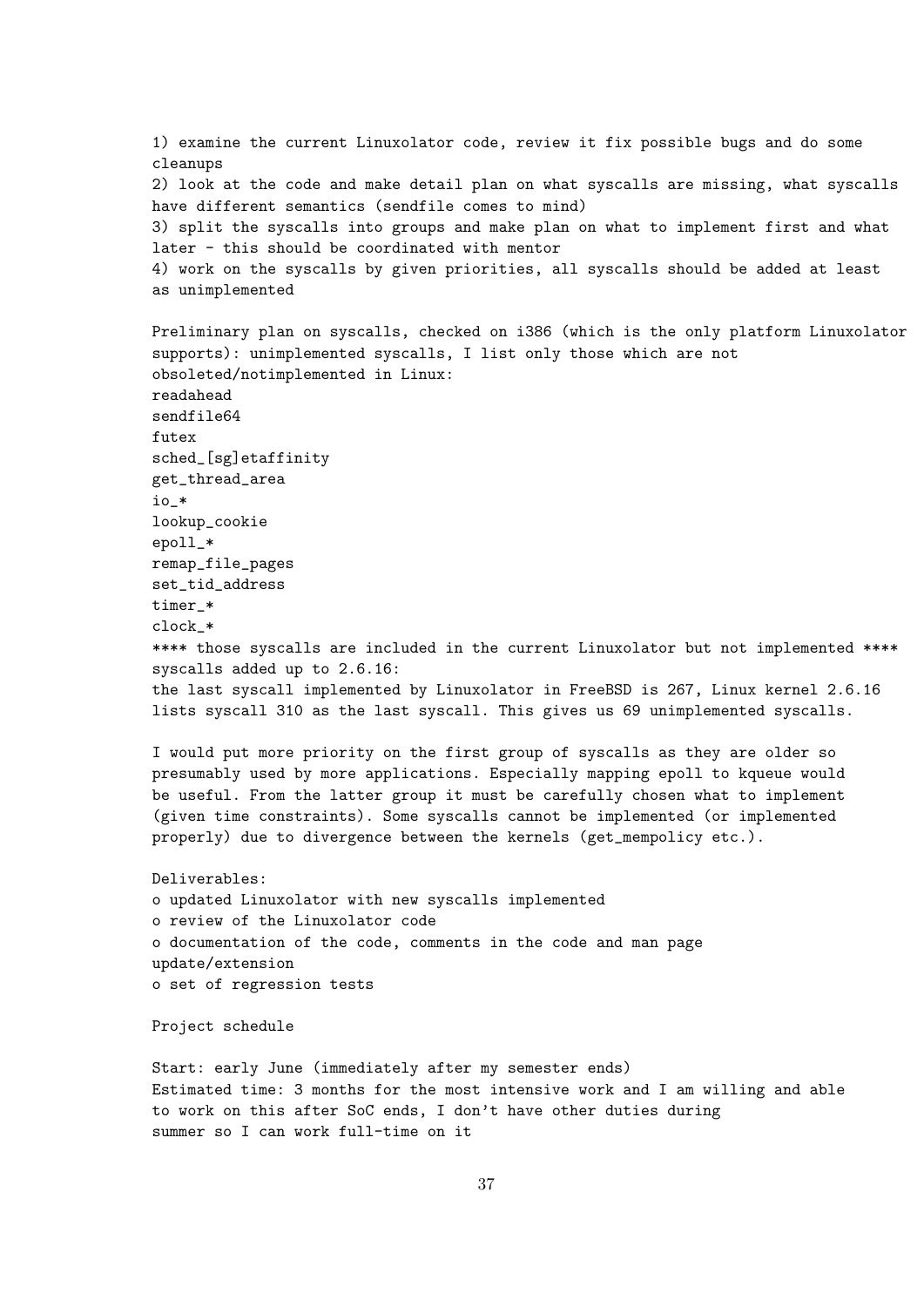I am a student at the Brno University of Technology, studying 4th year, aged 23. I have earned a BS degree here. I am a contributor to the FreeBSD project, my main area of int is various optimization tweaks. I removed COMPAT\_43 related code from Linuxolator which removed obsolete and unmaintained code and improved performance. I personally have access to i386/amd64 machines so I can test all the work I will do. During the work on COMPAT\_43 I got some skills with regard to the Linuxolator. Hence I think I am suitable person for the task.

In every organization each project is assigned a possible mentor and then the project evaluates the proposals sent in. The resulting priority list is sent to Google which decides how many sponsorships every organization will get. Last minute changes are allowed. After the final assignment is done, students are informed whether they were accepted or rejected. What happens next depends on every project.

In the case of FreeBSD I obtained a Perforce account, made my Summer of Code branch there and started working. Students are supposed to give formal status reports to their mentors, but I communicated daily with mine so this was not necessary. Two evaluations of students work are done. Midterm and final. To get positive final evaluation the work done in the Summer of Code project doesn't have to be officially integrated into the originating project.

The final payment can be done either via wire transfer or paper check. I chose the paper check because we were told its faster. Its not. Its much slower and expensive.

Overall I found the Summer of Code a great experience. We were even offered a chance for an internship at Google.

Bio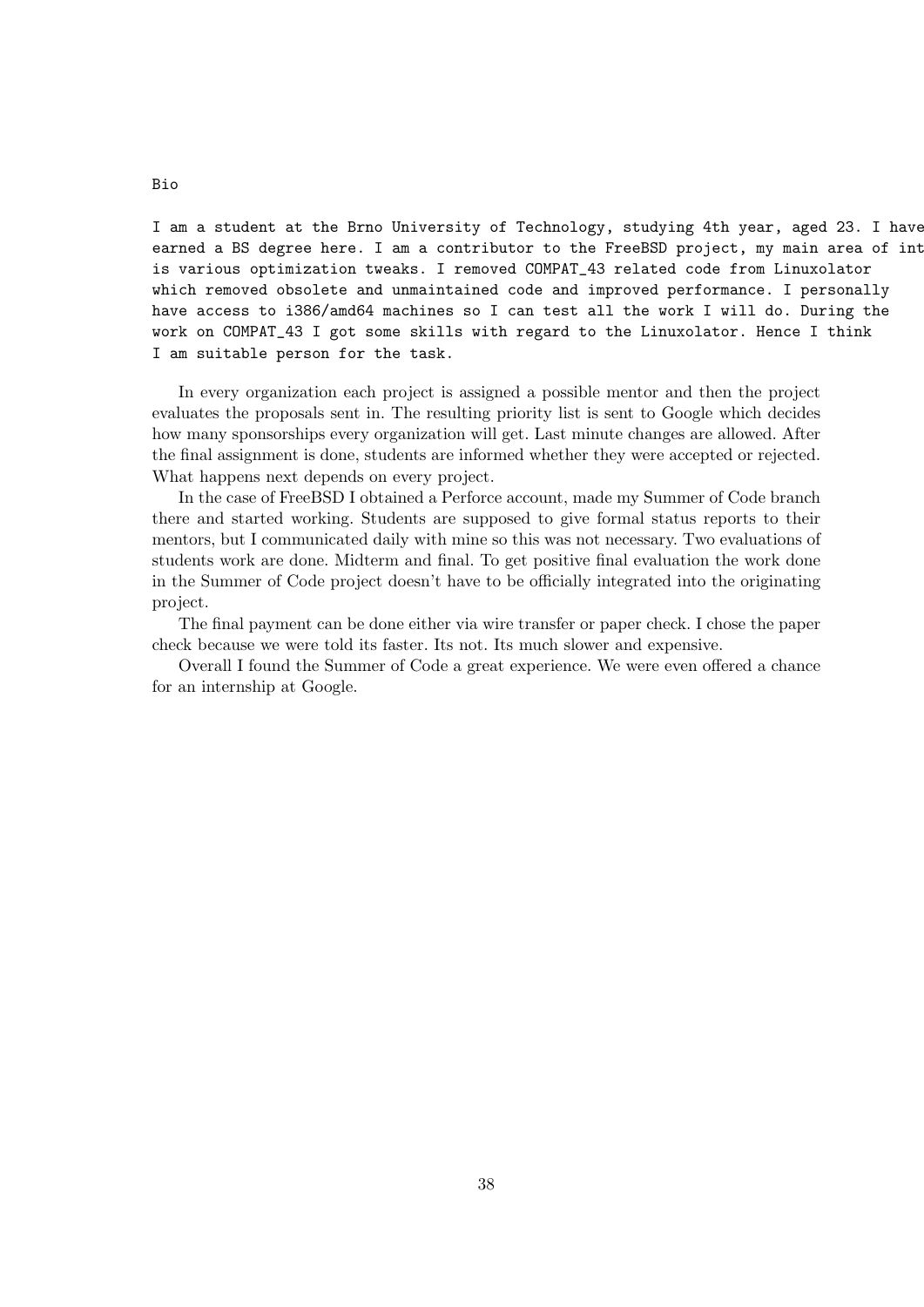# <span id="page-42-0"></span>Dodatek B

# Code metrics

The main patch implemented during the Summer of Code program and then committed to the FreeBSD source repository was 4688 lines long and of size 221774 bytes. Since then many other patches have been committed some of them submitted by me and some by others. The ratio is roughly that I made 50% of the patch. I spent 3 months studying and implementing the Linux 2.6 emulation layer.